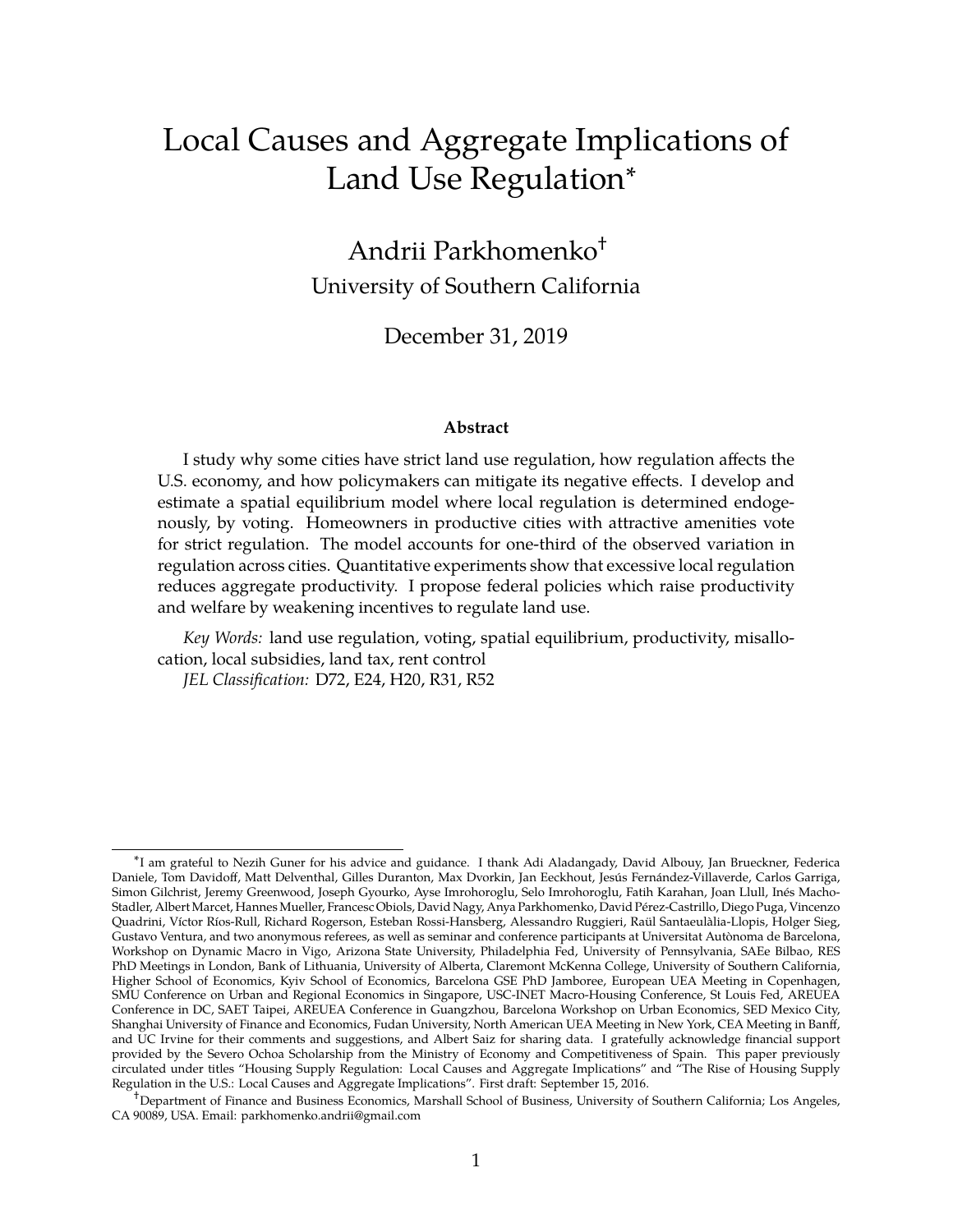## **1 Introduction**

Land use is highly regulated in large productive metropolitan areas in the United States, such as New York, San Francisco and Los Angeles. This is important because land use constraints such as zoning laws, project approval procedures or public opposition to new construction all add significantly to housing costs. As a result, many people may have to live and work not where they are most productive but where they can afford housing. The restrictions on housing supply in the most productive U.S. metro areas have attracted a lot of attention from the media, policymakers and academics in recent years, and have been blamed for the housing affordability crisis.<sup>1</sup>

This paper studies causes and consequences of land use regulation in the U.S. and makes three contributions. First, it builds a spatial equilibrium model in which regulation in every location is determined endogenously by voting, and shows that the model accounts for almost one-third of the observed variation in land use regulation across metro areas. Second, it quantitatively evaluates how regulation affects aggregate productivity and welfare, city size distribution, as well as wage and house price dispersion across cities, confirming and extending predictions of previous studies. Third, it proposes and studies federal policies that reduce incentives of local governments to regulate, and shows that these policies could raise aggregate productivity and welfare.

The theoretical model features owners and renters of housing. The supply of owners in each location is fixed. Renters choose where to live, and their choice depends on wages, housing costs, local amenities, and idiosyncratic location preferences. Rents depend on housing demand, land supply and land use regulation. Regulation may affect housing supply and rents in two ways. First, it may reduce the efficiency of the construction sector. Second, it may increase the share of land in the production function for housing.

Before introducing the political economy of regulation, I first estimate the model in which regulation is exogenously given. Regulation is measured using the Wharton Residential Land Use Regulatory Index, constructed for the year 2007 by [Gyourko, Saiz](#page-41-0) [and Summers \(2008\).](#page-41-0) The quantitative model comprises 201 metropolitan areas, and its parameters are disciplined by a set of moments that describe local labor and housing markets in the U.S in 2005-2007. Using the model, I perform a series of counterfactual experiments and show that lowering regulation makes the economy more productive. Particularly large positive effects arise from deregulating the "superstar" cities, which are large metro areas with high wages and rents, as well as strict land use regulation. At the same time, I find smaller productivity gains from the deregulation than previous studies

<sup>1</sup>See [Yglesias \(2012\),](#page-42-0) [The Economist \(2016\),](#page-42-1) and [White House \(2016\),](#page-42-2) among others.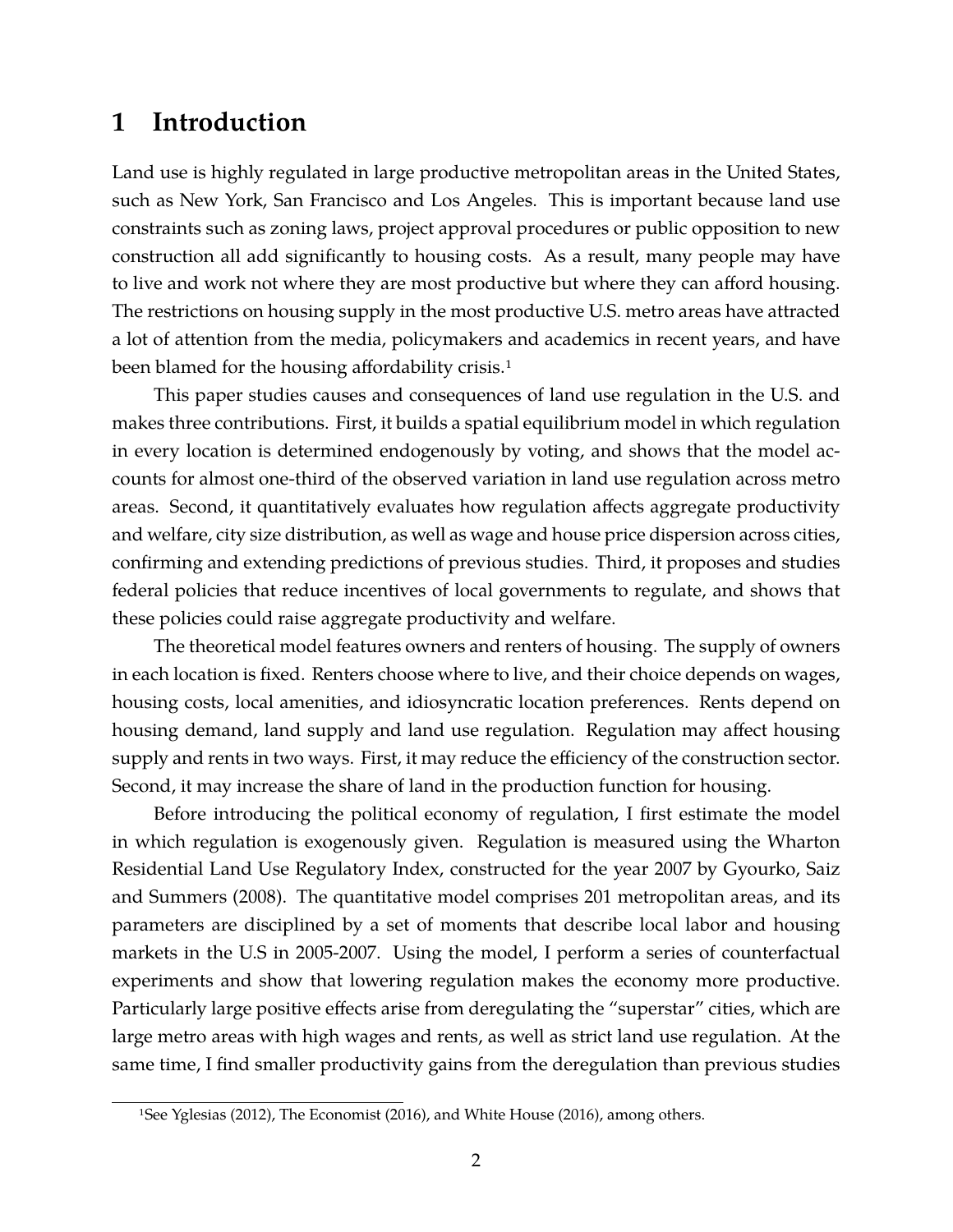and do not find any welfare gains. I show that productivity gains are more moderate when one takes into account local congestion externalities and individual location preferences. I also show that distinguishing between homeowners and renters substantially lowers estimated welfare gains, as compared to previous studies most of which only feature renters. When land use regulation is relaxed, renters benefit from lower rents but owners are worse off as land loses value.

While these counterfactual experiments are informative, they overlook the important fact that land use regulation is endogenous and determined by cities themselves. To address this issue, I endogenize land use regulation by introducing a standard model of voting with lobbying. Before renters choose location, incumbent homeowners vote in local elections, where candidates run with a proposed level of regulation. Owners have three main considerations when choosing regulation: congestion, agglomeration and land rents. Under weak assumptions on model parameters, stricter regulation increases rents and land prices, and reduces local employment. Owners benefit from lower congestion, but they also lose from lower wages, since local productivity depends on the city size. At the same time, since homeowners own all land in the city, they benefit from higher land prices. However, in order to convince a candidate to promise to implement a high level of regulation, owners must engage in costly lobbying.

In the model, homeowners in cities with high productivity and attractive amenities prefer stricter regulation and, therefore, are willing to pay a high lobbying cost. This result mimics empirical relationships between regulation, productivity and amenities. I introduce this voting framework in the quantitative model and show that the model accounts for nearly one-third of the observed variation in the Wharton Index. In addition, it successfully replicates empirical relationships between regulation and several variables of interest.

One reason why existing regulation has a negative effect on aggregate productivity and welfare is that local governments choose regulation independently from each other and thus disregard the implications of their decisions on the rest of the economy. As a result, by making the most productive cities highly regulated, local political decisions lead to misallocation of labor across space.

An important benefit of having a plausible model of land use regulation is that it allows studying national-level policies that discourage local incentives to regulate land use, instead of relying on counterfactual experiments which reduce regulation to an adhoc lower level. I propose and study two such policies: federal infrastructure subsidies conditional on the level of regulation and a land tax. Under the first policy, "superstar" cities choose to vote for lower regulation in order to obtain federal funds. Under the second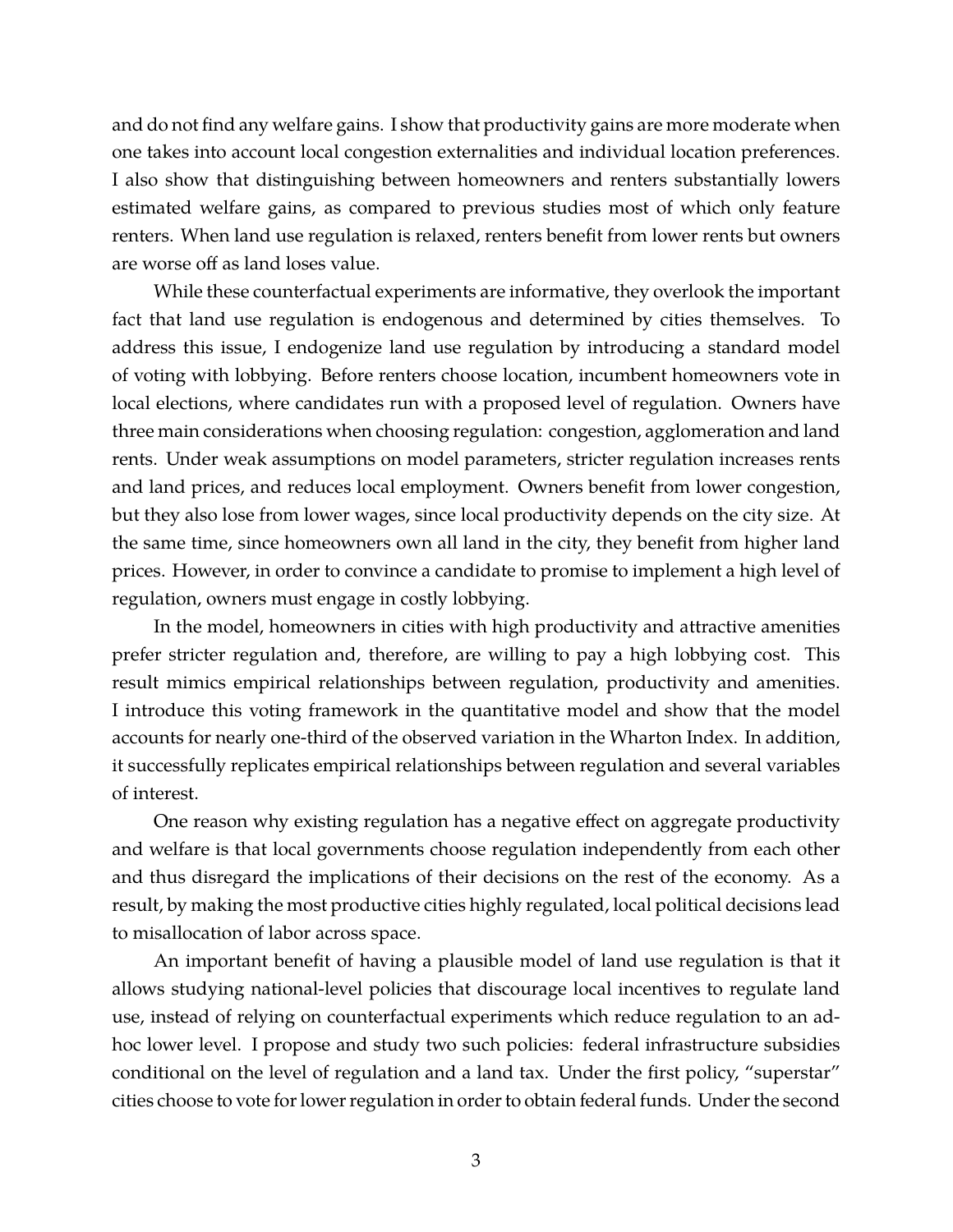policy, homeowners in "superstar" cities are less interested in high levels of regulation since their land rents are taxed. In both cases, "superstar" cities become more affordable and more workers relocate there. These policies produce significant productivity gains and, unlike the ad-hoc experiments where regulation is arbitrarily relaxed, also lead to welfare gains. However, by reallocating labor into more productive metropolitan areas they also lead to a rise in wage inequality across locations.

In addition to these two policies, I also study rent control, a policy that instead of encouraging more housing supply curbs housing costs. Rent control endogenously lowers the supply of rental housing and, as a result, makes the most productive areas smaller and leads to aggregate productivity and welfare losses.

**Related Literature.** This paper joins recent literature on local and aggregate effects of land use regulation.2 Like [Hsieh and Moretti \(2019\)](#page-41-1) and [Herkenhoff, Ohanian and](#page-41-2) [Prescott \(2018\),](#page-41-2) it also studies aggregate implications of reducing regulation.<sup>3</sup> However, in those papers regulation is exogenous. The model of endogenous regulation in this paper allows studying *why* some cities are more regulated and evaluating policy interventions that reduce *incentives* of cities to regulate, as compared to only studying counterfactual experiments in which regulation is reduced to an arbitrarily lower level. [Hsieh and Moretti](#page-41-1) [\(2019\)](#page-41-1) finds that lowering regulation in New York, San Francisco and San Jose would raise output by 3.7%-8.9%. [Herkenhoff, Ohanian and Prescott \(2018\)](#page-41-2) find that reducing regulation everywhere half way to the level of Texas would raise U.S. productivity by as much as 12.4-19.5%. In comparison, this paper finds that lowering regulation in a set of ten large and productive "superstar" cities would increase productivity by 2.7%.

Another closely related paper is [Bunten \(2017\).](#page-38-0) It proposes a model of endogenous regulation in which current residents limit housing supply as a defense against congestion inflicted by newcomers. As a result, attractive cities undersupply housing, relative to the social optimum. A quantitative exercise shows that implementation of the optimum yields a 2.1% higher output. However, unlike this paper, which offers a specific policy, [Bunten](#page-38-0) [\(2017\)](#page-38-0) does not explain how the optimum may be achieved. It also assumes that the main reason why local residents regulate housing supply is congestion, while this paper also gives role to the land rent and the labor productivity channels. Most importantly, given that regulation in [Bunten \(2017\)](#page-38-0) is modeled as a limit on population, it is unclear if regulation predicted by the model is comparable to the levels we see in the data.

[<sup>2</sup>Gyourko and Molloy \(2015\)](#page-40-0) provide an excellent review of the literature. [Turner, Haughwout and van](#page-42-3) [der Klaauw \(2014\)](#page-42-3) find significant negative local welfare effects of regulation.

<sup>3</sup>Another study of aggregate effects of regulation is [Ganong and Shoag \(2017\).](#page-40-1) It shows that regulation became more different across states in recent decades, and weakened income convergence across states.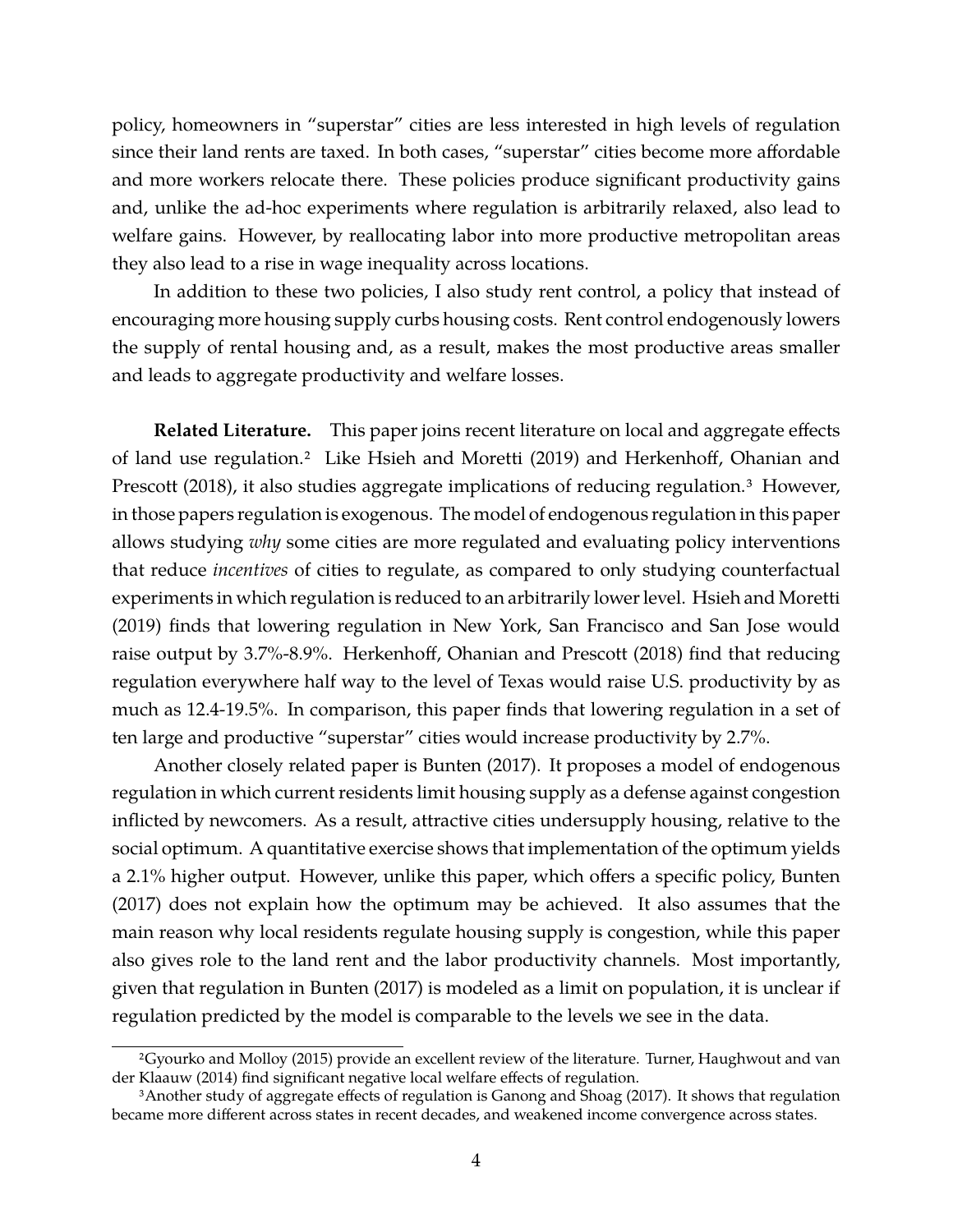The political economy model of this paper builds upon the extensive, largely theoretical, literature on the political economy of regulation and optimal zoning. The three most closely related papers are [Brueckner \(1996\),](#page-38-1) which develops a model in which landowners choose urban growth controls in order to maximize land rents, [Hilber and Robert-Nicoud](#page-41-3) [\(2013\),](#page-41-3) which studies a lobbying game where landowners compete with developers on the level of regulation, and [Ortalo-Magné and Prat \(2014\),](#page-41-4) which models political competition between renters and owners in a median-voter framework.<sup>4</sup>

In addition, this paper joins the literature on the recent rise in house price dispersion across locations and argues that differences in land use regulation contribute to the dispersion.5 It also contributes to a large body of work on the causes of the escalation in income inequality in recent decades, and shows how regulation affects wage inequality across cities.<sup>6</sup> More broadly, this paper relates to the literature which studies how various local and national policies result in spatial misallocation.<sup>7</sup>

This paper is organized as follows. Section [2](#page-4-0) describes the theoretical framework in which land use regulation is an exogenous input. Section [3](#page-10-0) discusses the data, estimation and calibration of model parameters and the benchmark quantitative economy. Section [4](#page-17-0) studies aggregate and city-specific effects of deregulating land use, and compares the results to previous studies. Section [5](#page-25-0) endogenizes land use regulation using a voting model. Section [6](#page-30-0) describes hypothetical federal policies which discourage local regulation, studies their effects on the economy and compares them with rent control. Section [7](#page-37-0) concludes.

## <span id="page-4-0"></span>**2 Environment**

This section introduces a Rosen-Roback spatial equilibrium model in which land use regulation is an exogenous input in the local production function for housing.<sup>8</sup> Then, Section [5](#page-25-0) endogenizes regulation using a political economy mechanism.

<sup>4</sup>Earlier work on the political economy of land use regulation and optimal zoning includes [Brueckner](#page-38-2) [\(1995\),](#page-38-2) [Helsley and Strange \(1995\),](#page-41-5) [Rossi-Hansberg \(2004\),](#page-42-4) [Calabrese, Epple and Romano \(2007\),](#page-38-3) and [Solé-](#page-42-5)[Ollé and Viladecans-Marsal \(2012\).](#page-42-5) More recently, [Albouy et al \(2017\)](#page-38-4) and [Duranton and Puga \(2019\)](#page-39-0) also endogenize housing supply restrictions.

<sup>5</sup>See [Glaeser, Gyourko and Saks \(2005b\),](#page-40-2) [Albouy and Ehrlich \(2016\),](#page-38-5) [Gyourko, Mayer and Sinai \(2013\),](#page-40-3) [Van Nieuwerburgh and Weill \(2010\),](#page-42-6) [Cun and Pesaran \(2018\),](#page-39-1) and [Yao \(2019\).](#page-42-7)

<sup>6</sup>The geographic channel of inequality is studied in [Moretti \(2013\),](#page-41-6) [Baum-Snow and Pavan \(2013\),](#page-38-6) [Diamond \(2016\),](#page-39-2) and [Giannone \(2018\),](#page-40-4) among others.

<sup>7</sup>See [Albouy \(2009\),](#page-38-7) [Eeckhout and Guner \(2017\),](#page-39-3) [Fajgelbaum, Morales, Suárez Serrato and Zidar \(2018\),](#page-40-5) and [Furth \(2019\),](#page-40-6) among others.

<sup>8</sup>See [Rosen \(1979\)](#page-42-8) and [Roback \(1982\).](#page-42-9)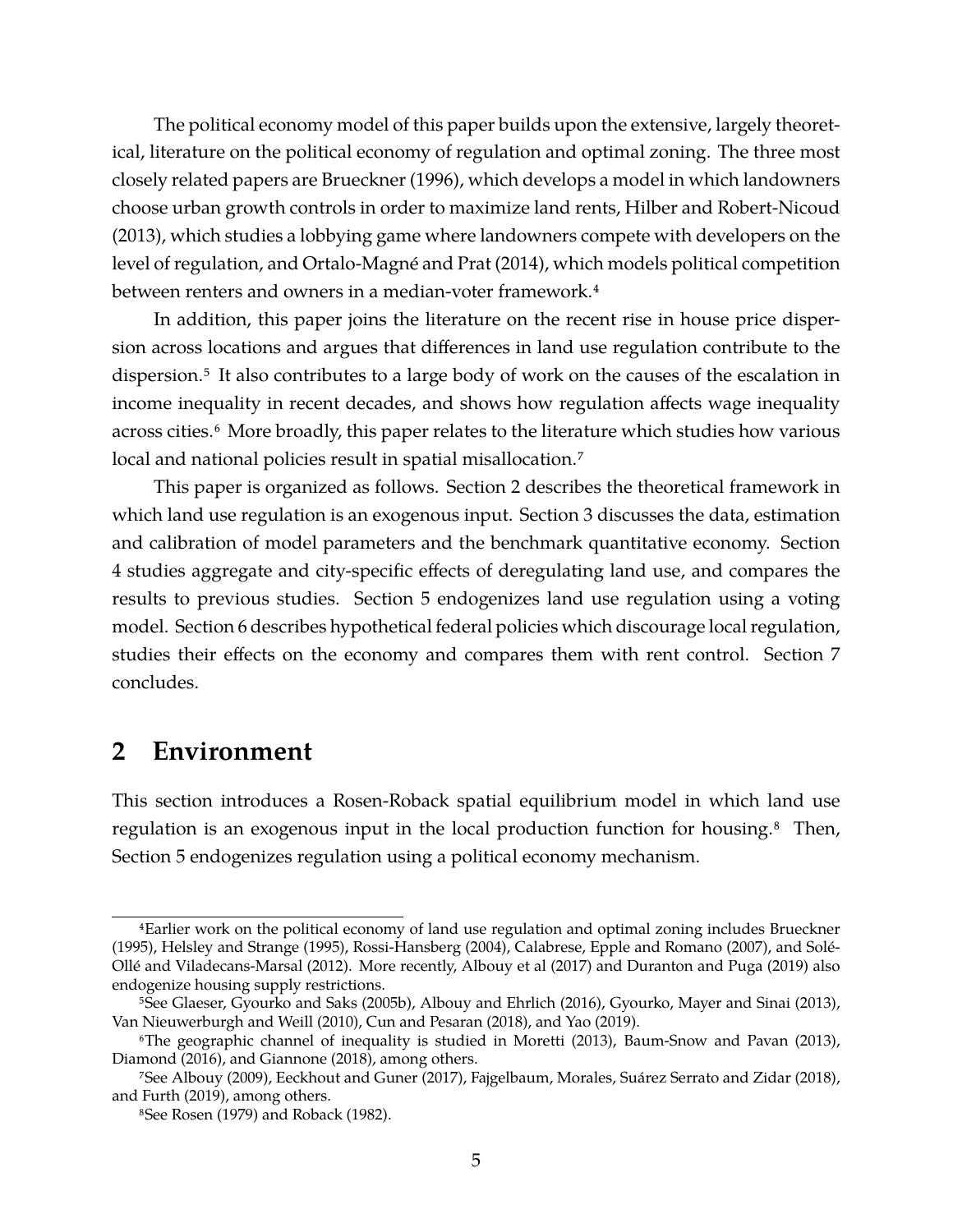## **2.1 Individuals and Cities**

The economy is populated by a measure one of individuals who live for one period. The economy consists of *J* cities, which are indexed by *j* and belong to set  $\mathcal{J} \equiv \{1, ..., J\}$ .<sup>9</sup> Each individual lives and works in one of the cities, and local employment is equal to *N<sup>j</sup>* . The total labor supply in the economy is *N*.

**Preferences.** Workers consume a numeraire consumption good (*c*) and housing (*h*). In addition, they derive utility from local amenities and disamenities (*X*) which are a nonrival public good. The utility function is logarithmic and depends on a Cobb-Douglas composite of the numeraire and housing,

$$
u(c, h, X) = \ln\left(c^{1-\gamma}h^{\gamma}\right) + \ln X,
$$

where  $\gamma > 0$  measures the importance of housing in utility.

**Owners and Renters.** In each city, there are  $\bar{N}_j$  incumbent workers and  $\tilde{N}_j$  immigrant workers, such that  $\bar{N}_j + \tilde{N}_j = N_j$ . The share of immigrants is denoted by  $\hat{n}_j \equiv \tilde{N}_j/N_j$ . Incumbents own their houses, while immigrants rent. There is no tenure choice: incumbents were born homeowners and houses occupied by immigrants are owned by developers and cannot be sold to tenants.10 The number of owners in city *j* is exogenous, whereas the number of renters is endogenous and determined by optimal location choice.11 Homeowners do not incur the cost of housing services.12 An owner in city *j* consumes an exogenous amount of housing,  $\bar{h}_j$ . Renters pay rent  $r_j$  per unit of housing.

**Optimal Choices.** Homeowners spend all their disposable income on the consumption of the numeraire. Renters must solve for the optimal amounts of the numeraire and housing. Besides owning their houses, homeowners also own all land in the city, and the lump-sum transfer  $T_j$  represents proceeds from land ownership. The owners' budget constraint is  $c_j \leq w_j + T_j$ , while the renters' budget constraint is  $c_j + r_j h_j \leq w_j$ . Therefore,

<sup>&</sup>lt;sup>9</sup>I use interchangeably the notions "city", "location", and "metropolitan statistical area."

<sup>10</sup>I use interchangeably the notions "incumbent" and "homeowner", and "immigrant" and "renter."

 $11$ It is equivalent to assume that the number of incumbents was determined endogenously in a preceding period when they chose where to live and whether to own a house. In the current period, their location and tenure do not change as they face a sufficiently high moving cost and find it suboptimal to sell their houses.

<sup>12</sup>I abstract from costs of homeownership, such as maintenance, depreciation, and the opportunity cost of occupying the unit instead of renting it out.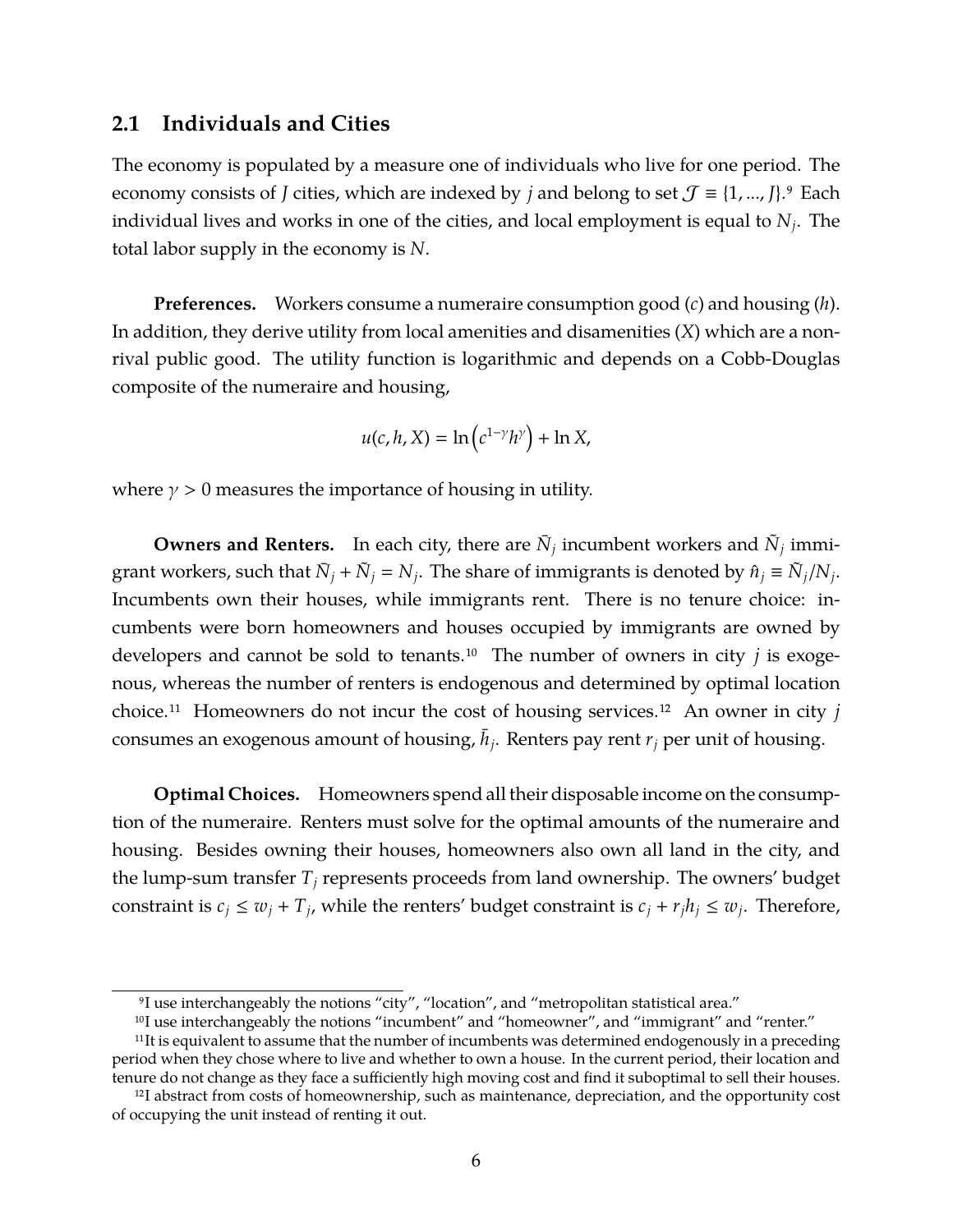the indirect utility of owners is given by

<span id="page-6-1"></span>
$$
\bar{v}(w_j + T_j, X_j) = (1 - \gamma) \ln (w_j + T_j) + \gamma \ln \bar{h}_j + \ln X_j,
$$
\n(2.1)

and the indirect utility of renters is

$$
\tilde{v}(w_j, r_j, X_j) = \ln(\gamma^{\gamma}(1-\gamma)^{1-\gamma}) + \ln w_j - \gamma \ln r_j + \ln X_j.
$$

At the beginning of the period, before making location choice, every renter *i* receives a preference shock ε*ij* for each location *j* in the economy. After observing the shock, she chooses to reside in location *j* <sup>∗</sup> which provides the best combination of local wages, rents, amenities and the preference shock:

$$
j^* = \underset{j \in \mathcal{J}}{\operatorname{argmax}} \left\{ \tilde{v} \left( w_j, r_j, X_j \right) + \sigma \varepsilon_{ij} \right\}.
$$

As is common in discrete choice models, the preference shocks follow the standard Extreme Value Type I distribution.<sup>13</sup> Parameter  $\sigma > 0$  determines the importance of individual preferences relative to common features of a location, i.e. wages, rents and amenities. Higher values of  $\sigma$  imply lower elasticity of local labor supply with respect to the fundamentals. The probability that a renter will choose to reside in location *j* is

$$
\tilde{\pi}_j = \frac{\exp\left(\tilde{v}\left(w_j, r_j, X_j\right)\right)^{1/\sigma}}{\sum_{j' \in \mathcal{J}} \exp\left(\tilde{v}\left(w_{j'}, r_{j'}, X_{j'}\right)\right)^{1/\sigma}} = \frac{\left(w_j r_j^{-\gamma} X_j\right)^{1/\sigma}}{\sum_{j' \in \mathcal{J}} \left(w_{j'} r_{j'}^{-\gamma} X_{j'}\right)^{1/\sigma}},\tag{2.2}
$$

and the equilibrium supply of renters in location *j* is given by

<span id="page-6-2"></span><span id="page-6-0"></span>
$$
\tilde{N}_j = \tilde{\pi}_j \tilde{N},\tag{2.3}
$$

where *N* is the exogenous number of all renters in the economy. Since the number of owners in each city is fixed, equation [\(2.3\)](#page-6-0) also characterizes the equilibrium city size,  $N_j$ .

### **2.2 Local Labor Markets**

In every city, there is a large number of perfectly competitive firms which use labor to produce the numeraire consumption good. The numeraire is traded across cities at zero

<sup>&</sup>lt;sup>13</sup>The benefit of this distributional assumption is the possibility of obtaining closed-form solutions for the conditional probability of choosing an item in the choice set, which was first shown in [McFadden \(1973\).](#page-41-7)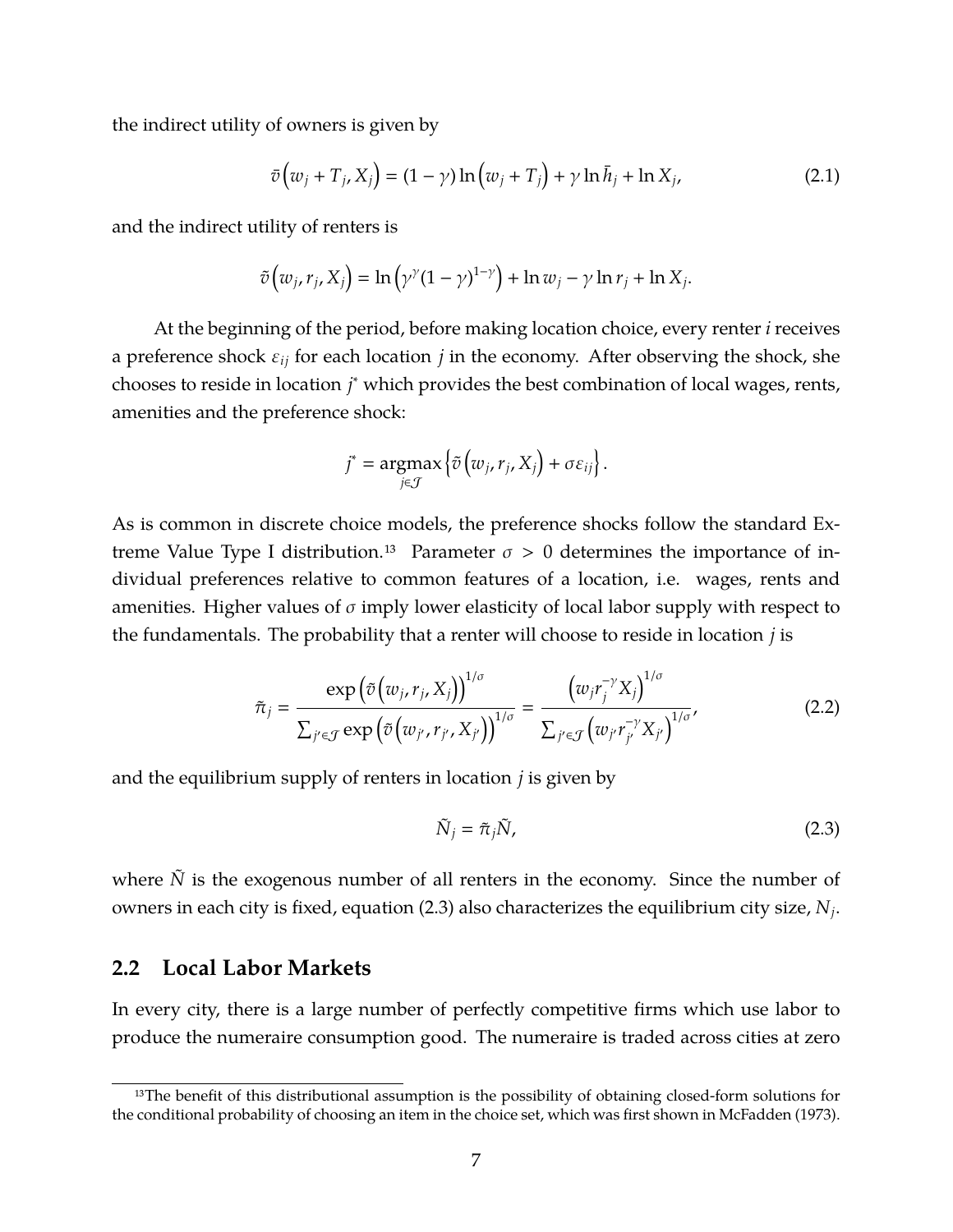cost. Each worker supplies one unit of labor inelastically. The production technology is

$$
Y_j = A_j N_j,
$$

where  $A_j$  is local labor productivity and  $N_j$  is local labor supply. Labor productivity is determined as

$$
A_j = \bar{A}_j N_j^{\rho}.
$$

<span id="page-7-0"></span>Parameter  $\bar{A}_j$  is the exogenous component of the productivity, while parameter  $\rho > 0$  represents the agglomeration externality which captures the idea that productivity increases with city size.14 The equilibrium wage in city *j* is equal to the marginal product of labor and is given by

<span id="page-7-1"></span>
$$
w_j = \bar{A}_j N_j^{\rho}.
$$
 (2.4)

### **2.3 Amenities**

A worker in city *j* has access to the amenity level  $X_j$ , determined as

<span id="page-7-2"></span>
$$
X_j = \alpha_j m_j(N_j), \tag{2.5}
$$

where  $\alpha_j$  is the exogenous component of amenities and

$$
m_j(N_j) = \xi_j N_j^{-\theta} \tag{2.6}
$$

represents the amount of leisure time that an worker can spend enjoying amenities  $\alpha_j$ . When  $\theta > 0$ , leisure time decreases in city size, possibly due to longer commutes.<sup>15</sup> Parameter ξ*<sup>j</sup>* measures city-specific factors, other than city size, that affect local leisure time, for instance, quality of transportation infrastructure or availability of public transit.

### **2.4 Local Housing Markets**

Housing stock owned by homeowners is exogenously given. Housing consumed by renters must be built. In each city, there are many perfectly competitive developers who

<sup>&</sup>lt;sup>14</sup>The theory and empirical estimates of agglomeration externalities are discussed in [Duranton and Puga](#page-39-4) [\(2004\)](#page-39-4) and [Combes and Gobillon \(2015\).](#page-39-5)

<sup>&</sup>lt;sup>15</sup>This paper focuses on two important urban congestion forces, housing and commuting costs, though larger city size may result in other disamenitites, e.g. pollution, as well as amenities, e.g. cultural attractions.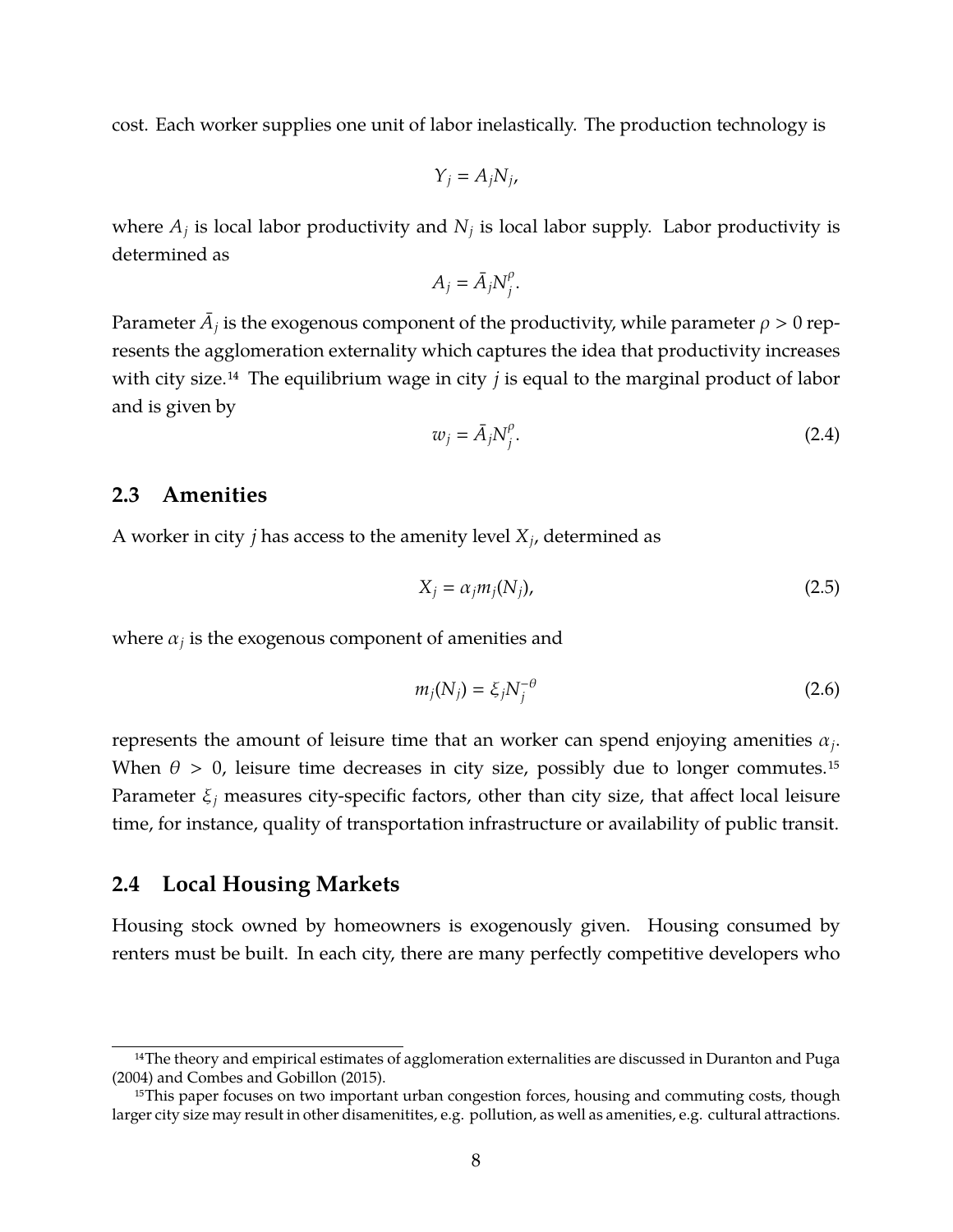use land (*L*) and non-land inputs (*K*) to build housing.16 The construction technology is

$$
H_j = e^{\chi_j} L_j^{\eta_j} K_j^{1-\eta_j},
$$

where  $e^{x_j}$  is the productivity of developers and  $\eta_j$  is the share of land in construction.<sup>17</sup> The non-land inputs are produced using the numeraire at no cost, hence their price is equal to one in all locations.

The total land supply in a city is exogenous and given by  $\Lambda_j$ . Land available for construction is  $\tilde{\Lambda}_j < \Lambda_j$ . The remaining land,  $\Lambda_j - \tilde{\Lambda}_j$ , is used by owner-occupied houses. Since the amount of owners and the size of their houses are exogenous,  $\tilde{\Lambda}_j$  is exogenous as well. Land is fully owned by incumbent homeowners who do not face any costs of releasing the land to developers. Therefore, they are willing to sell land to developers at any positive price which implies that in equilibrium no land remains unused, i.e.  $L_j = \tilde{\Lambda}_j$ .18

Profit maximization on the part of developers, combined with optimal housing consumption on the part of renters, yields the following equilibrium land price

<span id="page-8-0"></span>
$$
l_j = \frac{\gamma \eta_j w_j \tilde{N}_j}{\tilde{\Lambda}_j},\tag{2.7}
$$

and equilibrium rent

<span id="page-8-2"></span><span id="page-8-1"></span>
$$
r_j = \frac{l_j^{\eta_j}}{e^{\chi_j} \eta_j^{\eta_j} (1 - \eta_j)^{1 - \eta_j}}.
$$
\n(2.8)

The transfer from land ownership earned by incumbent owners is equal to the proceeds from land sales per owner,

<span id="page-8-3"></span>
$$
T_j = \frac{l_j \tilde{\Lambda}_j}{\bar{N}_j}.
$$
\n(2.9)

Finally, the equilibrium rental housing supply in city *j* is equal to

$$
H_j = (e^{\chi_j})^{\frac{1}{\eta_j}} \left( (1 - \eta_j) r_j \right)^{\frac{1 - \eta_j}{\eta_j}} \tilde{\Lambda}_j
$$
 (2.10)

<sup>&</sup>lt;sup>16</sup>Perfect competition is a common assumption in the literature and most empirical studies, as summarized in [Glaeser, Gyourko and Saks \(2005c\),](#page-40-7) support it. Though, more recent evidence documented by [Cosman and Quintero \(2018\)](#page-39-6) suggests that market concentration in the homebuilding industry has increased since 2005.

<sup>&</sup>lt;sup>17</sup>Combes, Duranton and Gobillon (2019) find empirical support for the Cobb-Douglas housing production function.

<sup>18</sup>As [Cosman, Davidoff and Williams \(2019\)](#page-39-8) show, local housing costs depend not only on the amount of available land but also on the rate of growth of the available land. In the static framework of this paper, the growth channel is absent.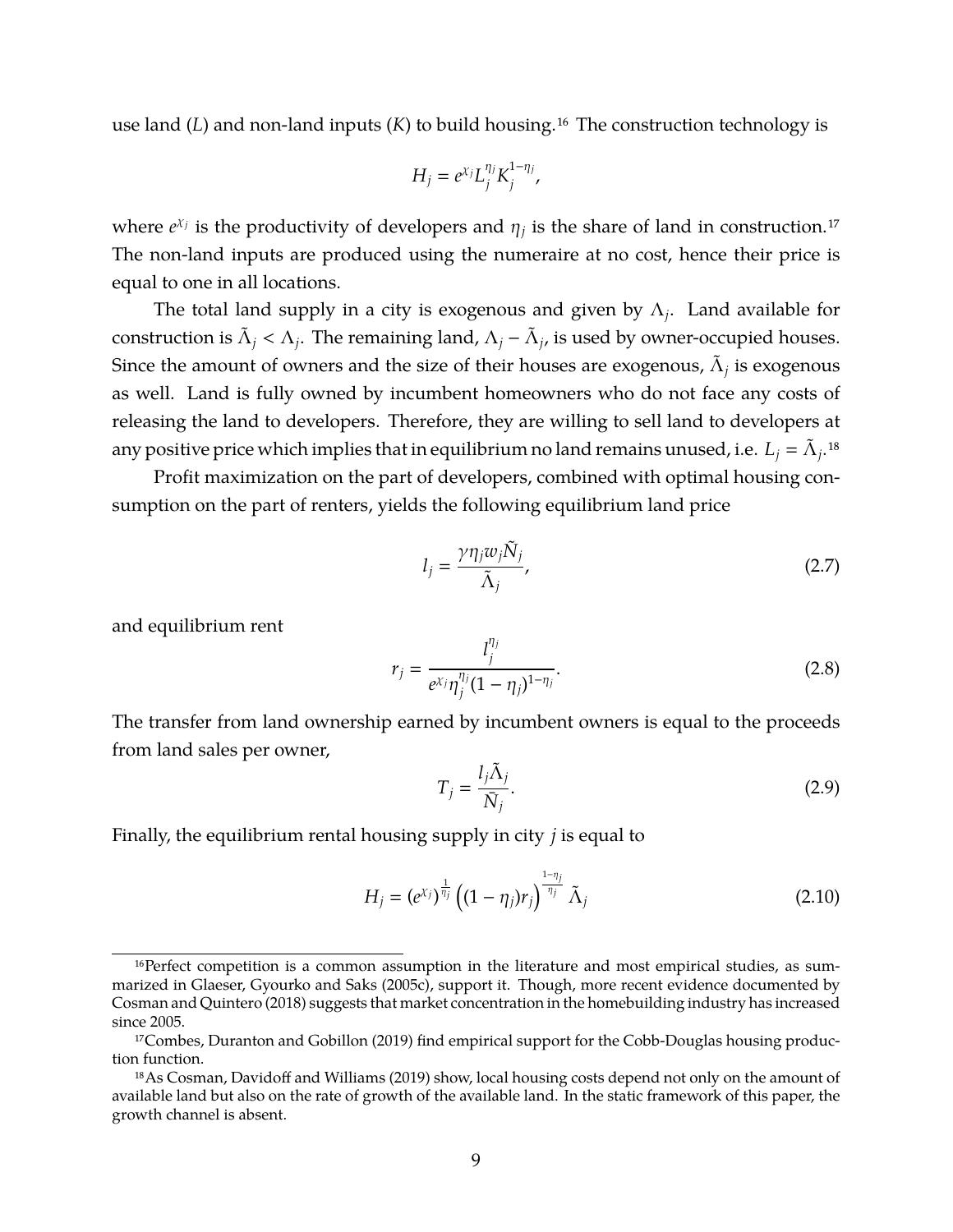**Land use regulation.** Every city has a certain level of land use regulation. Land use regulation is a set of policies which determine how restricted the use of land for residential development is. These policies are summarized by variable *z<sup>j</sup>* and can represent regulations, such as zoning laws or building permit procedures, as well as other nonregulatory constraints, such as local residents' opposition to development, commonly known as the NIMBY movement.19

The stringency of land use regulation *z<sup>j</sup>* affects housing markets through two channels, both of which impact the housing production function. First, it can reduce  $\chi_{j}$ , the efficiency with which developers can convert land into housing. For example, land use regulation may result in lengthy and numerous project reviews, costly exactions and impact payments, all of which reduce the efficiency of residential development. Second, it can increase  $\eta_j$ , the share of land in construction. For example, if zoning laws impose limits on building heights or specify maximum floor-to-area ratios, then one land parcel can only contain a limited amount of housing and developers face a relatively high  $\eta_j$ .<sup>20</sup>

To formalize the effect of land use regulation on the housing production function, I assume the following functional forms for  $\chi_j$  and  $\eta_j$ :

$$
\chi_j(z_j) = \bar{\chi}_j + \hat{\chi} z_j,\tag{2.11}
$$

<span id="page-9-2"></span><span id="page-9-1"></span>
$$
\eta(z_j) = \bar{\eta} + \hat{\eta} z_j. \tag{2.12}
$$

The productivity of developers in city *j*,  $\chi_i(z_i)$ , depends on an exogenous city-specific  $\c{component} \bar{\chi}_j$  and the level of regulation  $z_j$ . The land share,  $\eta(z_j)$ , depends on an exogenous common term,  $\bar{\eta}$ , and local regulation. In the remainder of this section, I assume that the elasticity of the construction productivity with respect to land use regulation is nonpositive, that is  $\hat{\chi} \leq 0$ , while the elasticity of the land share is non-negative, that is  $\hat{\eta} \geq 0$ . These assumptions are confirmed by empirical findings described in Section [3.](#page-10-0)

### <span id="page-9-3"></span>**2.5 Equilibrium**

Definition [2.1](#page-9-0) characterizes a spatial equilibrium in an economy with exogenous regulation.

<span id="page-9-0"></span>**Definition 2.1.** A *spatial equilibrium with exogenous regulation* consists of local labor supply  $N_j$ , housing supply  $H_j$ , wages  $w_j$ , rents  $r_j$ , land prices  $l_j$ , transfers  $T_j$ , and amenities  $X_j$ ,

<sup>&</sup>lt;sup>19</sup>The "Not In My Back Yard" (NIMBY) is a characterization of opposition of residents to real estate development in their neighborhood. According to [Fischel \(2015\),](#page-40-8) the NIMBY movement became widespread in the U.S. in the 1980s and has grown stronger ever since.

<sup>2</sup>[0Albouy and Ehrlich \(2016\)](#page-38-5) also argue that regulation may affect housing supply via these two channels.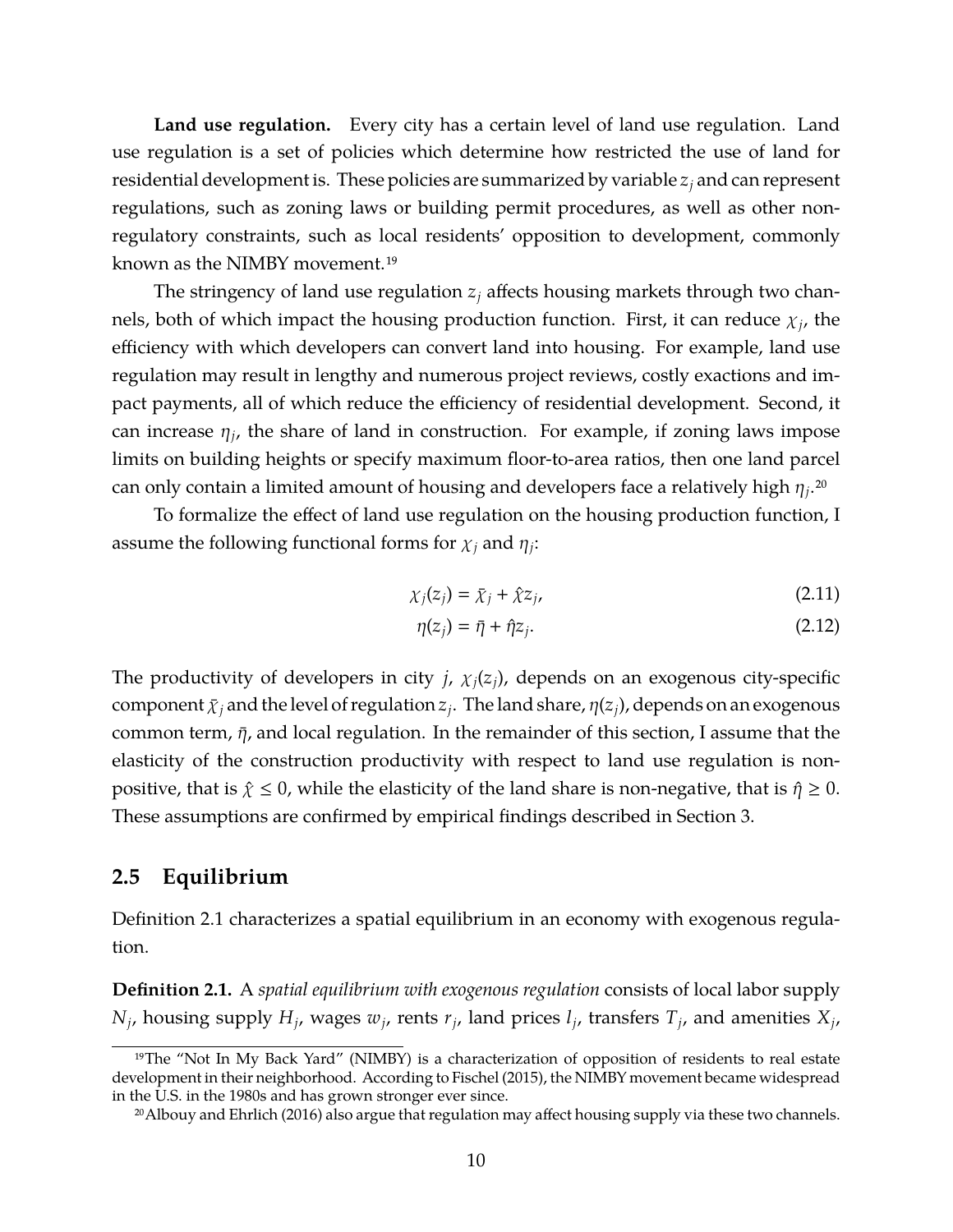such that equations [\(2.3\)](#page-6-0), [\(2.4\)](#page-7-0), [\(2.5\)](#page-7-1), [\(2.7\)](#page-8-0), [\(2.8\)](#page-8-1), [\(2.9\)](#page-8-2) and [\(2.10\)](#page-8-3) are satisfied.

How does land use regulation affect equilibrium employment, rents and land prices? Proposition [2.1](#page-10-1) states that under several non-negativity constraints and a fairly weak assumption that the variance of the location preference shock is large enough compared to net gains from city size, stricter regulation increases rents and lowers local employment.<sup>21</sup> Moreover, whenever the land share is more elastic with respect to land use regulation than agglomeration-adjusted labor supply is, stricter regulation increases land prices.<sup>22</sup>

<span id="page-10-1"></span>**Proposition 2.1.** Let  $\sigma > ((1 - \gamma)\rho - \theta)\hat{n}_j - \gamma\eta(z_j)$ ;  $\eta(z_j) \ge 0$ ;  $N_j > 0$ ; and  $\tilde{N}_j > 0$ . Then

- (a)  $\frac{d\tilde{N}_j}{dz_j}$  < 0, i.e. local employment falls in the level of land use regulation
- (b)  $dr_i/dz_i > 0$ , i.e. rents increase in the level of land use regulation
- (c)  $dl_i/dz_i > 0$ , i.e. land prices increase in the level of land use regulation, if, in addition,  $\eta'(z_j)/\eta(z_j) > -(1+\rho\hat{n}_j)(d\tilde{N}_j/dz_j)/\tilde{N}_j$ .

The proof is in Appendix [A.1.1.](#page-43-0)

## <span id="page-10-0"></span>**3 Benchmark Economy**

This section describes the data and discusses identification of model parameters, and then assesses the fit of the model relative to the data.

## **3.1 Data**

Information on wages, rents, local labor supply, and commuting come from the American Community Survey (ACS) in 2005-2007.23 The quantitative model has 201 locations, which correspond to metropolitan areas in the data.<sup>24</sup> The measure of incumbent residents in

<sup>&</sup>lt;sup>21</sup>Expression  $((1 - \gamma)\rho - \theta)\hat{n}_j - \gamma\eta(z_j)$  measures the net benefit from city size for renters and combines agglomeration gains, congestion costs and housing costs.

 $22$ Extensive literature finds that stricter regulation indeed causes higher land and house prices and lower housing supply: see [Mayer and Somerville \(2000\),](#page-41-8) [Ihlanfeldt \(2007\),](#page-41-9) [Severen and Plantinga \(2018\),](#page-42-10) and a review by [Quigley and Rosenthal \(2005\).](#page-42-11) [Emrath \(2016\)](#page-40-9) estimates that regulation accounts for 24% of the final price of newly constructed single-family houses in 2016. Yet, higher regulation may also reduce prices if the resulting labor outflow to other locations is large, as in [Chatterjee and Eyigungor \(2017\).](#page-38-8) In this model, the magnitude of the effect of regulation is the same for positive and negative demand shocks. Alternatively, regulation could bind only when the demand shocks are positive, as in [Glaeser and Gyourko \(2005\).](#page-40-10)

<sup>&</sup>lt;sup>23</sup>The ACS data were downloaded from the IPUMS [\(Ruggles et al, 2015\)](#page-42-12). This choice of the time interval is motivated by the following reasons. The data on regulation is only available for 2007, hence other data must be close to this year. Using years after 2007 is undesirable, since they would correspond to the Great Recession. Since the data on land prices is only available for 2005-2010, I focus on the period of 2005-2007.

<sup>&</sup>lt;sup>24</sup>The ACS data available via IPUMS allows identification of about 300 MSAs. However, some MSAs, typically small ones, had to be dropped from the analysis due to the unavailability of data on land supply, land use regulation or land prices.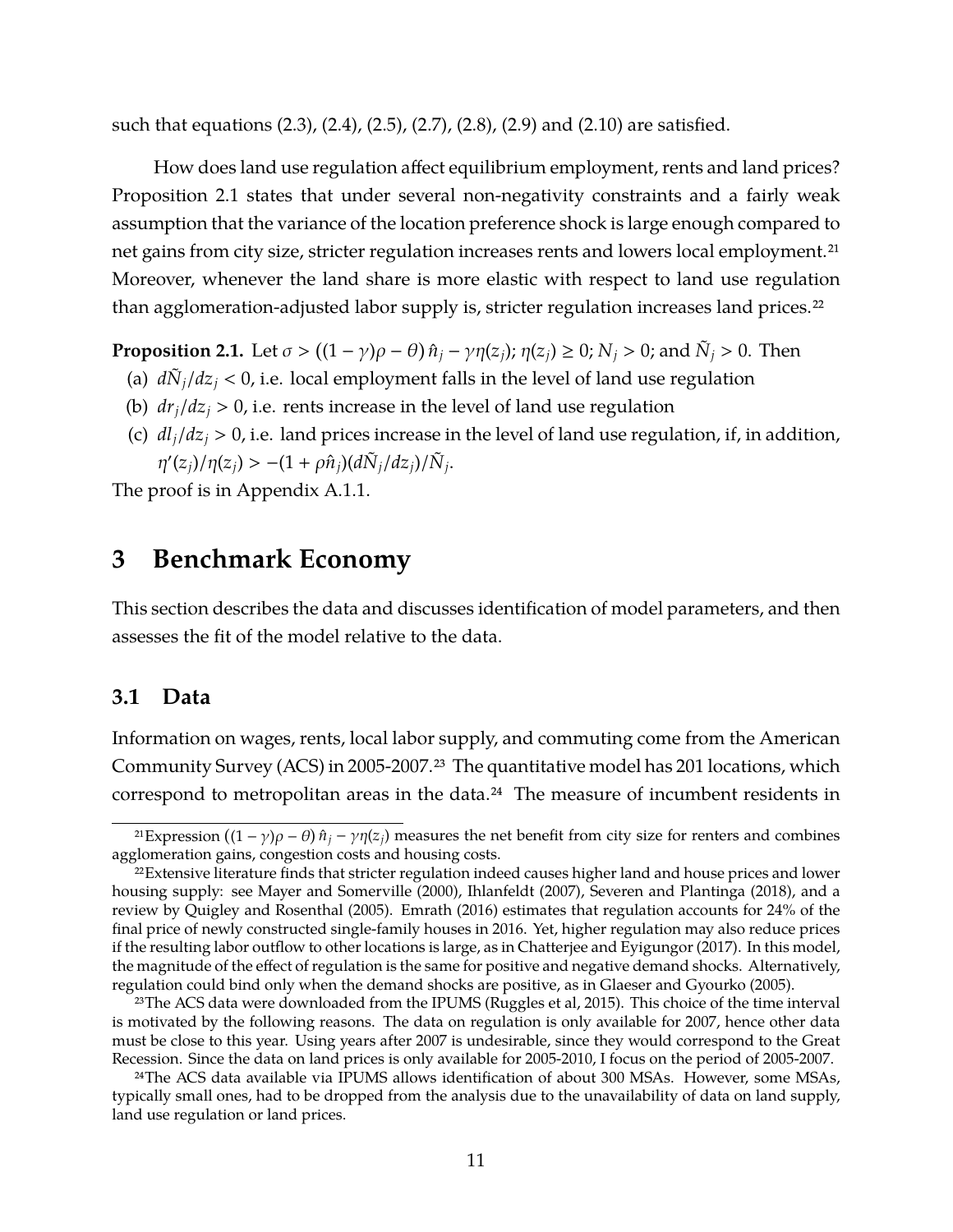each location*,*  $\bar{N}_j$ *,* is set to the observed number of homeowners in each metro area in the data.

I use the Wharton Residential Land Use Regulation Index from [Gyourko, Saiz and](#page-41-0) [Summers \(2008\)](#page-41-0) as a measure of land use regulation *z<sup>j</sup>* . The original index is reported at the municipal level for 2007.<sup>25</sup> I first aggregate the index to the MSA level using population weights and then convert it to units suitable for the housing supply specification in this paper by taking the log of the index and adding 2.8479.<sup>26</sup> This transformation ensures that regulation is positive in all cities and its average is equal to  $1.^{27}$  The original Wharton Index has zero mean and a standard deviation of one. The transformed index has a mean of 1 and a standard deviation of 0.266. See Appendix [A.2](#page-53-0) for more details on the data.

### <span id="page-11-2"></span>**3.2 Parameter Values and Model Fit**

**Labor Market Parameters.** Taking log of equation [\(2.4\)](#page-7-0), we obtain the following empirical labor demand relationship,

<span id="page-11-1"></span><span id="page-11-0"></span>
$$
\ln w_j = \beta^w + \rho \ln N_j + \epsilon^w_j,\tag{3.1}
$$

where  $w_i$  are mean hourly wages in city  $j$  in 2005-2007, previously controlled for race, gender, industry, occupation and college attainment. *N<sup>j</sup>* is the average local labor supply in metro area *j* in 2005-2007. The local exogenous productivity parameter is constructed from the sum of the constant and the residual,  $\bar{A}_j = \exp(\beta^w + \epsilon^w_j)$ *j* ).

**Land Market Parameters.** Using equation [\(2.7\)](#page-8-0) and plugging in the definition of  $\eta(z_i)$  from equation [\(2.12\)](#page-9-1), one can estimate the log land demand relationship as

$$
\ln l_j = \beta^l + \ln \gamma + \ln(\bar{\eta} + \hat{\eta} z_j) + \ln w_j + \ln \tilde{N}_j - \ln \tilde{\Lambda}_j + \epsilon^l_j,
$$
\n(3.2)

where *l<sup>j</sup>* is the average land price per acre over 2005-2007 in metro area *j*, as estimated in [Albouy, Ehrlich and Shin \(2018\)](#page-38-9) using data on individual land transactions.  $\tilde{N}_j$  is the average number of renters in each city and  $z_j$  is the normalized Wharton Index discussed above. The relative preference for housing is equal to  $\gamma = 0.24$  and represents the housing

<sup>25</sup>Unfortunately, there is no direct measure of land use regulation that is available for a large nationally representative set of locations over a long period of time.

<sup>2</sup>[6Baum-Snow and Han \(2019\)](#page-38-10) show that housing supply elasticities also differ within metro areas.

<sup>27</sup>A similar transformation is used in [Saiz \(2010\).](#page-42-13) Monotonic transformations of the index do not change any of the results in this paper. First, the quantities that matter for the effect of regulation on rents and prices are the multiples χˆ*z<sup>j</sup>* and ηˆ*z<sup>j</sup>* . Second, the original Wharton Index does not have a cardinal interpretation.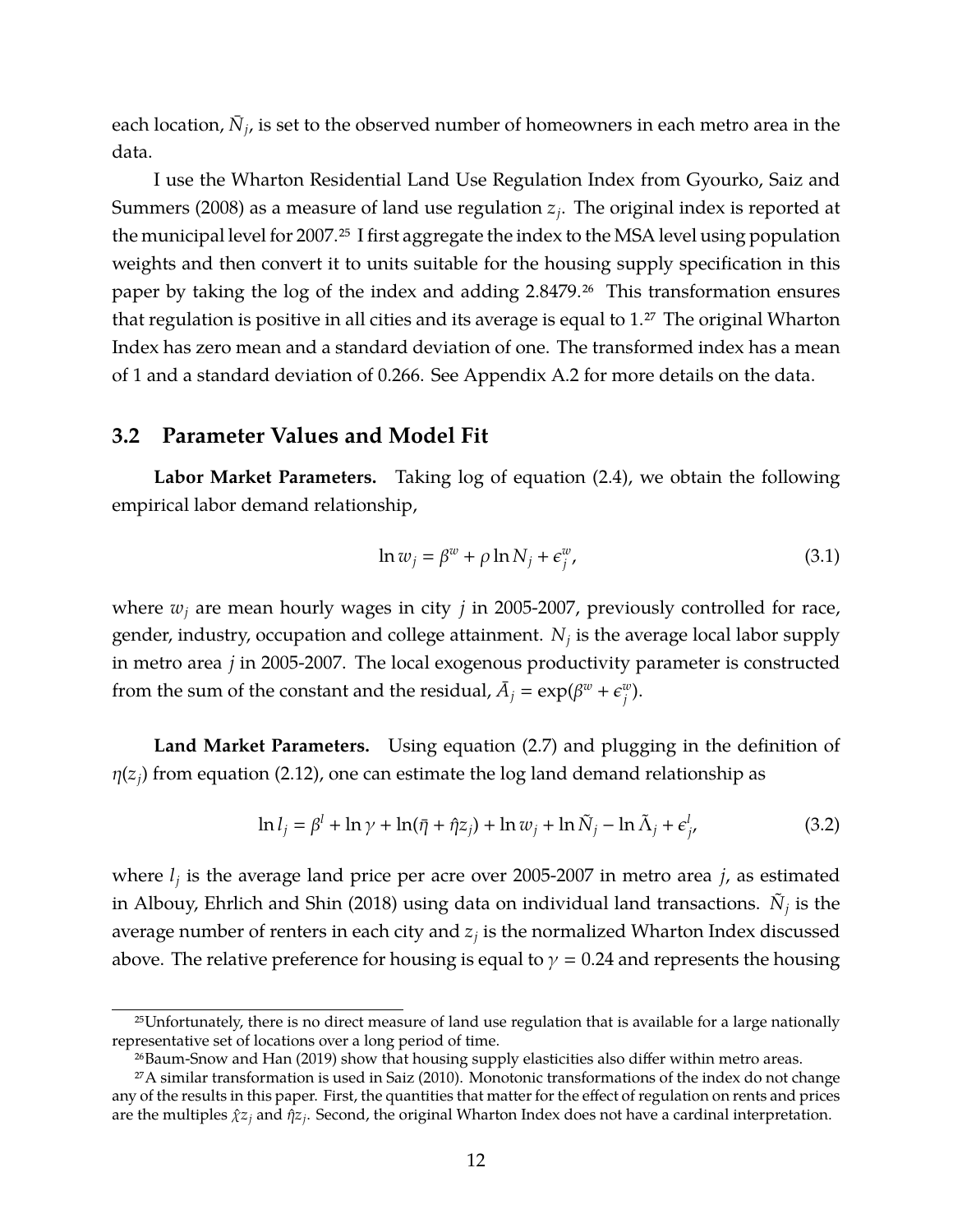expenditure share of renters, following [Davis and Ortalo-Magné \(2011\).](#page-39-9) The constant and the residual are denoted by  $\beta^l$  and  $\epsilon^l_j$ *j* .

Land use for rental housing  $\tilde{\Lambda}_j$  is obtained as follows. Housing consumption of owners is equal to  $\bar{h}_j = \zeta \tilde{h}_j$ , where  $\tilde{h}_j$  is the optimal housing consumption of a renter and  $\zeta$  = 1.502 is the ratio of the national median square footage per person in owner-occupied properties to the square footage in rental properties.<sup>28</sup> I assume that a unit of owneroccupied housing uses the same amount of land as a unit of rental housing.<sup>29</sup> Therefore, the amount of land occupied by rental units is  $\tilde{\Lambda}_j = \vartheta_j \Lambda_j$  where  $\vartheta_j \equiv \tilde{N}_j/(\tilde{N}_j + \zeta \bar{N}_j)$  is the fraction of land devoted to owner-occupied properties. Finally, land supply  $\Lambda_j$  is the total amount of urban land in each metropolitan area, from [Albouy, Ehrlich and Shin \(2018\).](#page-38-9)<sup>30</sup>

**Housing Market Parameters.** From equations [\(2.8\)](#page-8-1), [\(2.11\)](#page-9-2) and [\(2.12\)](#page-9-1), the log rent relationship can be estimated as

<span id="page-12-0"></span>
$$
\ln r_j = \beta^r - \hat{\chi} z_j + (\bar{\eta} + \hat{\eta} z_j) \ln l_j - (\bar{\eta} + \hat{\eta} z_j) \ln(\bar{\eta} + \hat{\eta} z_j) - (1 - \bar{\eta} - \hat{\eta} z_j) \ln(1 - \bar{\eta} - \hat{\eta} z_j) + \epsilon_j^r
$$
 (3.3)

where rents *r<sup>j</sup>* are the estimated hedonic rent indices for each metropolitan area. To obtain the rent indices, I follow the hedonic regression approach used in [Eeckhout, Pinheiro](#page-40-11) [and Schmidheiny \(2014\)](#page-40-11) and control self-reported rents for differences in the number of rooms, the year of construction, and the number of housing units in the structure where the unit is located. The city-specific construction productivity term can be reconstructed from the sum of the constant and the residual as  $\bar{\chi}_j = -(\beta^r + \epsilon^r_j)$ *j* ).

**Congestion Parameters.** Taking log of equation [\(2.6\)](#page-7-2) gives the following estimating expression for local congestion,

<span id="page-12-1"></span>
$$
\ln m_j = \beta^m - \theta \ln N_j + \epsilon_j^m. \tag{3.4}
$$

Leisure time  $m_j$  is equal to the time spent on leisure relative to the combined time spent on leisure and commuting. The commuting time is calculated as the average number of hours spent on commuting from home to work in each metro area times 2. Leisure time is the average number of hours spent on leisure and sports activities by full-time employed

<sup>28</sup>In 2007, the median square feet per person was 805 in owner-occupied units and 536 in rental units. See the 2007 American Housing Survey, National Tables, Table 2-3.

<sup>29</sup>However, since owners consume more units of housing, their houses occupy more land than those of renters, consistent with empirical evidence in [Yao \(2019\).](#page-42-7)

<sup>3</sup>[0Albouy, Ehrlich and Shin \(2018\)](#page-38-9) do not directly report land supply, however one can calculate it by dividing the total value of land in a city by land price per acre.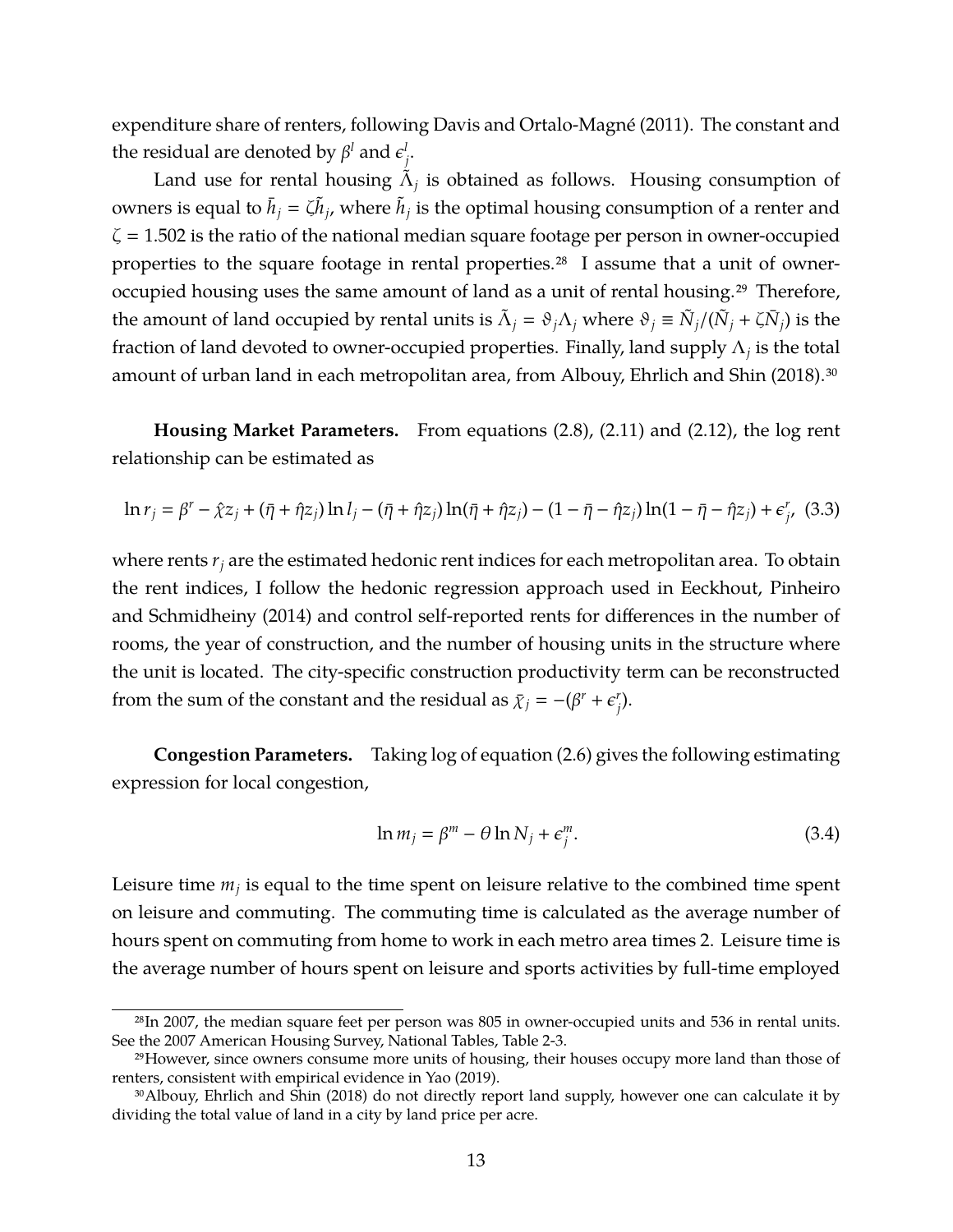individuals on weekdays in 2006 from the American Time Use Survey.<sup>31</sup> The average commuting time is 0.82 hours a day and the average leisure time is 3.36 hours a day, hence the average  $m_j$  is equal to 3.36/(3.36 + 0.82) = 0.80. Parameter  $\xi_j$  can be recovered from the sum of the constant and the residual,  $\xi_j = \exp(\beta^m + \epsilon^m_j)$ *j* ).

**Instrumental Variables.** Note that the right-hand side variables in equations [\(3.1\)](#page-11-0), [\(3.2\)](#page-11-1), [\(3.3\)](#page-12-0) and [\(3.4\)](#page-12-1) are likely to be correlated with error terms due to endogeneity between left-hand and right-hand side variables. To obtain unbiased parameter estimates, I need to use instruments for the right-hand side variables. In particular, equations [\(3.1\)](#page-11-0) and [\(3.4\)](#page-12-1) require instruments for  $N_j$ , equation [\(3.2\)](#page-11-1) requires an instrument for  $z_j$ , and equation [\(3.3\)](#page-12-0) requires instruments for *z<sup>j</sup>* and *l<sup>j</sup>* .32

The instrument for  $N_j$  is the population of each metropolitan area in 1920.<sup>33</sup> Historical population levels have been widely used as instruments for local labor supply.34 The identifying assumption is that population levels in 1920 affect local labor supply in 2005- 2007, however do not directly affect wages and productivity in 2005-2007, possibly because industrial structure and labor force composition of each city have changed substantially since 1920.

I instrument for the level of regulation *z<sup>j</sup>* using the share of Republican votes in each metro area in the presidential election of 1992.35 The first identifying assumption is that the share of Republican votes in 1992 determines the overall taste for regulation in a city, and therefore affects the level of land use regulation in 2007, however it does not directly affect land prices and rents in 2007. The second identifying assumption is that the level of regulation in 2007 has no effect on voting shares in 1992.

Finally, the instrument for land prices  $l_j$  is the fraction of land not suitable for devel-opment for geographical reasons from [Saiz \(2010\).](#page-42-13)<sup>36</sup> The identifying assumption is that

<sup>31</sup>See [https://www.bls.gov/news.release/archives/atus\\_06032008.htm](https://www.bls.gov/news.release/archives/atus_06032008.htm)

<sup>&</sup>lt;sup>32</sup>Note that instruments are not required for  $w_j$ ,  $\tilde N_j$  and  $\tilde \Lambda_j$  in equation [\(3.2\)](#page-11-1), since the coefficient on these variables is equal to 1, as dictated by the theoretical model.

<sup>33</sup>County-level population data was obtained from [Eckert, Gvirtz and Peters \(2018\).](#page-39-10) I find that metro area population levels prior to 1920 are not statistically significant determinants of employment in 2005-2007.

<sup>34</sup>It is common to use [Bartik \(1991\)](#page-38-11) instruments for *changes* in local employment. However, the theoretical model of this paper cannot be estimated in changes, since there is no available data on changes in land use regulation and metro area land prices. As a result, I must use instruments for *levels*. See [Combes and](#page-39-5) [Gobillon \(2015\)](#page-39-5) for a review of commonly used instruments for levels of local employment. [Ciccone and](#page-38-12) [Hall \(1996\)](#page-38-12) uses historical population to estimate a relationship similar to [\(3.1\)](#page-11-0).

<sup>35</sup>A similar instrument for land-use regulation was used in [Mayer and Somerville \(2000\).](#page-41-8) In addition, [Kahn \(2011\)](#page-41-10) shows that cities in California with higher liberal voter share tend to grant fewer housing permits. The county-level data on votes was obtained from Dave Leip's Atlas of U.S. Presidential Elections.

<sup>36</sup>The fraction of land not suitable for development represents the fraction of territory within a 50km radius from the population centroid of a metro area that is occupied by water or slopes steeper than 15%.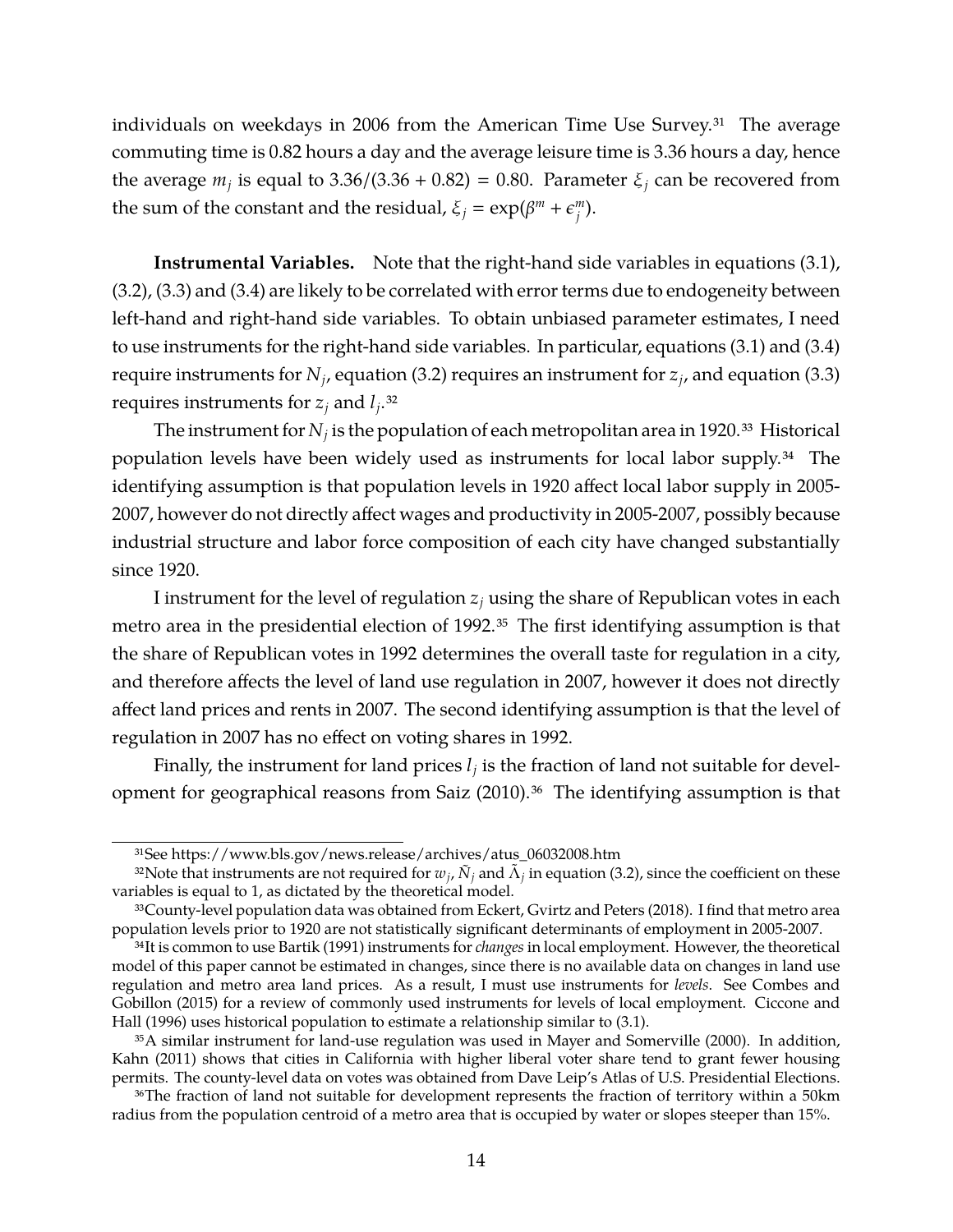geographic restrictions lead to higher land prices but affect rents only indirectly, via land prices.37

Tables [A.1,](#page-54-0) [A.2](#page-54-1) and [A.3](#page-55-0) in the Appendix confirm that these instrumental variables are indeed statistically significant determinants of each of the instrumented variables. The result of the Hansen test of overidentifying restrictions discussed below also shows that the instruments are jointly valid.

**Parameter Estimates.** Equations [\(3.1\)](#page-11-0), [\(3.2\)](#page-11-1), [\(3.3\)](#page-12-0) and [\(3.4\)](#page-12-1) are estimated jointly using a two-step instrumental variable generalized method of moments (IV-GMM). The system of equations has 5 elasticities to be estimated,  $\rho$ ,  $\bar{\eta}$ ,  $\hat{\eta}$ ,  $\hat{\chi}$  and  $\theta$ , as well as 4 constants,  $β<sup>w</sup>$ ,  $β<sup>l</sup>$ ,  $β<sup>r</sup>$  and  $β<sup>m</sup>$ . Estimation uses 5 instrumental variables and 4 constants, hence the system is just-identified. The instrument for equations [\(3.1\)](#page-11-0) and [\(3.4\)](#page-12-1) is the metro area population in 1920, the instrument for equation [\(3.2\)](#page-11-1) is the Republican vote share in 1992, and the instruments for equation [\(3.3\)](#page-12-0) are the Republican vote share and the measure of land unavailability.

Column (1) of Table [1](#page-15-0) presents the estimates of the 5 elasticities. The estimated agglomeration effect  $\rho$  is 0.0401, consistent with the estimates obtained in the literature.<sup>38</sup> The estimated congestion effect  $\theta$  is 0.0208, which is lower than the estimates in the literature, however most available estimates include housing costs or focus on disamenities other than commuting time.<sup>39</sup> The values of the land share parameters,  $\bar{\eta}$  and  $\hat{\eta}$ , suggest that land share is increasing in regulation and may be negligible when regulation is very low. At the same, the estimated value of parameter  $\hat{\chi}$  suggests that construction costs increase in regulation, however the estimate is not statistically different from zero.

The fact that the estimate of  $\hat{\chi}$  contains a large standard error may indicate that construction efficiency is not strongly related to land use regulation. Forcing the emprical model to contain such relationship may also lead to large standard errors of other estimates. Hence, I set  $\hat{\chi} = 0$  and re-estimate the model using the same set of instruments. The system becomes over-identified, and the Hansen test for overidentifying restrictions does not reject the hypothesis that the instruments are jointly uncorrelated with unobserved determinants of wages, land prices, rents and commuting costs, with a p-value of 0.74. The estimates are reported in column (2) of Table [1.](#page-15-0) Importantly, when  $\hat{\chi}$  is excluded from estimation, parameters  $\bar{\eta}$  and  $\hat{\eta}$  are estimated more precisely and are equal to -0.0136 and

<sup>3</sup>[7Davidoff \(2015\)](#page-39-11) argues that land unavailability may also affect rents via other channels.

<sup>3</sup>[8Combes and Gobillon \(2015\)](#page-39-5) summarize the literature on agglomeration effects and report that the estimates vary from 0.04 to 0.07.

<sup>3</sup>[9Combes, Duranton and Gobillon \(2018\)](#page-39-12) find that the elasticity of urban costs with respect to city size is between 0.03 and 0.08.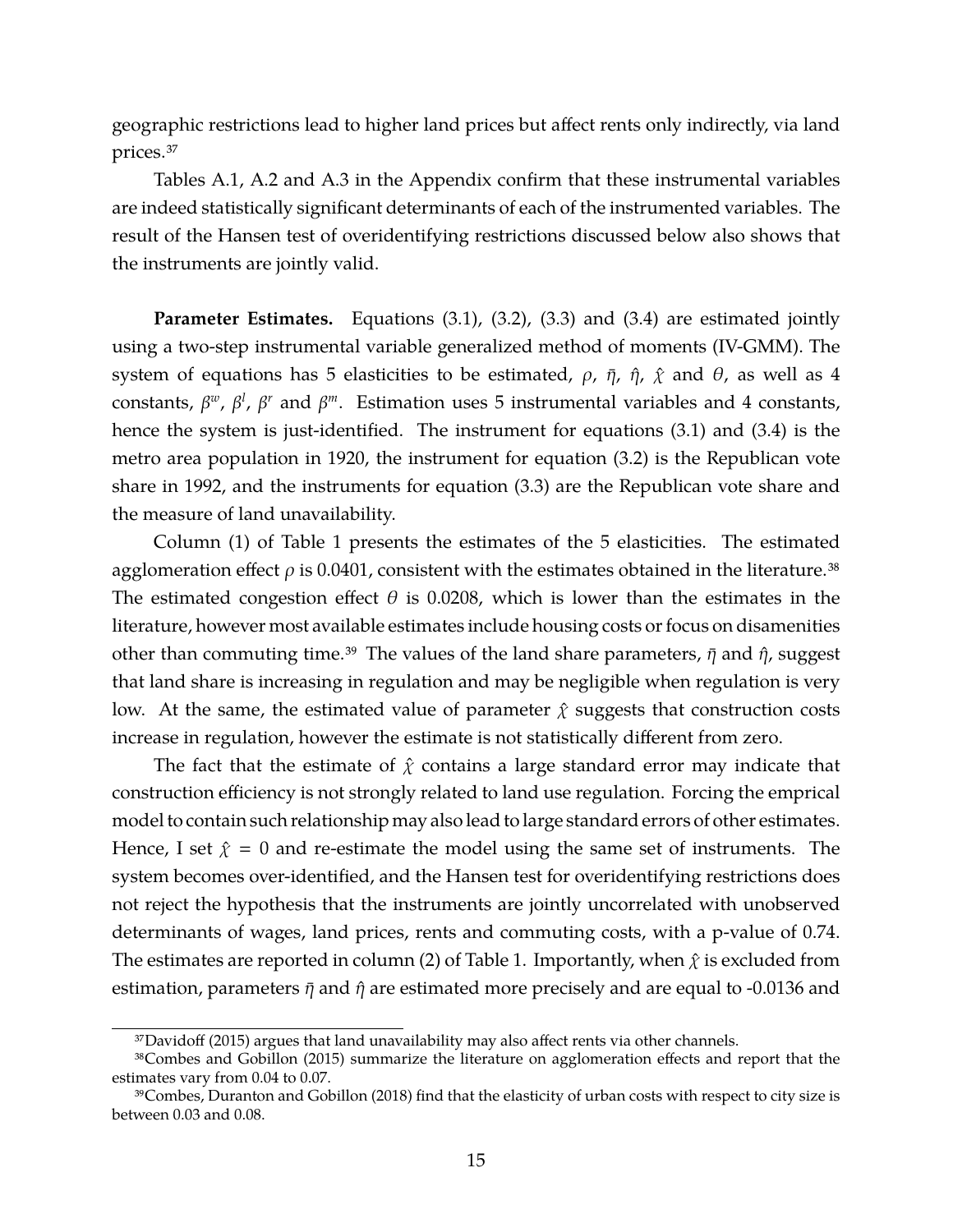0.2663. Given that the average value of the regulation index is 1, these numbers imply the average land share of around 0.25, similar to the estimates obtained in the literature.<sup>40</sup>

As an alternative, I also instrument for regulation using the share of Christians in non-traditional denominations in each metro area in 1971, as in [Saiz \(2010\).](#page-42-13) The results are reported in column (3) of Table [1.](#page-15-0) This instrument for regulation results in different parameter values, however the Hansen test rejects the null hypothesis that all moment restrictions are true, with a p-value of 0.04.

Therefore, my preferred empirical specification uses Republican vote shares as an instrument for land use regulation and excludes  $\hat{\chi}$  from estimation. The quantitative model uses parameters listed in column (2) of Table [1.](#page-15-0)

| Parameter                                        | (1)       | (2)       | (3)      |
|--------------------------------------------------|-----------|-----------|----------|
|                                                  |           |           |          |
|                                                  |           |           |          |
| Agglomeration externality, $\rho$                | 0.0401    | 0.0399    | 0.0417   |
|                                                  | (0.0079)  | (0.0078)  | (0.0077) |
| Congestion externality, $\theta$                 | 0.0208    | 0.0208    | 0.0212   |
|                                                  | (0.0017)  | (0.0017)  | (0.0016) |
| Land share level, $\bar{\eta}$                   | $-0.0312$ | $-0.0136$ | 0.2070   |
|                                                  | (0.0923)  | (0.0807)  | (0.0802) |
| Land share elasticity, $\hat{\eta}$              | 0.3062    | 0.2663    | 0.1171   |
|                                                  | (0.1304)  | (0.0543)  | (0.0536) |
| Construction efficiency elasticity, $\hat{\chi}$ | 0.1416    |           |          |
|                                                  | (0.4195)  |           |          |
| Hansen's J, p-value                              |           | 0.74      | 0.04     |
| N                                                | 201       | 201       | 201      |

<span id="page-15-0"></span>Table 1: Parameter Estimates

*Note:* This table reports parameter estimates from the IV-GMM estimation. Standard errors are in parentheses. Column (1) shows estimation results based on a model where construction efficiency depends on land use regulation. Column (2) shows results based on a model where construction efficiency does not depend on land use regulation. Column (3) shows results where the share of Christians in non-traditional denominations is used as an instrument for land use regulation. See Section [3.2](#page-11-2) for more details.

**Parameters Calibrated within the Model.** The vector of exogenous amenity parameters  $\alpha_j$  is calibrated so as to match the observed distribution of employment across

<sup>4</sup>[0Albouy and Ehrlich \(2016\)](#page-38-5) find that the land share is about 1/3 for the U.S., while [Combes, Duranton](#page-39-7) [and Gobillon \(2019\)](#page-39-7) estimate a value of about 0.2 for France.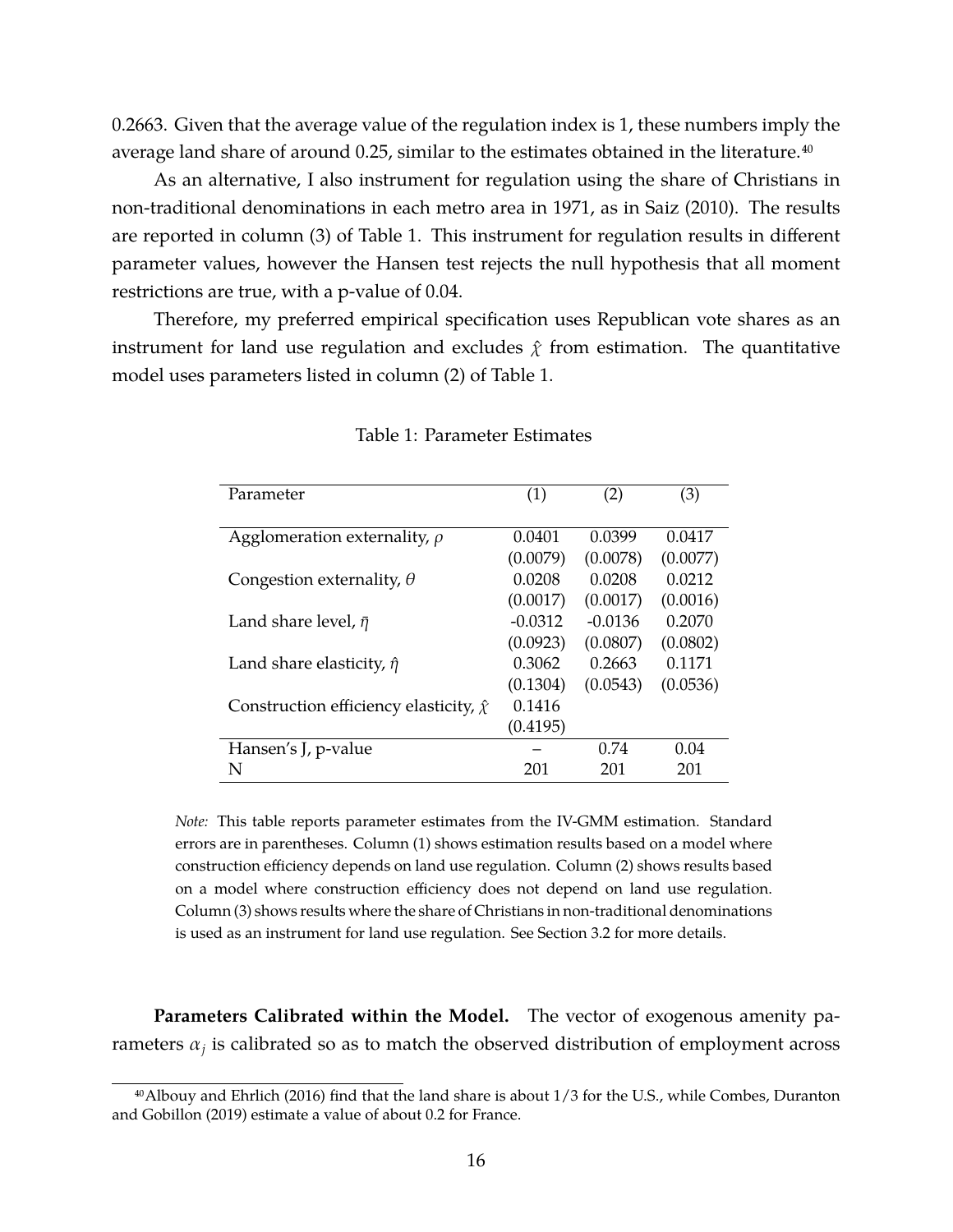MSAs. Parameter  $\sigma$  is calibrated to the 20-year elasticity of employment with respect to a TFP shock, estimated at 4.16 in [Hornbeck and Moretti \(2019\).](#page-41-11)<sup>41</sup> The calibrated value of  $\sigma$ is 0.1503.

**Model Fit.** Table [2](#page-16-0) summarizes parameters of the quantitative model. The model reproduces exactly the targeted moments, and the distribution of population is matched exactly to the one observed in the data. Note that the distribution of local wages is also matched exactly, since  $N_j$  is the same as in the data and  $\bar{A_j}$  subsumes all possible causes of wage variation across cities besides the size of employment. Figure [A.1](#page-55-1) shows that local land prices and rents predicted by the model are highly correlated with those observed in the data.

| Parameter                                       | Value                            | Source or Target                | Moment           |      |  |
|-------------------------------------------------|----------------------------------|---------------------------------|------------------|------|--|
|                                                 |                                  |                                 | Model            | Data |  |
| Internally and externally calibrated parameters |                                  |                                 |                  |      |  |
| Exogenous amenities                             | $\alpha_i$ : multiple values     | Labor force by MSA              | dist< $0.0001\%$ |      |  |
| Labor supply elasticity                         | $\sigma = 0.1503$                | 20-year labor supply elasticity | 4.16             | 4.16 |  |
| Housing consumption share                       | $\nu = 0.24$                     | Davis and Ortalo-Magné (2011)   |                  |      |  |
|                                                 | <b>Estimated parameters</b>      |                                 |                  |      |  |
| Exogenous labor productivity                    | $\bar{A}_i$ : multiple values    | <b>IV-GMM</b> estimation        |                  |      |  |
| Agglomeration externality                       | $\rho = 0.0399$                  | <b>IV-GMM</b> estimation        |                  |      |  |
| Construction productivity term                  | $\bar{\chi}_i$ : multiple values | <b>IV-GMM</b> estimation        |                  |      |  |
| Elasticity of $\chi_i$ wrt regulation           | $\hat{x} = 0$                    | <b>IV-GMM</b> estimation        |                  |      |  |
| Land share, common term                         | $\bar{\eta} = -0.0136$           | <b>IV-GMM</b> estimation        |                  |      |  |
| Elasticity of $\eta_i$ wrt regulation           | $\hat{\eta} = 0.2663$            | <b>IV-GMM</b> estimation        |                  |      |  |
| City-specific congestion term                   | $\xi_i$ : multiple values        | <b>IV-GMM</b> estimation        |                  |      |  |
| Congestion elasticity                           | $\theta = 0.0208$                | <b>IV-GMM</b> estimation        |                  |      |  |

<span id="page-16-0"></span>

*Note:* The table summarizes parameters used in quantitative the model. See Section [3.2](#page-11-2) for details.

<sup>&</sup>lt;sup>41</sup>Since this paper focuses on stationary spatial equilibria, the period over which elasticities are estimated has to be long enough to allow for a transition between spatial equilibria. [Beaudry, Green and Sand \(2014\)](#page-38-13) compare various local elasticities at 10 and 20 year spans and find significant differences between them. [Hornbeck and Moretti \(2019\)](#page-41-11) also compare labor and housing market elasticities to TFP shocks at 10, 20 and 30 years and find large differences between the 10 and 20 year estimates but small differences between 20 and 30 year estimates. These findings suggest that 20 years is a reasonable amount of time required to attain a spatial equilibrium in the U.S.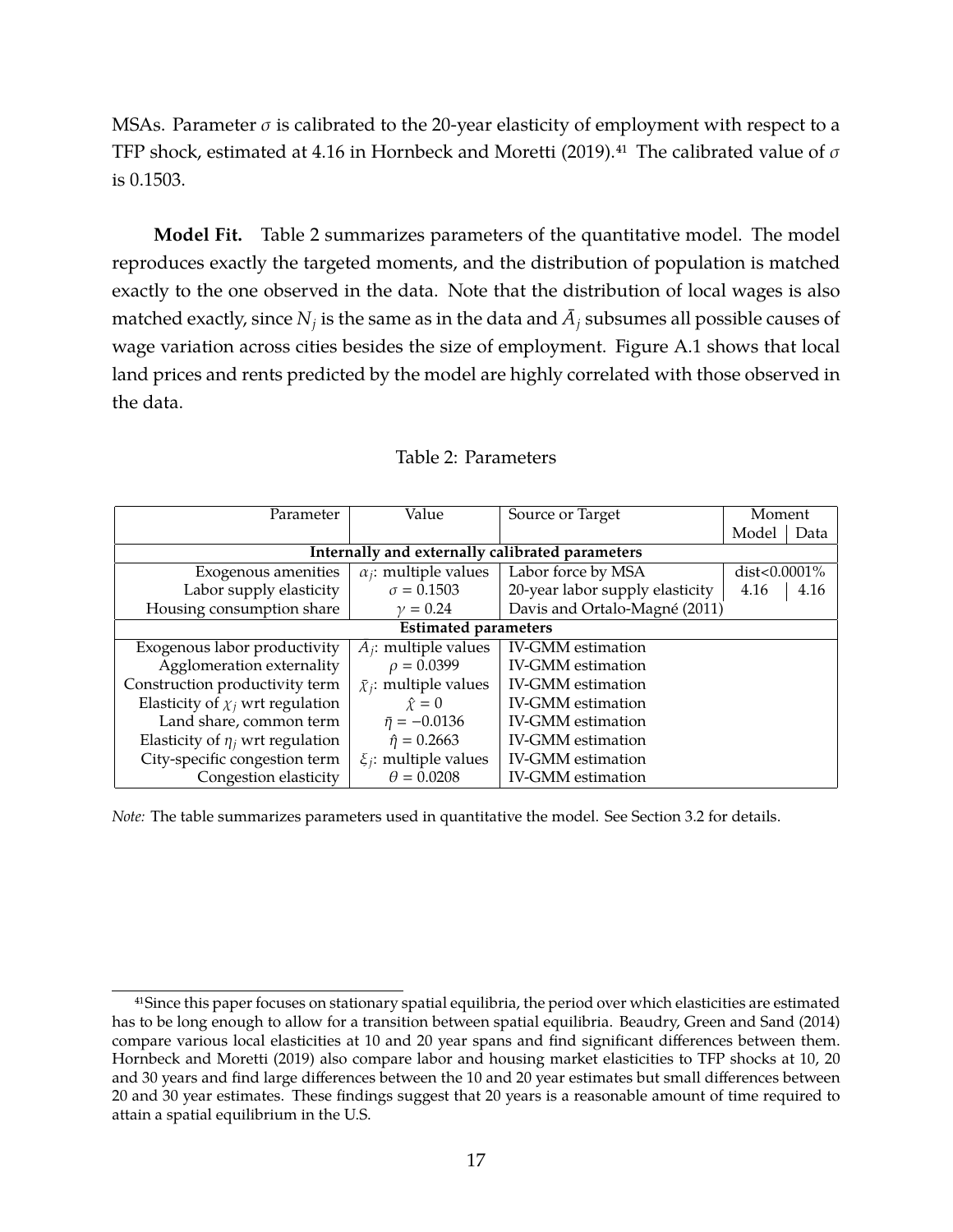## <span id="page-17-0"></span>**4 Counterfactual Experiments**

### **4.1 A Counterfactual Economy**

**Homeowners and land use in a counterfactual economy.** In the model, the number of homeowners in each city is exogenous. However, in the long run, changes to the economy brought by a policy change in a counterfactual experiment are likely to reallocate not only renters, but also owners. To address this issue, I assume that in a counterfactual economy homeowners also receive location preference shocks ε*ij* with the same variance parameter  $\sigma$  as renters, and can move across locations as the economy transitions to a counterfactual spatial equilibrium. A homeowner who relocates loses the house and becomes a renter in the destination of choice.<sup>42</sup> However, the homeowner can sell the land he owned in the previous city to the homeowners who stay. Since a counterfactual economy may contain a different local mix of owners and renters, land use also changes. As a result, the transfer earned by a homeowner who lived in city *k* in the benchmark economy and lives in city *j* in the counterfactual economy is

$$
T_{kj} = \begin{cases} \frac{l_k}{\bar{N}_k} \left( \tilde{\Lambda}_k - \left( 1 - \frac{\bar{N}_k}{\bar{N}_k^0} \right) \Lambda_k \right) & \text{if } j = k, \\ \frac{l_k \Lambda_k}{\bar{N}_k^0} & \text{if } j \neq k, \end{cases}
$$

where the superscript 0 denotes variables in the benchmark economy.

When a homeowner *i* in city *k* chooses whether to move to city *j*, she compares the value of remaining a homeowner in city *k*,  $\bar{v}(w_k + T_{kk}, X_k) + \sigma \varepsilon_{ik}$ , with the value of moving and becoming a renter in city *j*,  $\tilde{v}(w_j + T_{kj}, r_j, X_j) + \sigma \varepsilon_{ij}$ . Thus, the probability that an owner from location  $k \neq j$  will decide to move to location *j* in the counterfactual economy is equal to <sup>1</sup>/σ

$$
\bar{\pi}_{kj} = \frac{\left(\gamma^{\gamma}(1-\gamma)^{1-\gamma}(w_j+T_{kj})r_j^{-\gamma}X_j\right)^{1/\sigma}}{\left((w_k+T_{kk})^{1-\gamma}\bar{h}_k^{\gamma}X_k\right)^{1/\sigma} + \sum_{j'\neq k}\left(\gamma^{\gamma}(1-\gamma)^{1-\gamma}w_{j'}r_{j'}^{-\gamma}X_{j'}\right)^{1/\sigma}},\tag{4.1}
$$

where  $\bar{h}_k$  is the exogenous housing consumption of owners. The total number of owners in location *j* in the counterfactual economy is

$$
\bar{N}_j = \left(1 - \sum_{k \neq j} \bar{\pi}_{jk}\right) \bar{N}_j^0 + \sum_{k \neq j} \bar{\pi}_{kj} \bar{N}_k^0.
$$

<sup>&</sup>lt;sup>42</sup>I ignore the possibility that an owner who moves could benefit from selling a house. However, this simplifying assumption makes relocation less desirable for owners and results in more conservative effects of counterfactual experiments.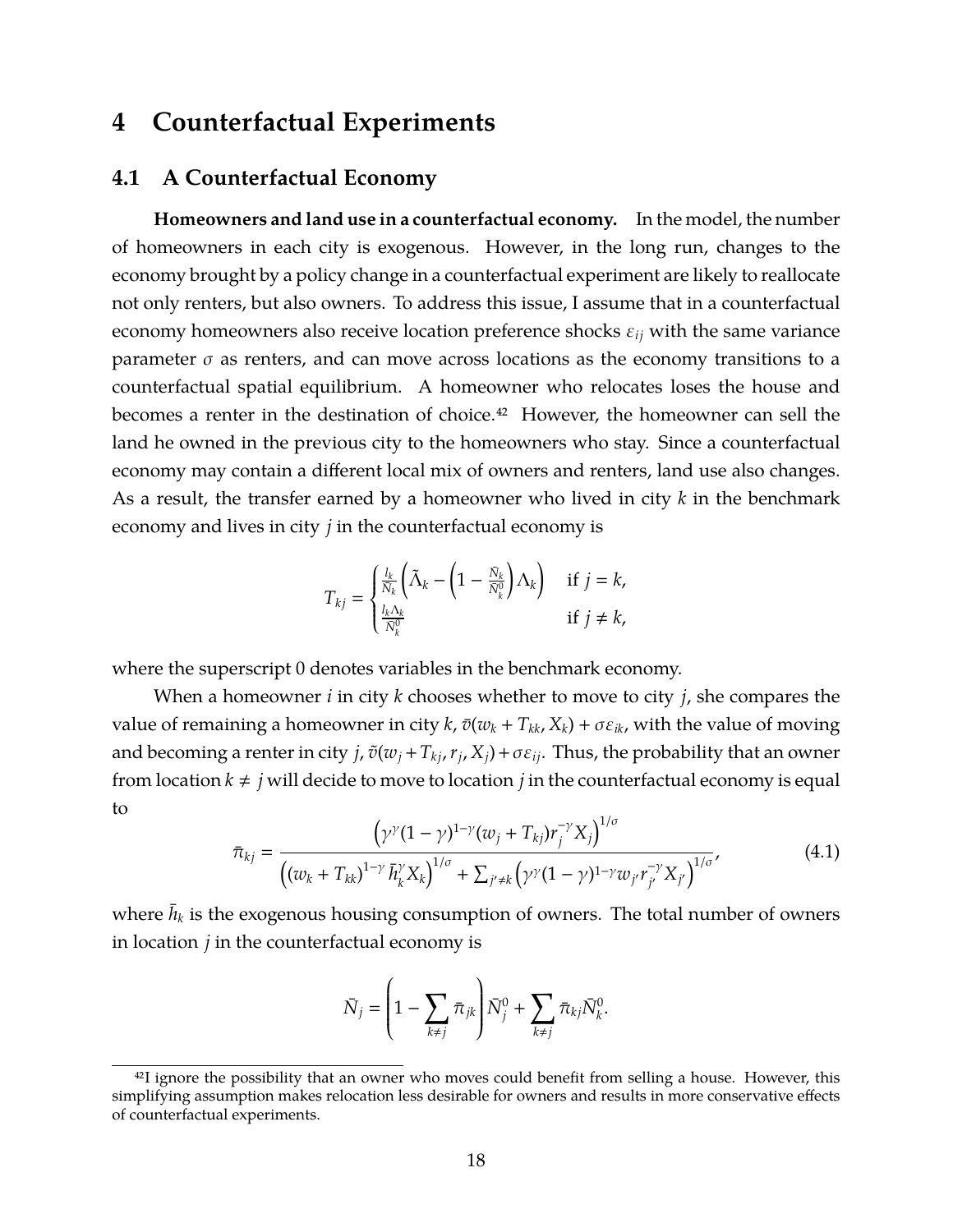**Measuring productivity and welfare effects.** The main variables of interest in counterfactual experiments are aggregate labor productivity and aggregate welfare. Aggregate labor productivity is measured as

$$
A = \frac{1}{N} \sum_{j \in \mathcal{J}} \bar{A}_j N_j^{1+\rho}.
$$

This expression illustrates that aggregate labor productivity only depends on the distribution of workers across cities and is higher when more workers choose to locate in places with high exogenous productivity,  $\bar{A}_j$ . Also, since wages are equal to  $w_j = \bar{A}_j N^{\rho}_j$  $\frac{\rho}{j}$ , a change in local labor productivity coincides with the change in local wages.

Welfare comparisons between benchmark and counterfactual economies are made using a consumption equivalence approach. Since a spatial equilibrium is stationary and does not specify an initial location of renters, the correct measure of welfare for renters is the expected ex-ante welfare before the vector of utility shocks realizes. Under this measure,  $\Delta$ , the parameter which quantifies the change in consumption of renters must solve

$$
\tilde{N}^0 \ln \left( \sum_{j \in \mathcal{J}} \exp \left( \frac{\tilde{v} \left( \tilde{c}_j, X_j \right)}{\sigma} \right) \right) - \tilde{N}^0 \ln \left( \sum_{j \in \mathcal{J}} \exp \left( \frac{\tilde{v} \left( \tilde{\Delta} \tilde{c}^0_j, X_j^0 \right)}{\sigma} \right) \right) = 0,
$$

where  $\tilde{c}_j = \gamma^{\gamma} (1 - \gamma)^{1 - \gamma} w_j r_j^{-\gamma}$  $j^{\tau \gamma}$  is the composite consumption of renters.<sup>43</sup>

Since homeowners do not receive preference shocks in the benchmark economy, the correct measure of welfare for owners is simply their indirect utility, net of preference shocks. Also, since homeowners cannot move in the benchmark economy, in order to isolate welfare effects due to changes in consumption and amenities from those due to reallocation, I only consider welfare of owners who did not move. Under this approach,  $\Delta$  must solve

$$
\sum_{j\in\mathcal{J}}\bar{N}_j^0\left[\bar{v}\left(\bar{c}_j,X_j\right)-\bar{v}\left(\bar{\Delta}\bar{c}_j^0,X_j^0\right)\right]=0,
$$

where  $\bar{c}_j = (w_j + T_{jj})^{1-\gamma} \bar{h}^{\gamma}_i$  $\hat{y}_j$  is the composite consumption of owners. Therefore, the change in aggregate welfare is the weighted average of welfare changes for renters and owners:

$$
\Delta = \frac{1}{N} \sum_{j \in \mathcal{J}} \left( \tilde{\Delta} \tilde{N}_j^0 + \bar{\Delta} \bar{N}_j^0 \right).
$$

 $43$ See [Aguirregabiria and Mira \(2010\)](#page-38-14) for a discussion of the ex-ante utility and [De Palma and Kilani](#page-39-13) [\(2011\)](#page-39-13) for a discussion of welfare measurement in logit models.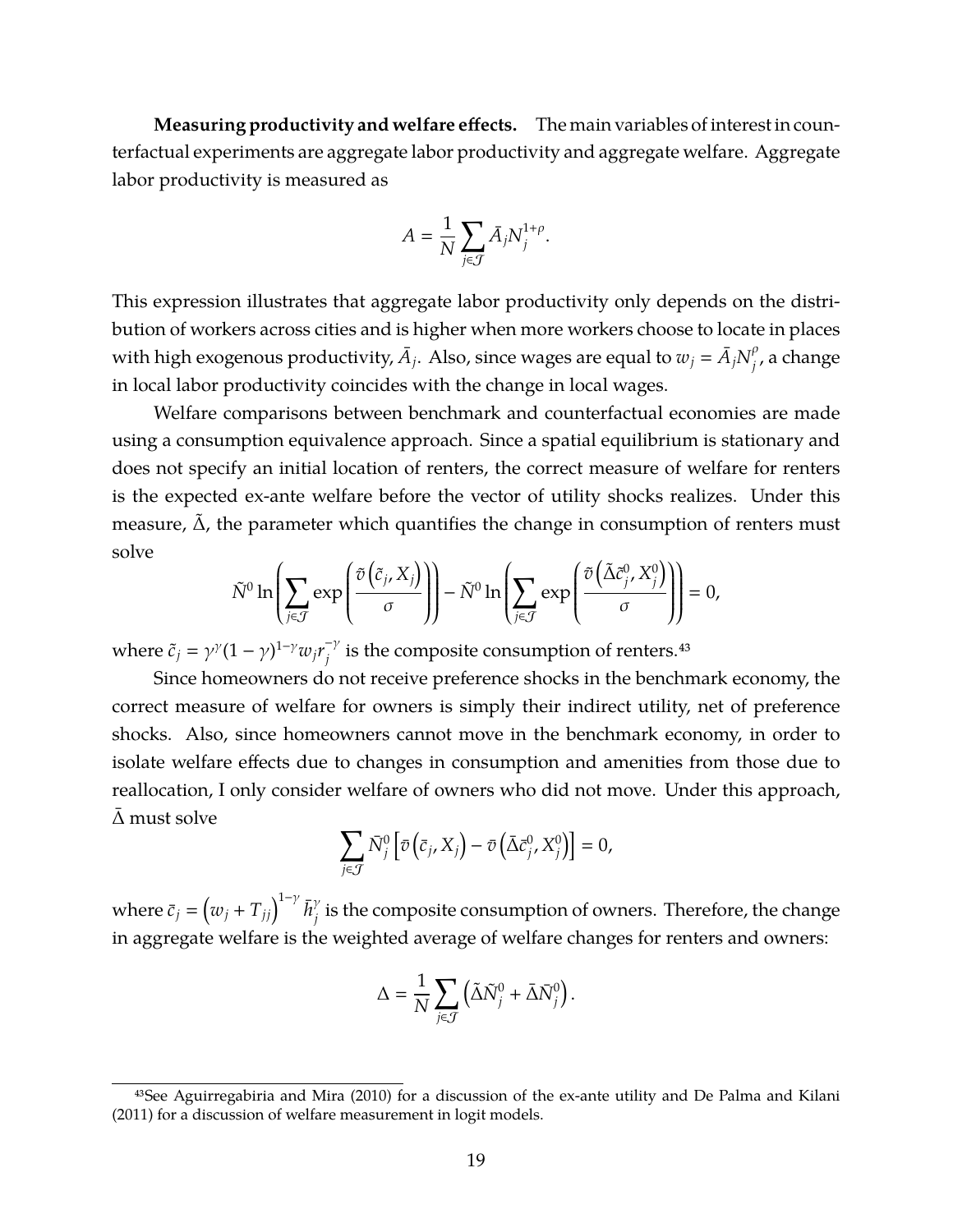### **4.2 Effects of Deregulation**

To study aggregate effects of land use regulation, I perform a set of counterfactual experiments in which land use constraints are relaxed. The results of these deregulation experiments are summarized in Tables [3](#page-20-0) and [4.](#page-22-0)

In the first experiment, all differences in regulation across cities are eliminated by fixing it at the average level everywhere, that is setting  $z_j = 1$  everywhere. The results are shown in column (1) of Table [3.](#page-20-0) Because highly regulated locations tend to be more productive, lowering *z<sup>j</sup>* in those places reallocates some workers there and increases aggregate output by 2.2%. However, deregulation implies that homeowners lose land rents. As a result, homeowners' welfare falls by 2.5%. Renters' welfare goes up by 4.1%, however since around 70% of the population are owners, aggregate welfare slightly declines. The variance of the city size distribution increases as large cities become larger and small cities shrink. Under this experiment, average wages go up but their dispersion across space increases too – while land use deregulation increases the size of the economic pie, it also reallocates more workers into highly productive areas thereby increasing wage inequality across locations.<sup>44</sup> At the same time, deregulation lowers average rents as well as their dispersion across cities.

The second experiment takes Houston, TX as an example of a large city with lax regulation, and limits the level of regulation in all cities by the level observed in Houston.<sup>45</sup> If city *j* has  $z_j \le z_{\text{Houton}} = 0.896$ , then  $z_j$  remains at the observed level. Otherwise,  $z_j$  is lowered to the level  $z_{\text{Houston}}$ . The results of this experiment are reported in column (2) of Table [3.](#page-20-0) The effects on productivity, wages, rents and city size distribution are similar to the results of the first experiment, however because Houston's regulation is below average, rents fall more and renters' welfare gain is even greater. As a result, overall welfare improves marginally.

The previous two deregulation experiments deal with all cities in the economy. However, most cities, especially small and medium ones, have affordable housing. To make deregulation more targeted, I define a set of "superstar" cities as follows.<sup>46</sup> I take 50 largest metropolitan areas and rank them by (1) the level of regulation, (2) wages and (3) rents, and then select 10 top areas in the combined ranking. The "superstar" cities are

<sup>&</sup>lt;sup>44</sup>Truffa (2017) also studies effects of housing supply constraints. Using a model with heterogeneous skills, it finds that expanding housing supply in constrained cities would increase income inequality because of larger skill sorting across areas.

<sup>45</sup>Houston, TX is often mentioned as an example of a large city with a minimal level of land use regulation. Notably, Houston is the only large U.S. city without a zoning code. However, land use in Houston is not completely unregulated, as deed restrictions and other ad-hoc regulations place limits on how land can be used. The value of *z<sup>j</sup>* in Houston is equal to 0.896, only slightly below the national mean of 1.

<sup>46</sup>The term "superstar" cities was first coined by [Gyourko, Mayer and Sinai \(2013\).](#page-40-3)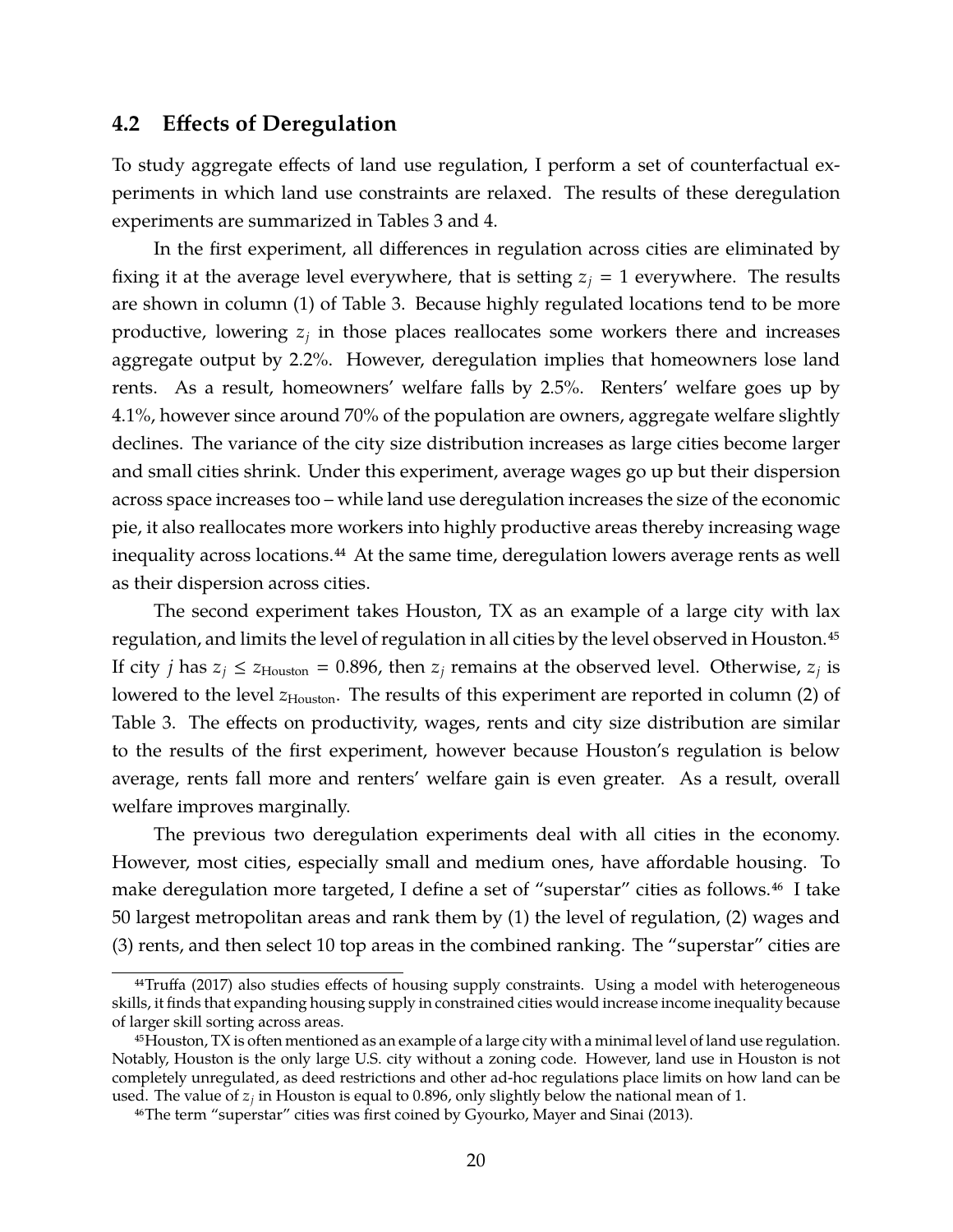Boston, San Francisco, New York, San Jose, Seattle, Baltimore, Philadelphia, San Diego, Washington and Los Angeles. All of these cities, with possible exceptions of Baltimore and Philadelphia, are frequently characterized as highly productive and innovative but unaffordable. Table [A.4](#page-56-0) shows the ranking of the "superstars".

In the third experiment, I repeat the exercise of capping regulation at the level of Houston, but only in the ten "superstar" cities. Results are reported in column (3) of Table [3.](#page-20-0) This experiment produces a larger productivity gain than applying the same kind of deregulation to all cities. This is because other, non-"superstar", cities do not become more attractive due to deregulation and even more workers flock into the "superstars". However, welfare goes down as homeowners in the "superstars" lose land rents due to deregulation and homeowners in other cities lose the rents due to the outflow of workers. At the same time, the variance of the city size distribution and wage inequality do not increase as much as in the previous two experiments.

|                      |        | (1)        | (2)                  | (3)                  |
|----------------------|--------|------------|----------------------|----------------------|
|                      | Bench- | All        | All                  | Superstar            |
|                      | mark   | cities     | cities               | cities               |
|                      |        | have       | have $z_i \leq$      | have $z_i \leq$      |
|                      |        | mean $z_i$ | $z_{\text{Houston}}$ | $z_{\text{Houston}}$ |
| Labor productivity   | 100.0  | 102.2      | 102.3                | 102.7                |
| Welfare              | 100.0  | 99.4       | 100.1                | 99.5                 |
| owners               | 100.0  | 97.5       | 97.7                 | 97.5                 |
| renters              | 100.0  | 104.1      | 106.1                | 104.5                |
| Var of log city size | 1.178  | 1.440      | 1.429                | 1.389                |
| Mean wages           | 100.0  | 102.2      | 102.3                | 102.7                |
| Mean rents           | 100.0  | 85.0       | 78.7                 | 83.6                 |
| Var of log wages     | 0.0088 | 0.0099     | 0.0098               | 0.0095               |
| Var of log rents     | 0.0554 | 0.0364     | 0.0369               | 0.0484               |

<span id="page-20-0"></span>Table 3: Effects of Deregulation

*Note:* Aggregate labor productivity, welfare, mean wages and mean rents are normalized so that the value of each variable is equal to 100 in the benchmark economy with exogenous regulation. Column 1 contains results of the experiment in which land use regulation is fixed at the national average in all cities. Column 2 contains results of the experiment in which land use regulation is capped at the level of Houston in all cities. Column 3 contains results of the experiment in which land use regulation is capped at the level of Houston in ten "superstar" cities. See Section [4](#page-17-0) for details.

**City-level results.** Table [4](#page-22-0) shows the city-level effects of the third experiment, i.e. cap regulation at the level of Houston in the "superstar" cities. Not surprisingly, dereg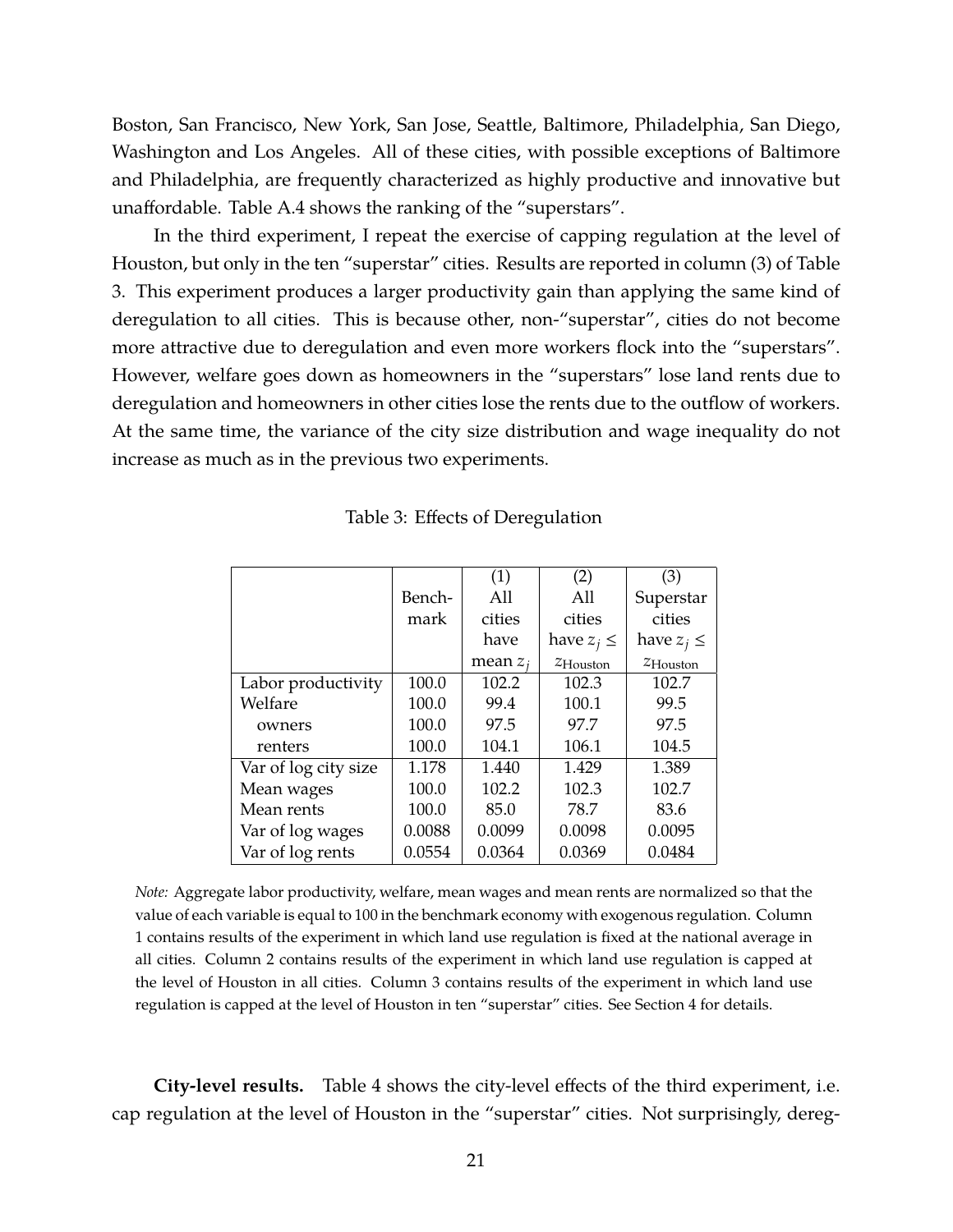ulation raises local employment in all "superstars", however magnitudes vary by city. While labor supply goes up by more than 60% in Los Angeles and New York and by more than 40% in San Francisco and Boston, it only increases by 23% in San Jose and barely changes in Philadelphia and Washington, DC. These disparities arise for the following reasons. First, the observed level of regulation is smaller in San Jose and Washington than in Los Angeles, New York, San Francisco or Boston. Hence, a deregulation to the level of Houston results in a smaller change in *z<sup>j</sup>* in San Jose and Washington. Second, San Jose has less land and therefore it is more difficult to supply additional housing there. At the same time, while Washington has relatively abundant land, its exogenous productivity is lower than in San Jose, hence it attracts less workers following a deregulation. In a similar vein, Philadelphia has a higher original level of regulation and larger land supply than San Jose, however it only experiences a 4% increase in employment due to its relatively low exogenous productivity.

As a result of deregulation, real incomes in the "superstars" go up. First, the increase in labor supply leads to higher wages thanks to the agglomeration externalities. Second, lower regulation significantly reduces the land share which lowers rents even despite larger housing demand.<sup>47</sup> Notably, land prices in Los Angeles and New York do not change. The effect of deregulation on the land share is offset by much larger demand for land as developers need to build housing for the newcomers. In addition, the "superstars" now offer poorer amenities due to higher levels of congestion.<sup>48</sup>

How does each of the "superstar" cities contribute to the growth of aggregate labor productivity? The contribution of city *j* to aggregate growth is measured as

<span id="page-21-0"></span>
$$
\frac{Y_j^1 - Y_j^0}{\sum_{k \in \mathcal{J}} \left( Y_k^1 - Y_k^0 \right)}.
$$
\n(4.2)

Table [4](#page-22-0) shows that most of the aggregate productivity gains from deregulation in the "superstars" come from New York and Los Angeles, followed by Boston and San Francisco. The contributions of the rest of the "superstars" are much smaller.

<sup>&</sup>lt;sup>47</sup> Aura and Davidoff (2008) argue that only coordinated deregulation, such as the one conducted in this paper, can lead to substantial rent reductions. When cities deregulate individually, general equilibrium effects prevent local rents from falling.

<sup>48</sup>It is also possible that, when a city expands, an increase in the congestion disamenity is compensated by an endogenous increase in consumption amenities, as in [Diamond \(2016\).](#page-39-2)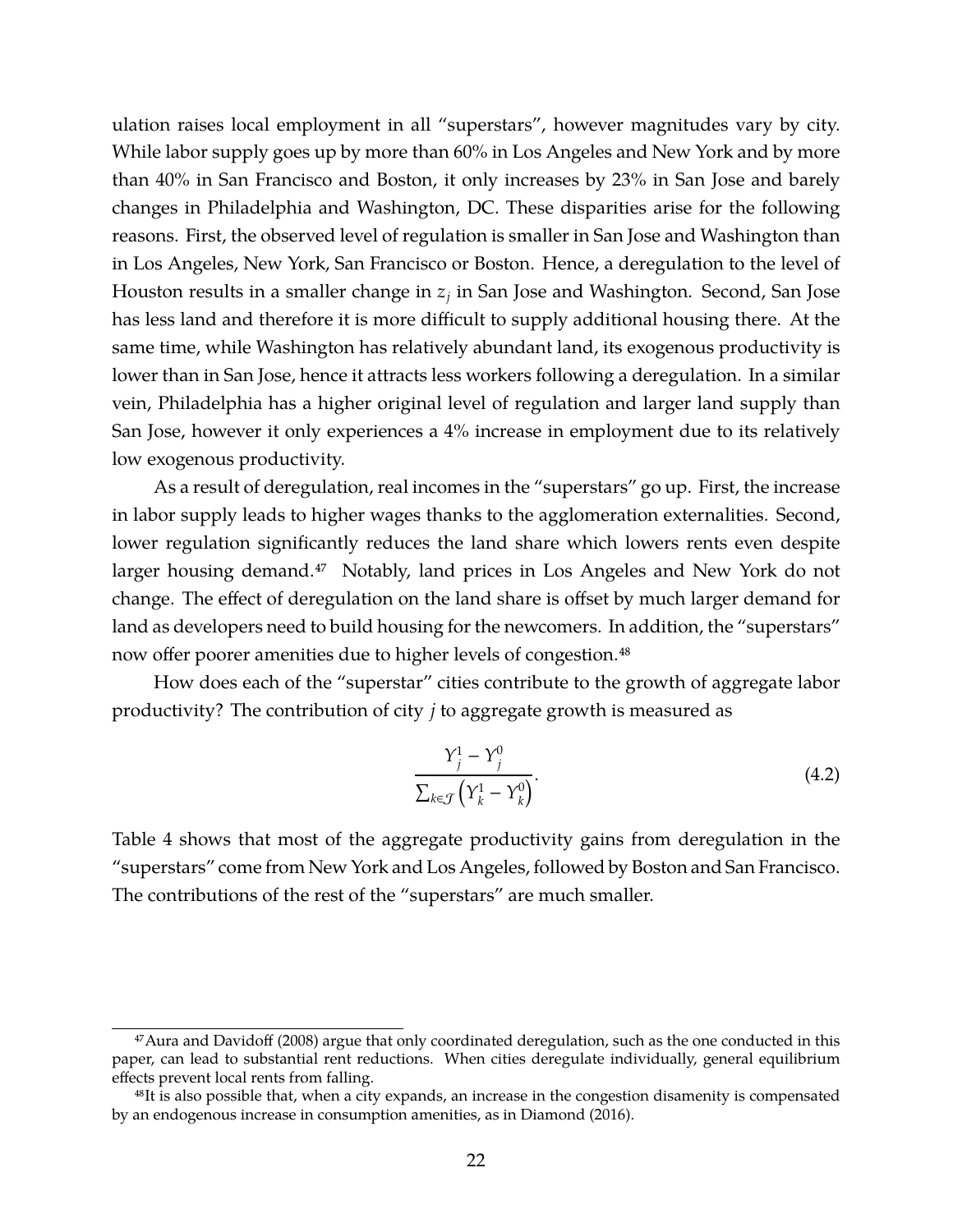| <b>MSA</b>        | Regul'n, | Regul'n, | Empl't, | Wages   | Rents   | Land px, | Contrib'n    |
|-------------------|----------|----------|---------|---------|---------|----------|--------------|
|                   | BM       | CF       | $%$ chg | $%$ chg | $%$ chg | $%$ chg  | growth, $\%$ |
| Baltimore, MD     | 1.493    | 0.896    | 26      | 0.9     | $-34$   | $-45$    | 13           |
| Boston, MA-NH     | 1.515    | 0.896    | 41      | 1.4     | $-32$   | $-38$    | 35           |
| Los Angeles, CA   | 1.207    | 0.896    | 68      | 2.1     | $-18$   | 2        | 161          |
| New York, NY-NJ   | 1.253    | 0.896    | 69      | 2.1     | $-22$   | $-1$     | 266          |
| Philadelphia, PA  | 1.380    | 0.896    | 4       | 0.2     | $-33$   | $-51$    | 4            |
| San Diego, CA     | 1.197    | 0.896    | 39      | 1.3     | $-18$   | $-19$    | 21           |
| San Francisco, CA | 1.256    | 0.896    | 47      | 1.5     | $-24$   | $-19$    | 50           |
| San Jose, CA      | 1.117    | 0.896    | 23      | 0.8     | $-20$   | $-25$    | 10           |
| Seattle, WA       | 1.327    | 0.896    | 30      | 1.0     | $-28$   | $-35$    | 17           |
| Washington, DC    | 1.150    | 0.896    | 4       | 0.2     | $-22$   | $-39$    | 5            |

<span id="page-22-0"></span>Table 4: Effects of Deregulating "Superstar" Cities to the level of Houston

*Note:* This table shows the benchmark level of regulation in each of the "superstar" cities and its level in the counterfactual experiment where regulation in these cities is lowered to the level of Houston. It also shows percentage changes in employment  $(N_i)$ , wages  $(w_i)$ , rents  $(r_i)$ , land prices  $(l_i)$  and the contribution of each city to aggregate growth (equation [4.2\)](#page-21-0) following the deregulation. See Section [4](#page-17-0) for details.

**Role of land supply.** An alternative way to reduce the aggregate inefficiency due to strict land use regulation in productive cities is to increase the amount of land. The amount of land that a city can use for development is not only limited by geography but also by infrastructure. Improvements in transportation, such as high-speed rail, could allow residential development outside the current boundaries of metro areas, effectively expanding the relevant land supply.49

In order to understand how limited land supply affects the economy, I perform counterfactual experiments in which local land supply is expanded. In the first experiment, land supply is doubled in all cities. In the second experiment, land supply is only doubled in the ten "superstar" cities. The level of land use regulation in each location remains at the benchmark level. The results of these experiments are summarized in Table [5.](#page-23-0)

The expansion of land supply in all areas leads to a 1.3% increase in productivity and a small welfare gain. The expansion of land supply in "superstar" cities leads to a larger productivity gain of 2.1% but lowers welfare by 0.5%, as renters' welfare gains are limited to the "superstars". As in the deregulation experiments, counterfactual exercises in the "superstars" produce larger productivity gains because they are targeted at areas where land scarcity is especially acute. These results suggest that infrastructure improve-

<sup>4</sup>[9Hsieh and Moretti \(2019\)](#page-41-1) suggested that developing transportation to connect expensive and productive labor markets with more affordable areas could increase aggregate output.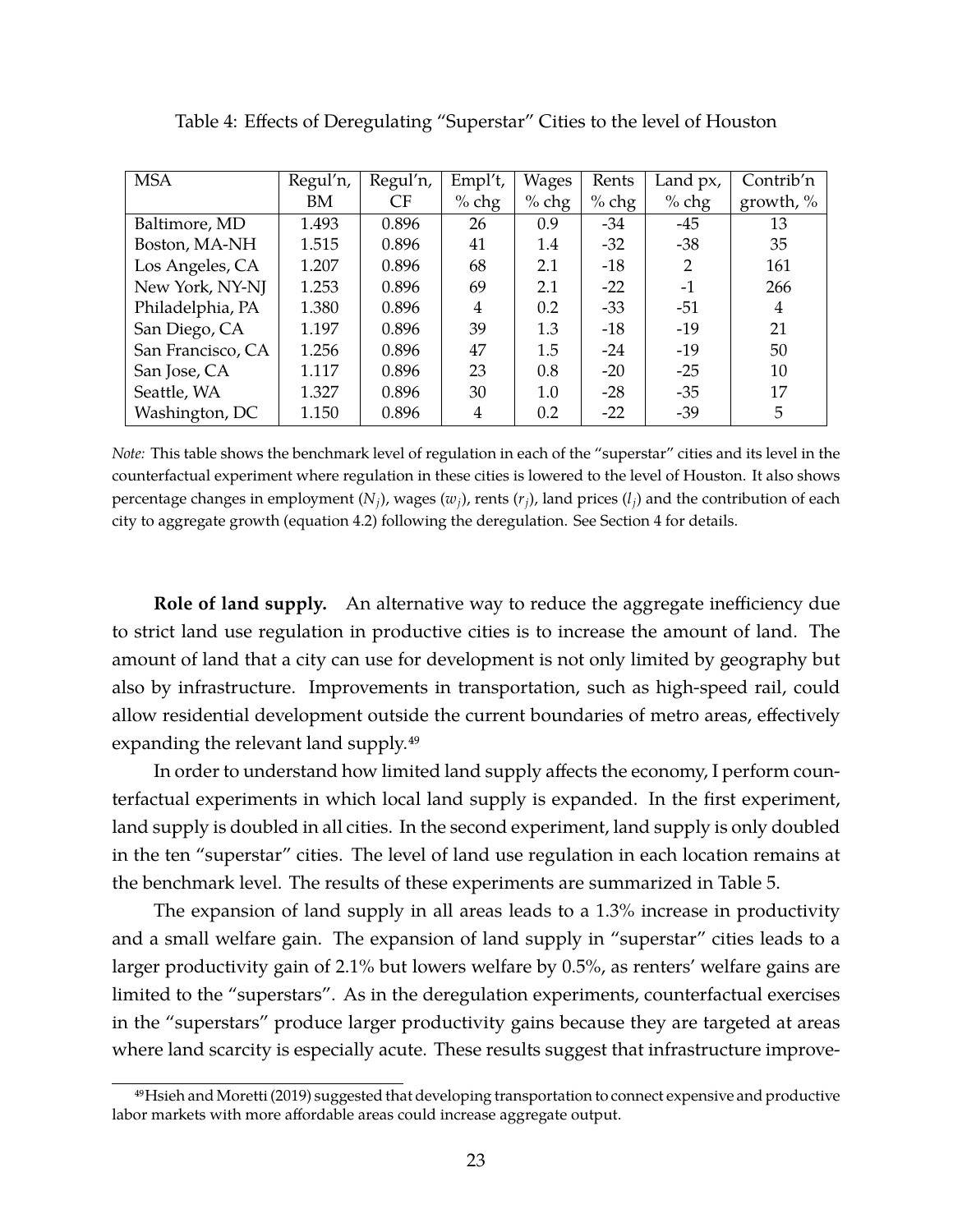ments that expand the effective area of a local labor market may help increase aggregate productivity, but the effects would be larger if these improvements are combined with a relaxation of land use constraints.

|                      |                  | (1)                       | (2)                       |
|----------------------|------------------|---------------------------|---------------------------|
|                      | <b>Benchmark</b> | All cities                | Superstars                |
|                      |                  | have $2 \times \Lambda_i$ | have $2 \times \Lambda_i$ |
| Labor productivity   | 100.0            | 101.3                     | 102.1                     |
| Welfare              | 100.0            | 100.3                     | 99.5                      |
| owners               | 100.0            | 97.8                      | 97.8                      |
| renters              | 100.0            | 106.5                     | 103.6                     |
| Var of log city size | 1.178            | 1.332                     | 1.356                     |
| Mean wages           | 100.0            | 101.3                     | 102.1                     |
| Mean rents           | 100.0            | 76.5                      | 86.4                      |
| Var of log wages     | 0.0088           | 0.0094                    | 0.0094                    |
| Var of log rents     | 0.0554           | 0.0455                    | 0.0494                    |

<span id="page-23-0"></span>Table 5: Effects of Increasing Land Supply

*Note:* Aggregate productivity, mean wages and mean rents are normalized so that the value of each variable is equal to 100 in the benchmark economy. Column 1 shows results of the experiment in which land supply is doubled in all cities. Column 2 contains results of the experiment in which land supply is doubled in the ten "superstar" cities. See Section [4](#page-17-0) for details.

**Comparison to previous studies.** Two other papers, [Hsieh and Moretti \(2019\)](#page-41-1) and [Herkenhoff, Ohanian and Prescott \(2018\),](#page-41-2) have also studied how lowering land use restrictions would affect the economy. In the next two experiments, I use my model to repeat counterfactual experiments conducted in those two papers.

First, following [Hsieh and Moretti \(2019\),](#page-41-1) I lower regulation in just three cities – New York, San Francisco and San Jose – fixing it at the national median level of regulation. The results of this experiment are reported in column (2) of Table [6.](#page-24-0) Lowering regulation in these three cities to the median results in a 1.7% improvement in labor productivity and a 1% decline in welfare. This productivity growth is somewhat lower than the one found in [Hsieh and Moretti \(2019\)](#page-41-1) – in a version of the model with idiosyncratic location preferences, similar to those used in this paper, they estimate that deregulation in the three cities would lead to a 3.7% increase in output and a somewhat smaller welfare gain.<sup>50</sup>

Then, following [Herkenhoff, Ohanian and Prescott \(2018\),](#page-41-2) I perform a 50% deregulation toward the average level observed in Texas ( $z_{TX}$ ), as follows. If city *j* has  $z_i \leq z_{TX}$ ,

<sup>5</sup>[0Hsieh and Moretti \(2019\)](#page-41-1) also study deregulation in a model without location preferences and find much larger aggregate effects.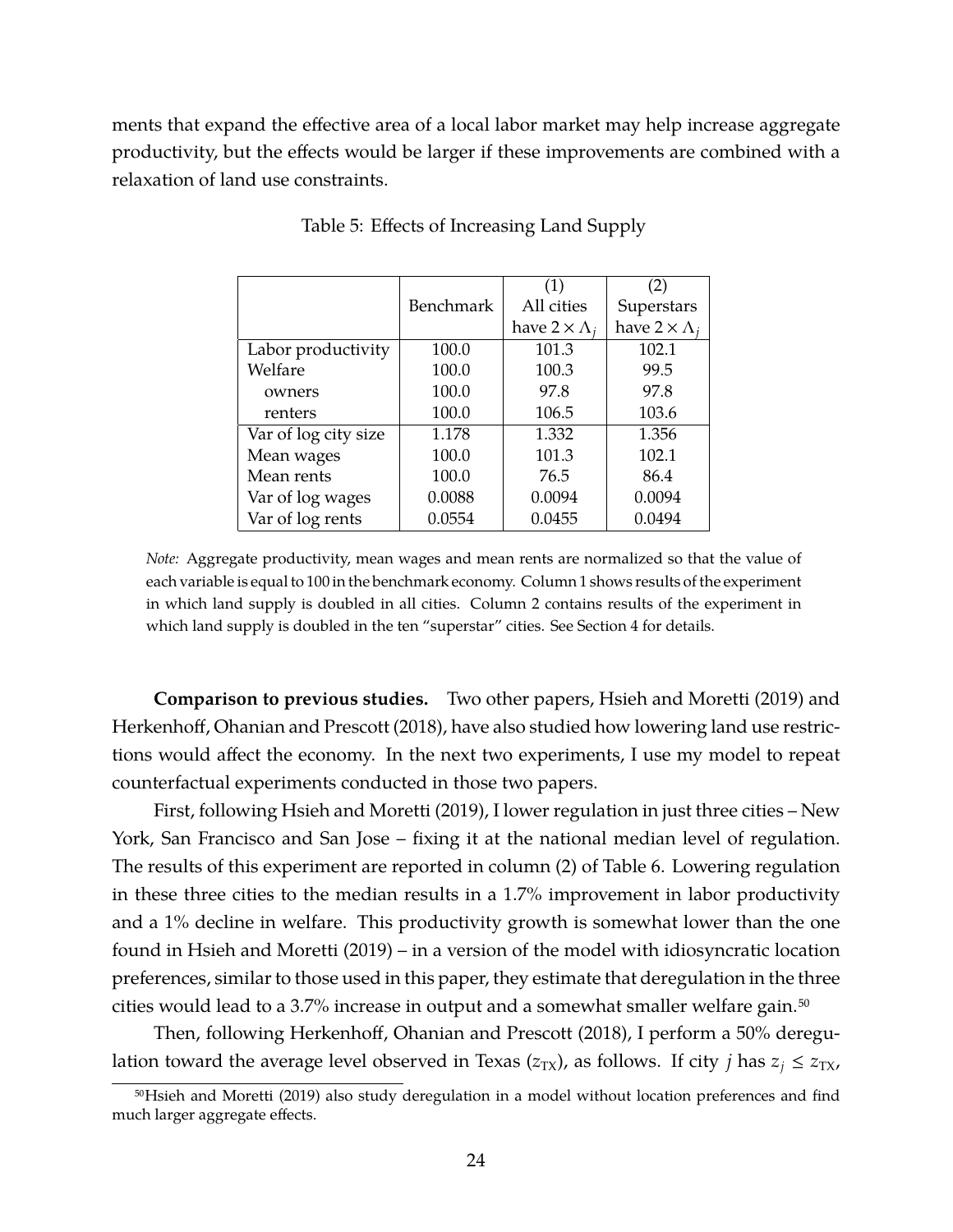then  $z_j$  is kept at the observed level. Otherwise,  $z_j$  is lowered 50% toward  $z_{\text{TX}}$ , i.e. set at the level  $z_j - 0.5(z_j - z_{TX})$ . The results of this experiment are in column (3) of Table [6.](#page-24-0) While [Herkenhoff, Ohanian and Prescott \(2018\)](#page-41-2) find that a deregulation of this sort would increase labor productivity by 12.4% and welfare by 10.3%, this paper finds that, under the same experiment, labor productivy would increase by much less, 1.6%, and welfare would fall. The model in this paper generates much smaller productivity gains than [Herkenhoff, Ohanian and Prescott \(2018\)](#page-41-2) for two main reasons. First, in [Herkenhoff,](#page-41-2) [Ohanian and Prescott \(2018\)](#page-41-2) workers do not have individual location preferences and there are no congestion effects. As a result, local labor supply is perfectly elastic. Second, their measures of regulation are model residuals and they find that the stringency of land use restrictions in Texas is several times higher than in coastal regions. This paper uses the observed level of regulation, i.e. the Wharton Index, according to which the average regulation in Texas is 0.9332, only 0.25 standard deviations below the national mean.

|                      |        | (1)                  | (2)     | (3)        |
|----------------------|--------|----------------------|---------|------------|
|                      | Bench- | Superstar            | Hsieh & | Herken-    |
|                      | mark   | cities               | Moretti | hoff et al |
|                      |        | have $z_i \leq$      | exper't | exper't    |
|                      |        | $z_{\text{Houston}}$ |         |            |
| Labor productivity   | 100.0  | 102.7                | 101.7   | 101.6      |
| Welfare              | 100.0  | 99.5                 | 99.0    | 99.4       |
| owners               | 100.0  | 97.5                 | 97.7    | 97.8       |
| renters              | 100.0  | 104.5                | 102.4   | 103.4      |
| Var of log city size | 1.178  | 1.389                | 1.309   | 1.345      |
| Mean wages           | 100.0  | 102.7                | 101.7   | 101.6      |
| Mean rents           | 100.0  | 83.6                 | 90.4    | 86.9       |
| Var of log wages     | 0.0088 | 0.0095               | 0.0092  | 0.0095     |
| Var of log rents     | 0.0554 | 0.0484               | 0.0532  | 0.0458     |

<span id="page-24-0"></span>Table 6: Effects of Deregulation. Comparison to Other Studies

*Note:* Aggregate labor productivity, welfare, mean wages and mean rents are normalized so that the value of each variable is equal to 100 in the benchmark economy. Column 1 shows results of the experiment where regulation is capped at the level of Houston in ten "superstar" cities and reproduces column 3 from Table [3.](#page-20-0) Column 2 replicates the experiment in [Hsieh and Moretti \(2019\)](#page-41-1) using the model of this paper. Column 3 replicates the experiment in [Herkenhoff, Ohanian and Prescott \(2018\).](#page-41-2) See Section [4](#page-17-0) for details.

In order to confirm that my findings of smaller productivity gains from deregulation hinge on strong location preferences and the congestion externality, I recalibrate the model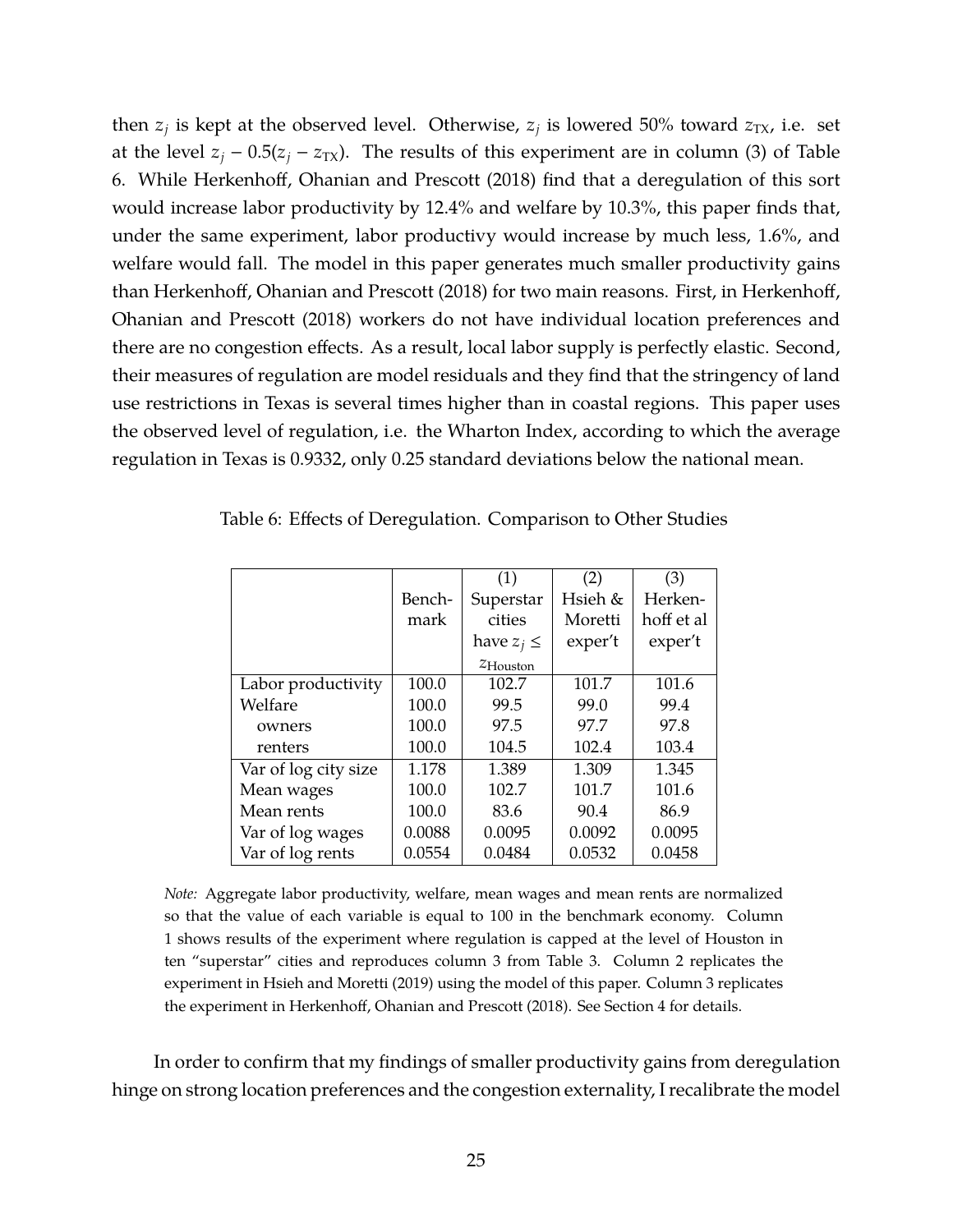with  $\sigma = 0.05$  and set  $\theta = 0.51$  As a result, the long-run elasticity of employment with respect to a productivity shock increases from 4.16 to 8.03. Column (1) of Table [A.5](#page-56-1) shows that with weaker idiosyncratic preferences for locations and without congestion effects, a deregulation to the level of Houston results in a much larger, 5.4% productivity gain.

Notably, this paper finds negative effects of deregulation on the welfare of homeowners and, as a result, deregulation does not bring aggregate welfare gains, unlike in [Hsieh and Moretti \(2019\)](#page-41-1) and [Herkenhoff, Ohanian and Prescott \(2018\).](#page-41-2) The models of the two aforementioned papers only consider renters and therefore may overstate benefits of deregulating land use.52

## <span id="page-25-0"></span>**5 Political Economy of Land Use Regulation**

While the counterfactual experiments in Section [4](#page-17-0) help us understand aggregate implications of land use regulation, they ignore the important fact that regulation is endogenous and chosen by cities themselves. In this section, I augment the model of Section [2](#page-4-0) by allowing incumbent residents to determine the level of regulation in their cities.

## **5.1 A Model of Local Voting**

Before renters choose location, incumbent homeowners in each city decide how strictly to regulate land use, that is choose the level of *z<sup>j</sup>* .53 Their collective decision is modeled using a standard voting model with lobbying. Local elections are contended by any number of candidates greater than two. Each candidate *i* promises to set regulation at level *zji*. If elected, the candidate must commit to the promise, however candidates are indifferent with respect to *z* and their only goal is to be elected. The level of regulation promised by a candidate can be affected by voters through lobbying. In particular, in order to ensure that the elected candidate runs with the promised level of  $z_{ij}$ , owners must incur a lobbying cost  $\kappa(z_{ii})$ , assumed to be increasing in  $z^{54}$ . The lobbying cost may be interpreted as time

<sup>&</sup>lt;sup>51</sup>In this model σ cannot be lowered down to zero. Since  $ρ > θ$ , a positive σ is required to obtain a unique spatial equlibrium. See [Allen and Arkolakis \(2014\).](#page-38-16)

<sup>52</sup> Another difference between this paper and [Herkenhoff, Ohanian and Prescott \(2018\)](#page-41-2) is that the latter only contains 8 locations: California, New York, Texas and other states grouped into 5 areas.

<sup>&</sup>lt;sup>53</sup>The model assumes that renters do not vote. While this is not exactly correct, previous research has shown that turnout in local elections is higher for homeowners than for renters. See [DiPascuale and Glaeser](#page-39-14) [\(1999\),](#page-39-14) [Manturuk, Lindblad and Quercia \(2009\),](#page-41-12) and [Hall and Yoder \(2019\),](#page-41-13) among others. [Hall and Yoder](#page-41-13) [\(2019\)](#page-41-13) shows that the difference between owners' and renters' turnouts is especially large during votes on issues regarding zoning.

<sup>&</sup>lt;sup>54</sup>This approach is close in spirit to [Glaeser, Gyourko and Saks \(2005a\),](#page-40-12) where homeowners spend time to affect the decisions of the zoning authority, and to [Hilber and Robert-Nicoud \(2013\),](#page-41-3) where regulation is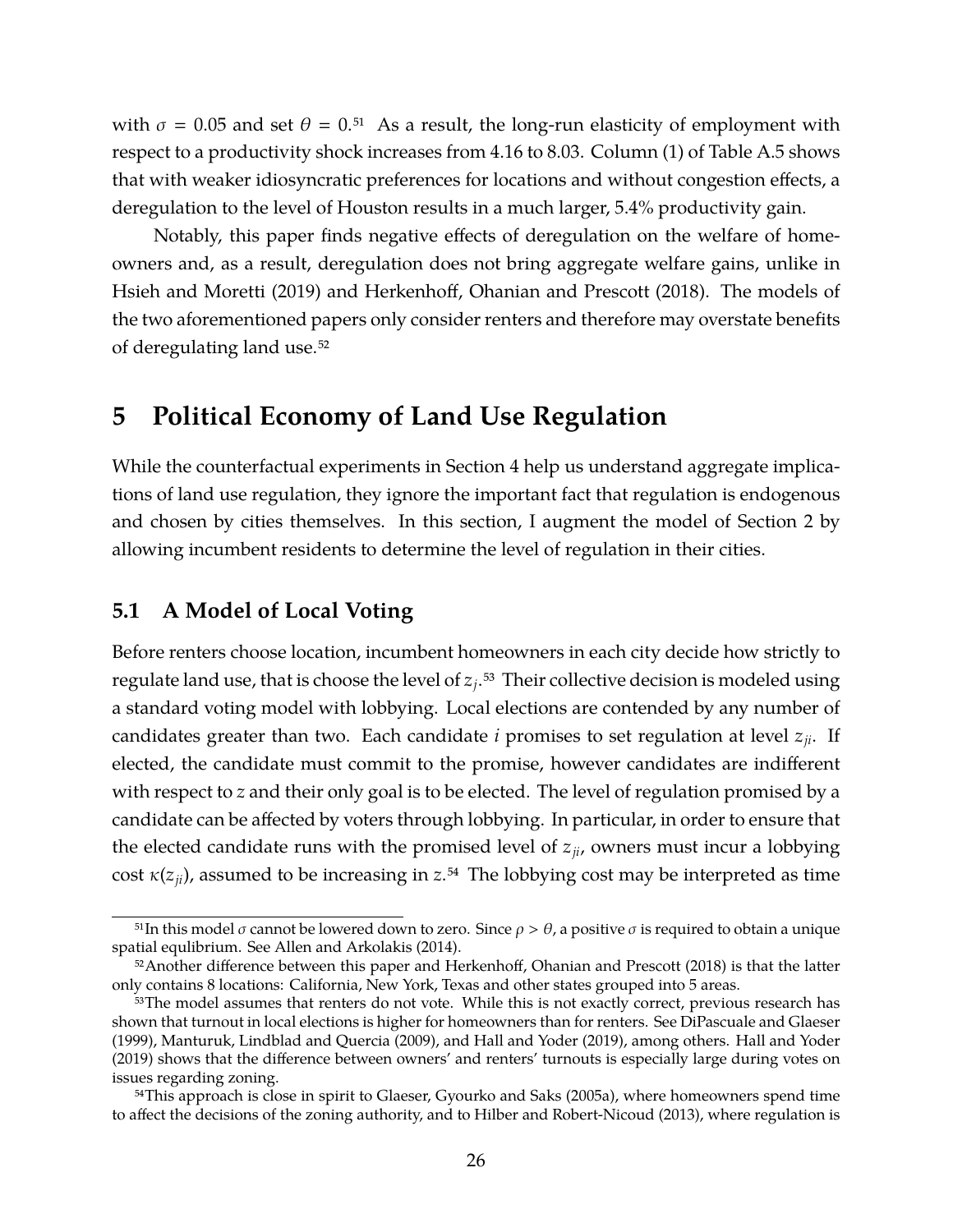and effort required to understand local land use regulation issues and vote appropriately. In a unique political equilibrium, all candidates run with the same level  $z_j$ .<sup>55</sup>

Note that the indirect utility of homeowners (equation [2.1\)](#page-6-1) can also be written as a function of regulation,  $\bar{v}_j(z_j)$ , since regulation affects the equilibrium levels of  $w_j$ ,  $T_j$  and *X*<sub>*j*</sub>. Homeowners prefer the level of regulation *z*<sub>*j*</sub> which maximizes  $\bar{v}_j(z_j) - \kappa(z_j)$  and which, in equilibrium, is the political platform chosen by all candidates. As a result, the outcome of voting is

<span id="page-26-0"></span>
$$
z_j^* = \underset{z \in \mathbb{R}^+}{\operatorname{argmax}} \left\{ \bar{v}_j(z) - \kappa(z) \right\},\,
$$

which coincides with a solution of a planner's problem where the planner maximizes the weighted utilitarian welfare of local homeowners subject to the lobbying cost. Therefore, the equilibrium regulation chosen by voting is characterized by the first-order condition,

$$
\frac{1-\gamma}{w_j+T_j}\left(\frac{dw_j}{dz_j}+\frac{dT_j}{dz_j}\right)+\frac{1}{X_j}\frac{dX_j}{dz_j}=\kappa'(z_j),\tag{5.1}
$$

which states that, in equilibrium, the marginal private benefit of regulation to the owners must be equal the marginal private cost.

Condition [\(5.1\)](#page-26-0) highlights three main considerations that owners have when choosing regulation – agglomeration, land rents and amenities – all of which are affected by the level of *z<sup>j</sup>* . Given that regulation lowers local employment (part (a) of Proposition [2.1\)](#page-10-1), higher regulation implies lower wages and greater amenities.<sup>56</sup> Under certain conditions, it also increases land rents (part (c) of Proposition [2.1\)](#page-10-1). The choice of regulation depends on relative magnitudes of these three effects.

**Spatial equilibrium with endogenous regulation and fundamental determinants of regulation.** Definition [5.1](#page-26-1) generalizes the notion of equilibrium described in Section [2.5](#page-9-3) by including endogenously determined land use regulation.

<span id="page-26-1"></span>**Definition 5.1.** A *spatial equilibrium with endogenous regulation* consists of local labor supply  $N_j$ , housing supply  $H_j$ , wages  $w_j$ , rents  $r_j$ , land prices  $l_j$ , transfers  $T_j$ , amenities  $X_j$ , and levels of regulation *z<sup>j</sup>* , such that equations [\(2.3\)](#page-6-0), [\(2.4\)](#page-7-0), [\(2.5\)](#page-7-1), [\(2.7\)](#page-8-0), [\(2.8\)](#page-8-1), [\(2.9\)](#page-8-2), [\(2.10\)](#page-8-3) and [\(5.1\)](#page-26-0) are satisfied.

a function of monetary contributions from landowners and developers to the planning board. While there is no systematic data on resources spent on campaigning for or against residential development, anecdotal evidence suggests that such actions involve substantial resources. For example, [Los Angeles Times \(2017\)](#page-41-14) estimates that more than \$13 million were spent on campaigning before the 2017 vote on Measure S which would impose a two-year moratorium on all development in Los Angeles which requires a change in zoning.

<sup>55</sup>See [Persson and Tabellini \(2002\)](#page-42-15) for more details on the model.

<sup>&</sup>lt;sup>56</sup>To see this note that  $\frac{dw}{dz} = \frac{\rho w}{N}$  $\frac{\partial w}{\partial x} \frac{d\tilde{N}}{dz}$  and  $\frac{dX}{dz} = -\frac{\theta X}{N} \frac{d\tilde{N}}{dz}$ .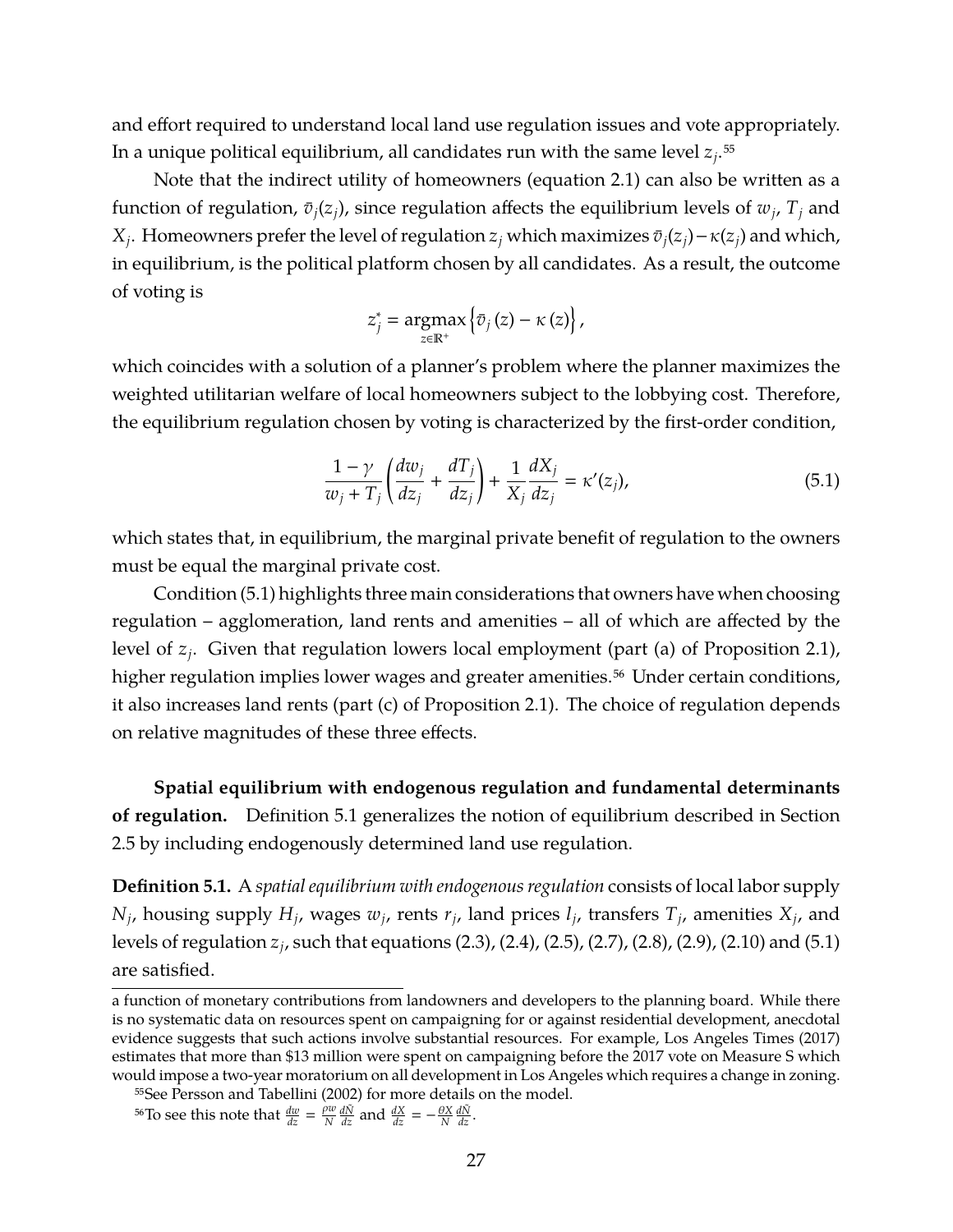Proposition [5.1](#page-27-0) describes how exogenous and endogenous characteristics of a city affect the equilibrium level of regulation. In particular, it shows that, under certain parametric restrictions, highly productive cities with attractive amenities vote for more stringent regulation. As Figure [1](#page-27-1) demonstrates, these are exactly the locations which tend to have high levels of regulation in the data.

<span id="page-27-0"></span>**Proposition 5.1.** Let the parameters of the model satisfy the following conditions<sup>57</sup>

- (1)  $\sigma > ((1 \gamma \eta(z_j))\rho \theta) \hat{n}_j \gamma \eta(z_j)$  and  $\eta(z_j) > 0$ ;
- (2)  $\eta'(z_j)/\eta(z_j) > -\mathcal{E}(\tilde{N}_j, z_j)$  and  $\eta'(z_j)/\eta(z_j) > -\mathcal{E}_z(\tilde{N}_j, z_j)$ ;
- (3) the lobbying cost is convex, i.e.  $\kappa''(z) > 0$ ;
- (4) parameters  $\gamma$ ,  $\theta$  and  $\rho$ , and the land share  $\eta(z_i)$  are such that

$$
\frac{\eta'(z_j)\gamma(1+\rho\hat{n}_j)}{(1-\hat{n}_j)\hat{n}_j\mathcal{E}(\tilde{N}_j,z_j)}<(1-\gamma\eta(z_j))\rho-\theta<-\frac{(1-\gamma)\gamma\eta(z_j)}{1-(1-\eta(z_j)\gamma)\hat{n}_j};
$$

and let  $N_j > 0$  and  $\tilde{N}_j > 0$ . Then, equilibrium regulation  $z_j$  is

- (a) increasing in exogenous local productivity  $\bar{A}_j$
- (b) increasing in the exogenous amenity term  $\alpha_i$

The proof is in Appendix [A.1.2.](#page-47-0)

#### <span id="page-27-1"></span>Figure 1: Correlates of Regulation



*Note:* These figures show the relationship between the log of the estimated exogenous labor productivity  $(\bar{A}_j)$ , the log of the calibrated exogenous amenity term  $(\alpha_j)$ , and the normalized Wharton Index.

<sup>57</sup>Condition (1) is a slightly stronger variant of the condition for Proposition [2.1.](#page-10-1) The first part of condition (2) is a weaker variant of the condition for part (c) of Proposition [2.1.](#page-10-1) All four conditions hold in the quantitative model.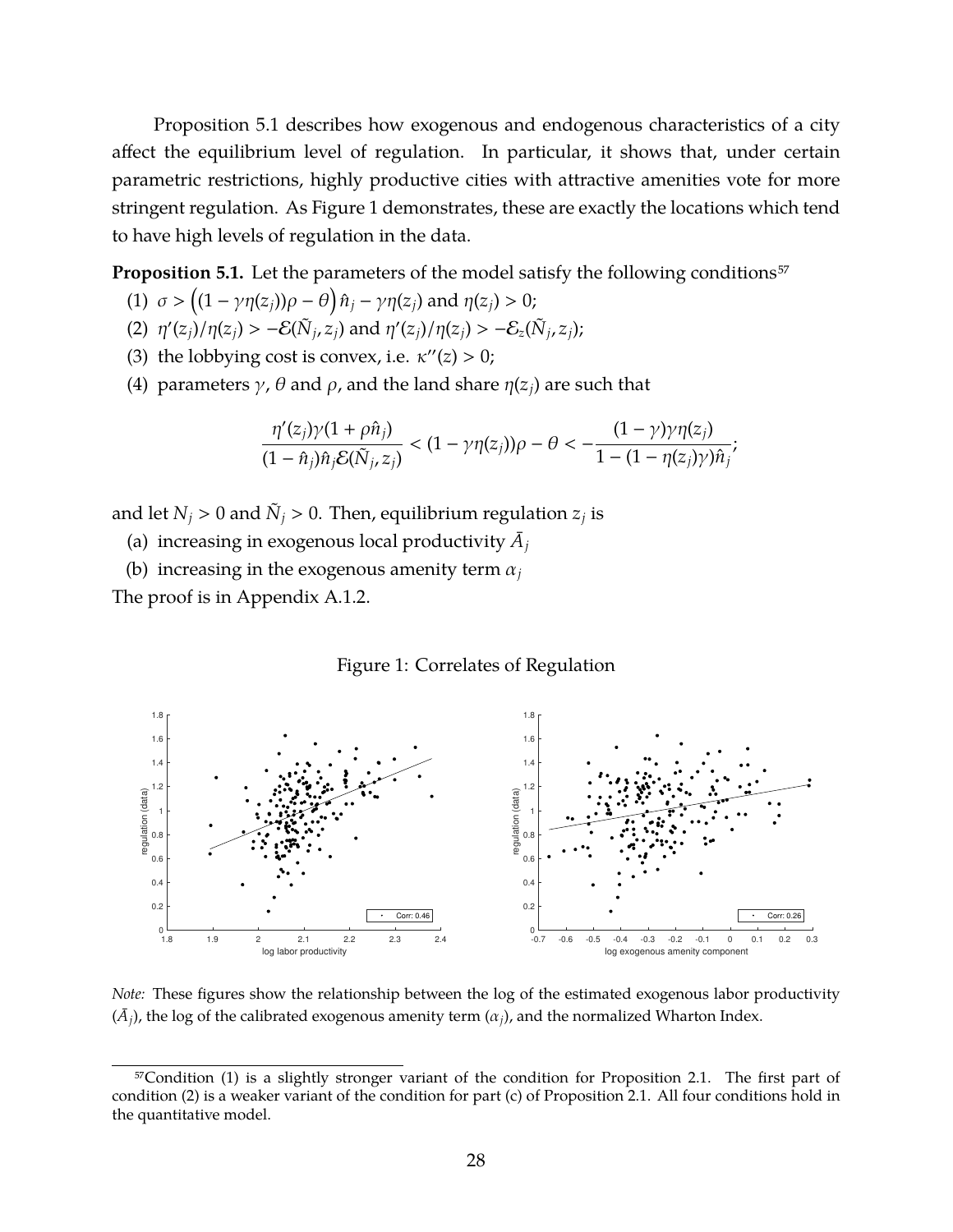**Discussion of the lobbying cost function.** Given that rents increase in the level of regulation (Proposition [2.1\)](#page-10-1), the voting model implies that homeowners in pricier cities are willing to pay a higher lobbying cost. [Hall and Yoder \(2019\)](#page-41-13) provides empirical evidence for this result. Using rich administrative panel data that links voters and properties in Ohio and North Carolina, it demonstrates that homeowners who buy more expensive properties are more likely to participate in local elections than buyers of cheaper homes. This finding may also be viewed as empirical support for [Fischel \(2001\)'](#page-40-13)s "homevoter hypothesis" which argues that homeowners favor stricter regulation when their houses are worth more, since regulation acts as a protection against a possible devaluation of the house.

Note that if there were no lobbying cost, i.e.  $\kappa(z) = 0$ , nothing would prevent owners from setting regulation as high or as low as they want, and the voting model would not be able to predict local levels of regulation observed in the data. Similarly, if the lobbying cost did not depend on the level of regulation, i.e.  $\kappa'(z) = 0$ , the incentives of owners to regulate would not depend on the two fundamental features of a city described above. Then the model would also be unable to predict the observed regulation.

## <span id="page-28-1"></span>**5.2 Calibration and Model Performance**

The lobbying cost function is parameterized as a quadratic function of the level of regulation,  $\kappa(z) = \kappa_0 + \kappa_1 z + \frac{\kappa_2}{2}$  $\frac{\epsilon_2}{2}z^2$ , so that the the marginal private cost of regulation is equal to

$$
\kappa'(z)=\kappa_1+\kappa_2z.
$$

Parameters  $\kappa_1$  and  $\kappa_2$  are calibrated to the mean and the standard deviation of the nor-malized Wharton Index (see Table [7\)](#page-28-0).<sup>58</sup> Note that the calibrated value of  $\kappa_2$  implies that the marginal cost of regulation is convex, as required by Proposition [5.1.](#page-27-0) The rest of the model parameters are the same as in the benchmark calibration described in Section [3.](#page-10-0)

| Parameter | Value | Target                                                                | Moment       |       |
|-----------|-------|-----------------------------------------------------------------------|--------------|-------|
|           |       |                                                                       | Model   Data |       |
|           |       | $\kappa_1$   3.52 × 10 <sup>-3</sup>   Normalized Wharton Index, mean | 1.000        | 1.000 |
|           |       | $\kappa_2$   6.45 × 10 <sup>-3</sup>   Normalized Wharton Index, s.d. | 0.266        | 0.266 |

<span id="page-28-0"></span>Table 7: Parameters of the lobbying cost function

*Note:* This table reports the calibrated lobbying cost function parameters. See Section [5](#page-25-0) for details.

<sup>&</sup>lt;sup>58</sup>The value of  $\kappa_0$  is irrelevant in the quantitative model.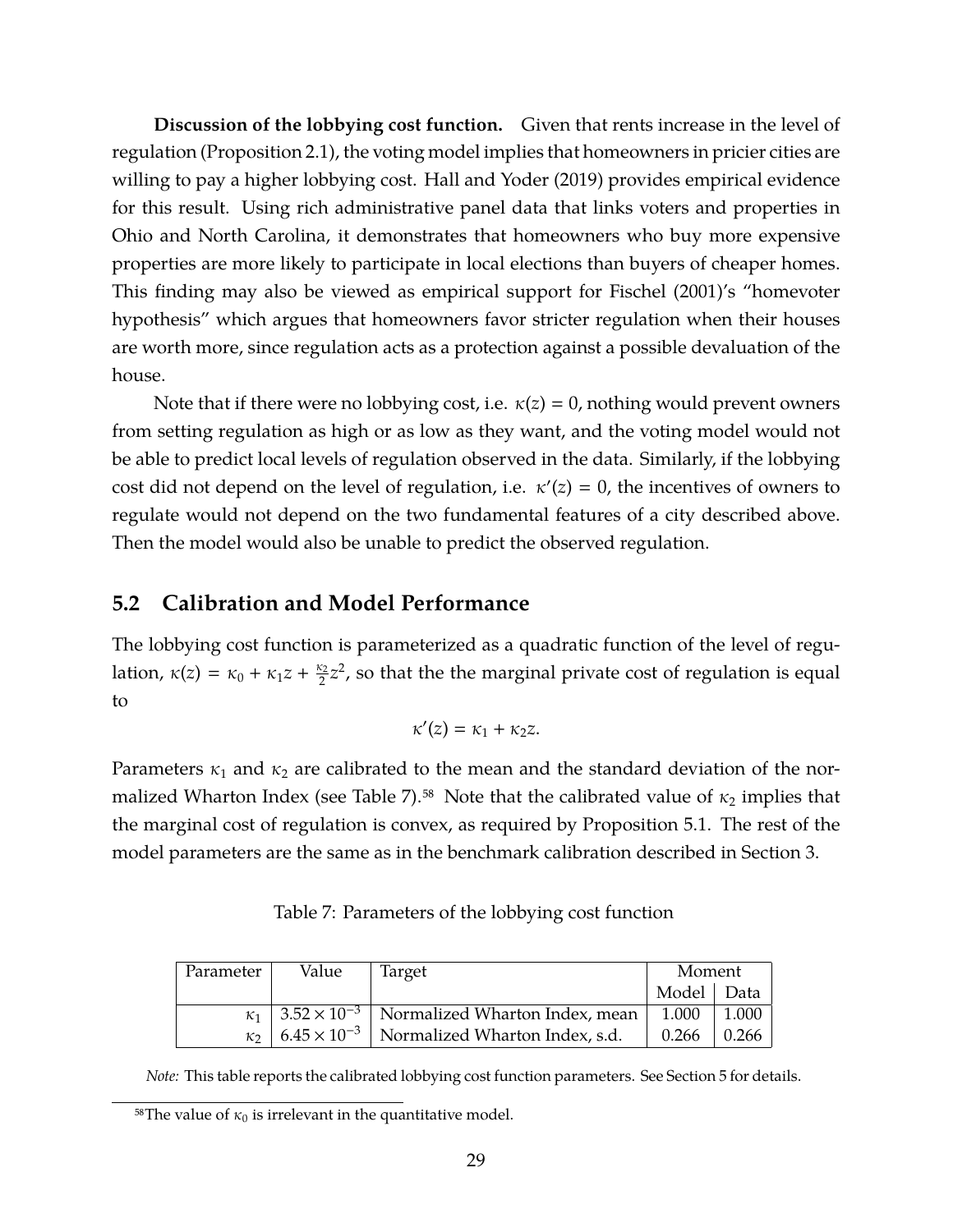Note that I only target the mean and the standard deviation of the distribution of the Wharton Index by setting the two parameters of the lobbying function, and let the voting model determine the level of regulation for each city.<sup>59</sup> Yet, the model produces a fairly accurate prediction of the level of regulation in each location. The population-weighted correlation between the Wharton index and the regulation predicted by the model is 0.55 (Figure [2\)](#page-29-0). That is, the model accounts for 30% of the observed variation in the Wharton index.<sup>60</sup>



<span id="page-29-0"></span>Figure 2: Regulation: model vs data

*Note:* The plot shows the normalized Wharton Index on the horizontal axis and the level of land use regulation predicted by the voting model on the vertical axis. Marker sizes are proportional to local employment in the data. See Section [5.2](#page-28-1) for details.

<sup>59</sup> Since the Wharton Index does not have a cardinal interpretation, it would be meaningless to design a quantitative model not calibrated to any moments of the observed distribution of the Wharton Index. By targeting the mean and the standard deviation, I am disciplining the numerical values of regulation that the voting model produces, however I do not target the level of regulation in any particular city and let the model determine the level of *z<sup>j</sup>* .

 $60$ Note that there are many other important reasons why regulation differs across locations and which are outside the scope of the model. These include historical land use patterns [\(Glaeser and Ward, 2009\)](#page-40-14) and political ideology of local voters [\(Kahn \(2011\)\)](#page-41-10). The square of the correlation between the model and the .<br>data is equal to the *R*<sup>2</sup> in the regression of the model-predicted regulation on the Wharton index.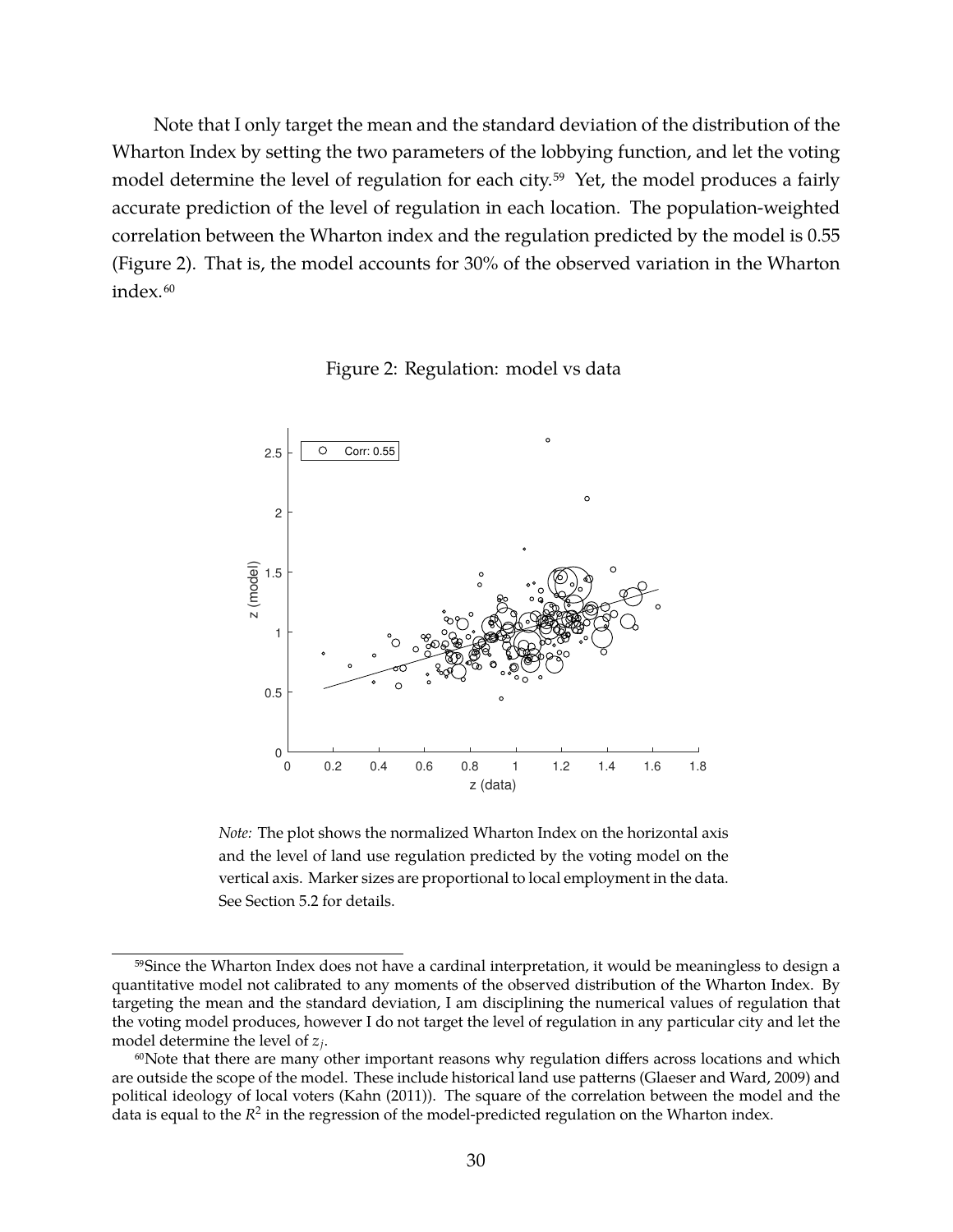The success of the model in predicting the observed regulation relies on the fact that the fundamental determinants of regulation in the model, i.e. productivity and amenities, are also important correlates of regulation in the data. As Table [8](#page-30-1) shows, the correlations between each of these two variables and the level of regulation itself are similar in the model and in the data. In addition, the model produces correlations between regulation and a few other variables of interest comparable to those in the data. Yet, the quantitative model fails to produce the negative relationship between regulation and the per-worker land supply (inverse density), and the positive relationship between regulation and city size. As expressions [\(A.15\)](#page-48-0) and [\(A.16\)](#page-48-1) in Appendix demonstrate, the incentives of homeowners to regulate land use in the model do not directly depend on city size and density.

| Model | Data    |
|-------|---------|
| 0.31  | 0.46    |
| 0.19  | 0.26    |
| 0.28  | 0.50    |
| 0.34  | 0.47    |
| 0.12  | $-0.28$ |
| 0.52  | 0.59    |
| 0.05  | 0.25    |
| 0.00  | 0.23    |
|       |         |

<span id="page-30-1"></span>Table 8: Correlations

*Note:* The table reports unweighted correlations between regulation and several variables of interest, both in the model and the data. See Section [5.2](#page-28-1) for details.

## <span id="page-30-0"></span>**6 Policy Interventions**

Land use regulation in the U.S. is decided by municipal governments, and direct federal involvement in land use issues would be unconstitutional, though some state govern-ments have certain power over municipal decisions.<sup>61</sup> In the model of Section [5,](#page-25-0) likewise local governments choose regulation independently, only considering local welfare and disregarding possible nationwide effects of their decisions. However, as experiments of Section [4](#page-17-0) illustrate, the freedom of cities to set their preferred level of regulation results in aggregate productivity and welfare losses. This suggests that there is a room for a national policy that discourages regulation in productive cities.

<sup>61</sup>See [Gyourko and Molloy \(2015\).](#page-40-0)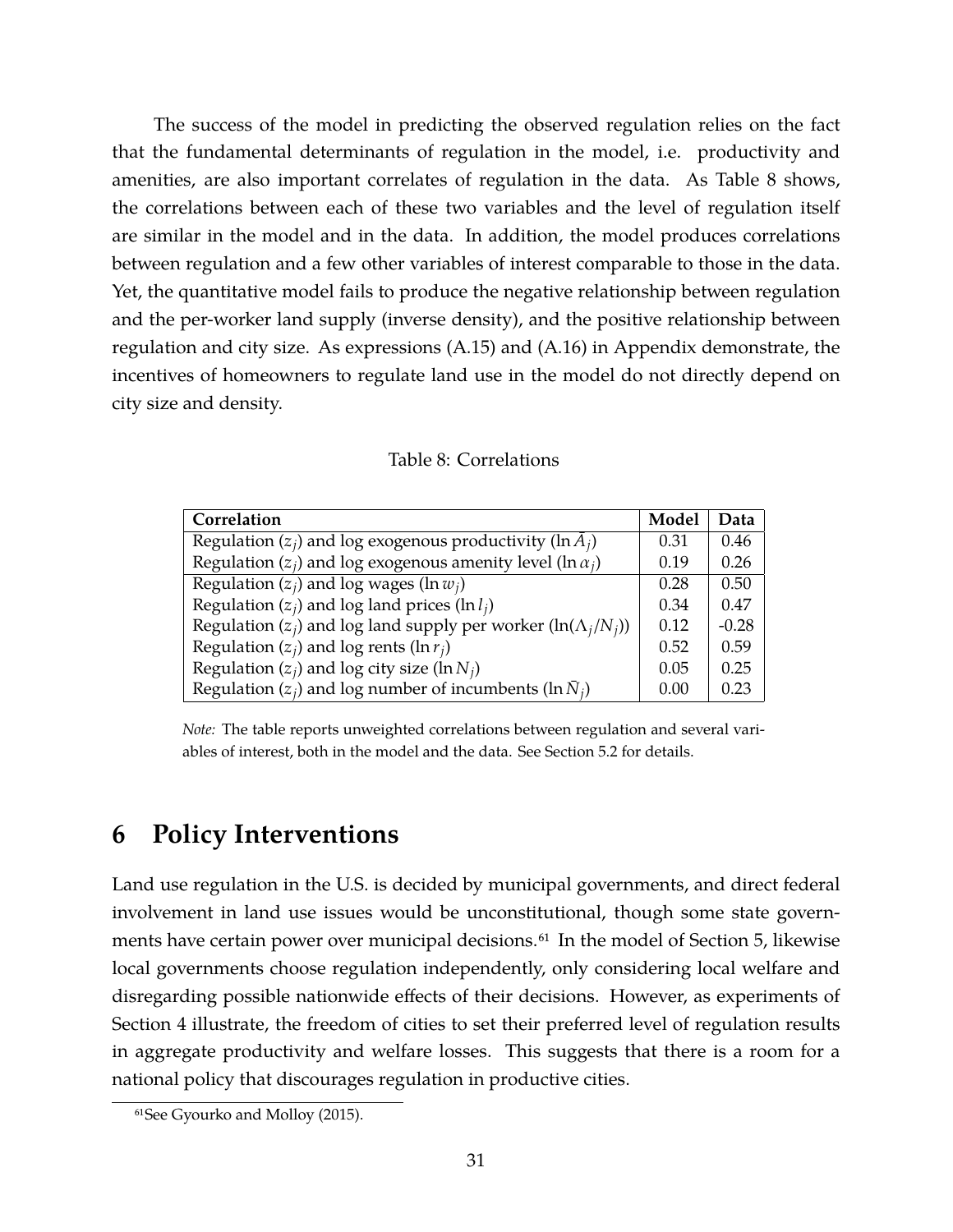While experiments in Section [4,](#page-17-0) as well as those in other studies, suggest substantial aggregate benefits of deregulation, it is not clear which policy could achieve such deregulation and how feasible it may be. The benefit of having a model which explains how cities determine land use regulation, such as the model in Section [5,](#page-25-0) is that one can study how changing local incentives to regulate land use could affect local regulation, as well as other variables of interest, such as local employment, productivity, rents, etc. This is useful because, even though the federal government cannot force cities to reduce regulation, it can introduce policies that lower incentives of local governments to regulate. The model can then be used in order to quantitatively study local and aggregate effects of various policy incentives.

In the rest of the section, I study three policies. The first two, federal infrastructure subsidies conditional on regulation and a land tax, endogenously discourage local land use regulation. The third policy, rent control, is studied in a setting with exogenous regulation.

## <span id="page-31-0"></span>**6.1 Policy 1: Infrastructure Subsidies**

In the United States, the federal government provides sizable transfers to municipal governments.<sup>62</sup> One of the common uses of the transfers is to build or improve infrastructure. I propose a policy in which a national benevolent planner can affect the city-specific commuting efficiency.<sup>63</sup> In particular, the planner can adjust the level of  $\xi$ <sub>*j*</sub> via a system of taxes and subsidies so that the effective level of commuting efficiency available to the residents of city *j* is  $(1 - \tau_j)\xi_j$ . When  $\tau_j > 0$ , the planner reduces transfers to the city and local transportation infrastructure deteriorates resulting in longer commutes, and hence a lower amenity level  $X_j$ . When  $\tau_j < 0$ , the planner provides additional transfers to the city which leads to an improvement in the infrastructure and shortens commutes.

One way to ensure that the policy discourages regulation is to condition  $\tau_i$  on the level of *z<sup>j</sup>* , that is make infrastructure funding to cities dependent on the level of land use regulation. I specify  $\tau_i$  as follows:

$$
\tau(z_j) = \begin{cases}\n-\tau^0 & \text{if } j \notin \mathcal{J}^* \\
-\tau^0 + \tau^1 z_j & \text{if } j \in \mathcal{J}^*,\n\end{cases}
$$

 $62$ National League of Cities estimates that about  $5\%$  of municipal revenues are transfers from the federal government and 20-25% are transfer from state governments. However, according to the Tax Policy Center, 30% of state revenues come from federal transfers, hence the transfers from the states to the municipalities also implicitly include federal funds. See<https://www.nlc.org/revenue-from-intergovernmental-transfers> and [http://www.taxpolicycenter.org/briefing-book/what-are-sources-revenue-state-governments.](http://www.taxpolicycenter.org/briefing-book/what-are-sources-revenue-state-governments)

<sup>63</sup>I thank Will Wilkinson for suggesting this hypothetical policy.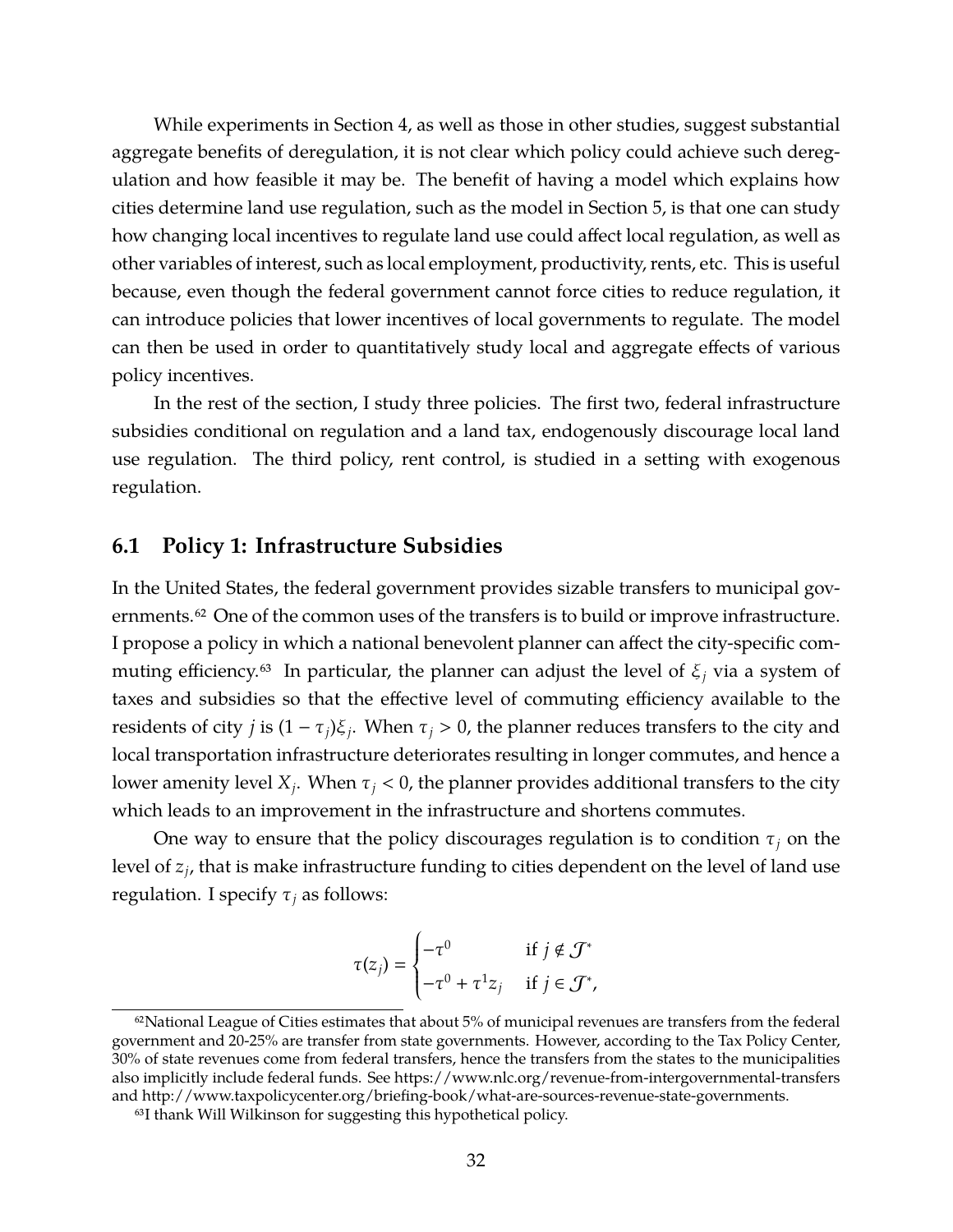where  $\mathcal{T}^*$  is the set of ten "superstar" cities (see Section [4\)](#page-17-0). Under this policy, all cities receive an infrastructure subsidy from the federal government in the amount of  $\tau^{0}\xi_{j}$ . However, in addition to receving the subsidy, the "superstars" must pay an even larger tax which depends on their level of regulation. As a result, the effective amount of infrastructure in non-"superstar" cities is  $(1 + \tau^0)\xi_j$  and in "superstar" cities it is equal to  $(1+\tau^0-\tau^1 z_j)\xi_j$ . For simplicity, I assume that the federal government can costlessly transfer infrastructure from one city to another. The policy is revenue-neutral at the aggregate level:

$$
\sum_{j \in \mathcal{J}} \tau(z_j) \xi_j N_j = 0. \tag{6.1}
$$

<span id="page-32-0"></span>This policy is akin to a Pigouvian tax on cities with high regulation, the proceeds from which are used to provide transfers to cities with low regulation.

The way the federal policy changes incentives of local governments to regulate is illustrated by the first order condition

$$
\frac{1-\gamma}{w_j+T_j} \left( \frac{dw_j}{dz_j} + \frac{dT_j}{dz_j} \right) + \frac{1}{X_j} \frac{dX_j}{dz_j} = \kappa'(z_j) + \frac{\tau'(z_j)}{1-\tau'(z_j)},
$$
(6.2)

which is identical to the condition [\(5.1\)](#page-26-0), except the additional term  $\tau'(z_j)/(1-\tau'(z_j))$ .<sup>64</sup> This term is positive in "superstar" cities which, for a given value of the marginal benefit of regulation, now vote for a lower equilibrium value of  $z_j$ . In other cities,  $\tau'(z_j)/(1-\tau'(z_j))$  = 0. However, as a result of policy-induced deregulation in the "superstars", other cities become smaller. This lowers the marginal benefit of regulation, which means that non- "superstar" cities also vote for a lower *z<sup>j</sup>* .

**Effects of the policy.** The planner chooses  $\tau^0$  and  $\tau^1$  in order to maximize aggregate welfare subject to the constraint [\(6.1\)](#page-32-0). The welfare-maximizing policy sets  $\tau^0 = 0.0011$  and  $\tau^1 = 0.0609$ . Any  $\tau^1 > 0.0609$  would be sufficient to make each of the ten "superstar" cities choose minimal regulation.<sup>65</sup> As column  $(1)$  of Table [9](#page-33-0) shows, this kind of deregulation would boost labor productivity by as much as 8.1% and welfare by 3.5%. The effects are so large because minimal regulation implies a zero land share.<sup>66</sup>

Since a zero land share may be unrealistic, I also study aggregate effects of setting

<sup>&</sup>lt;sup>64</sup>Note that functional forms of  $\frac{dw_j}{dz_j}$ ,  $\frac{dT_j}{dz_j}$  $\frac{dT_j}{dz_j}$  and  $\frac{dX_j}{dz_j}$  also change.

<sup>&</sup>lt;sup>65</sup>Since the land share  $\eta(z_j)$  cannot be negative,  $z_j$  must satisfy  $\bar{\eta} + \hat{\eta}z_j \ge 0$ . Under the values of  $\bar{\eta}$  and  $\hat{\eta}$ , this implies that the minimal level of regulation is 0.0511.

<sup>&</sup>lt;sup>66</sup>One could imagine cities where all residential structures are tall skyscrapers and each dwelling uses very little land. Rents in these cities could drop dramatically at the same time as their populations double or triple. However, it is not clear if such cities are feasible from the engineering point of view.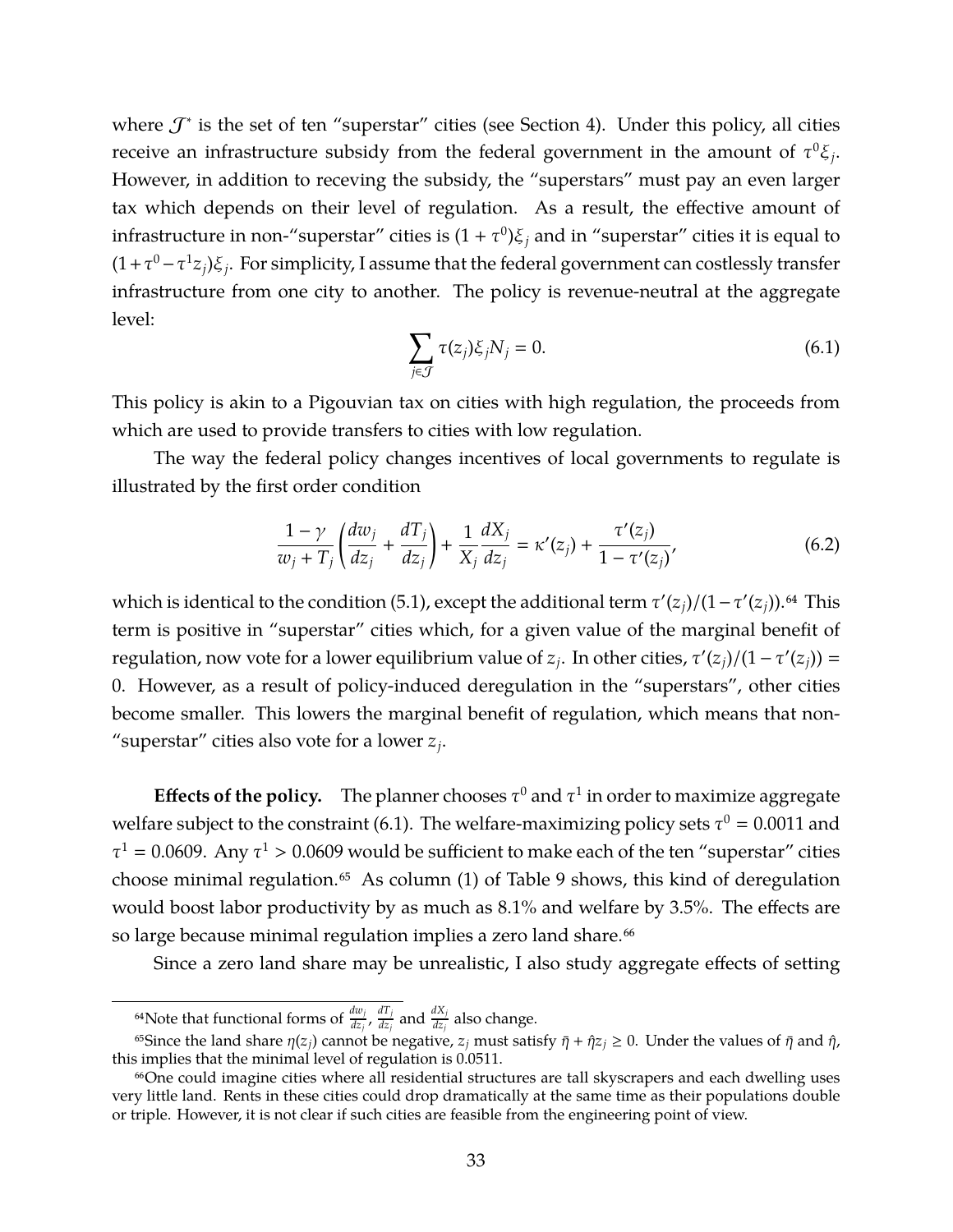$\tau^1$  so that the productivity gain due to the policy is identical to the productivity gain in the third experiment in Section [4](#page-17-0) where regulation in the "superstars" is lowered to the level of Houston. This also allows me to compare the ad-hoc deregulation to the level of Houston with a deregulation incentivized by the federal government. The results of this experiment are demonstrated in column (2) of Table [9.](#page-33-0) Under this policy, welfare goes up by 0.6%, compared to a 0.5% loss in the ad-hoc deregulation. However, the increase in wage inequality is larger than in the ad-hoc experiment. These results suggest that, for a given targeted productivity gain, the system of federal infrastructure transfers conditional on regulation could deliver welfare gains, albeit at a cost of higher wage inequality, as compared to an ad-hoc deregulation.

|                      |           | (1)     | (2)      |
|----------------------|-----------|---------|----------|
|                      | Benchmark | Optimal | Same as  |
|                      |           | policy  | lower to |
|                      |           |         | Houston  |
| $\overline{\tau^0}$  | 0         | 0.0011  | 0.0021   |
| $\tau^1$             | $\Omega$  | 0.0609  | 0.0089   |
| mean z               | 1.000     | 0.524   | 0.868    |
| s.d. of $z$          | 0.266     | 0.247   | 0.249    |
| Labor productivity   | 100.0     | 108.1   | 102.7    |
| Welfare              | 100.0     | 103.5   | 100.6    |
| owners               | 100.0     | 96.9    | 98.4     |
| renters              | 100.0     | 119.6   | 106.1    |
| Var of log city size | 1.178     | 1.787   | 1.455    |
| Mean wages           | 100.0     | 108.1   | 102.7    |
| Mean rents           | 100.0     | 46.9    | 77.2     |
| Var of log wages     | 0.0088    | 0.0110  | 0.0098   |
| Var of log rents     | 0.0554    | 0.0375  | 0.0454   |

<span id="page-33-0"></span>Table 9: Effects of Infrastructure Subsidies

*Note:* Aggregate labor productivity, welfare, mean wages and mean rents are normalized so that the value of each variable is equal to 100 in the benchmark economy with endogenous regulation. Note that this benchmark economy is somewhat different from the benchmark economy with exogenous regulation described in Section [3.](#page-10-0) Column 1 reports effects of introducing optimal federal subsidy policy. Column 2 reports effects of introducing a federal subsidy policy that yields the same output gain as the counterfactual experiment where regulation in "superstar" cities is lowered to the level of Houston. See Section [6.1](#page-31-0) for details.

Table [A.6](#page-57-0) shows how the federal policy affects each of the ten "superstar" cities. As a result of the policy, all "superstars" vote for lower regulation and become larger. How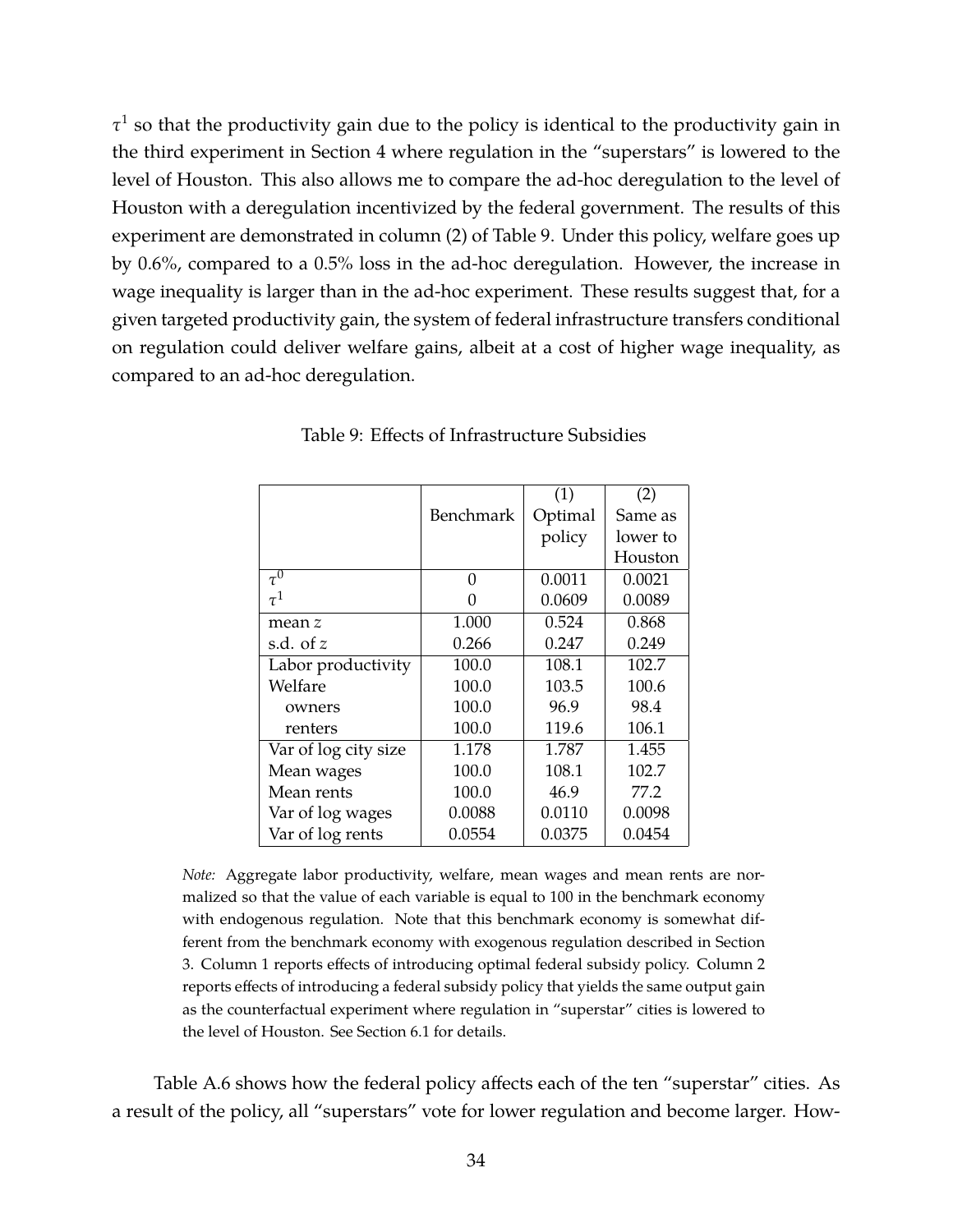ever, notice that, compared to the ad-hoc deregulation, aggregate productivity does not increase only because of New York, Los Angeles, Boston and San Francisco. Other cities' contributions are substantially higher. This happens because homeowners in places with the most expensive land, such as the four abovementioned areas, are not so eager to abandon regulation as the share of land transfers in their disposable incomes is larger than that of homeowners in other cities. This suggests that any federal policy that encourages local deregulation may be less successful in places where real estate ownership is particularly important sources of income and wealth.

## <span id="page-34-1"></span>**6.2 Policy 2: Land Tax**

Next, I study implications of introducing a tax on land rents earned by homeowners. A tax on land was first proposed and popularized by [George \(1879\).](#page-40-15) Under this policy, net transfer earnings of owners become  $(1 - \lambda_i)T_{ki}$ . The tax rate is specified as follows:

$$
\lambda_j = \begin{cases} 0 & \text{if } j \notin \mathcal{J}^* \\ \lambda & \text{if } j \in \mathcal{J}^*. \end{cases}
$$

In order to make the policy comparable to the previous policy, land rents in non-"superstar" cities are not taxed. Tax revenues are equally distributed among all individuals in the economy. Since, as long as the condition of part (c) of Proposition [2.1](#page-10-1) hold, land rents are increasing in regulation, the land tax discourages homeowners from voting for high regulation. This effect is illustrated by the first-order condition for equilibrium regulation:

$$
\frac{1-\gamma}{w_j+(1-\lambda_j)T_j} \left(\frac{dw_j}{dz_j}+(1-\lambda_j)\frac{dT_j}{dz_j}\right) + \frac{1}{X_j}\frac{dX_j}{dz_j} = \kappa'(z_j). \tag{6.3}
$$

<span id="page-34-0"></span>**Effects of the policy.** The goal of the national planner is to find  $\lambda$  that maximizes aggregate welfare. The welfare-maximizing land tax rate is 66%. At this level, homeowners in "superstar" cities vote for minimal regulation. Increasing the tax rate even further would yield no additional gains from deregulation, while causing even larger welfare losses for owners. Even though homeowners in the "superstars" lose 2/3 of their land rent income, the society as a whole benefits. When  $\lambda$  is high, as equation [\(6.3\)](#page-34-0) demonstrates, owners pay more attention to the effect of regulation on wages and amenities. Hence, regulation in "superstar" cities falls. As column (1) of Table [10](#page-35-0) shows, introduction of an optimal land tax yields the same productivity and welfare gains as the system of infrastructure subsidies discussed above.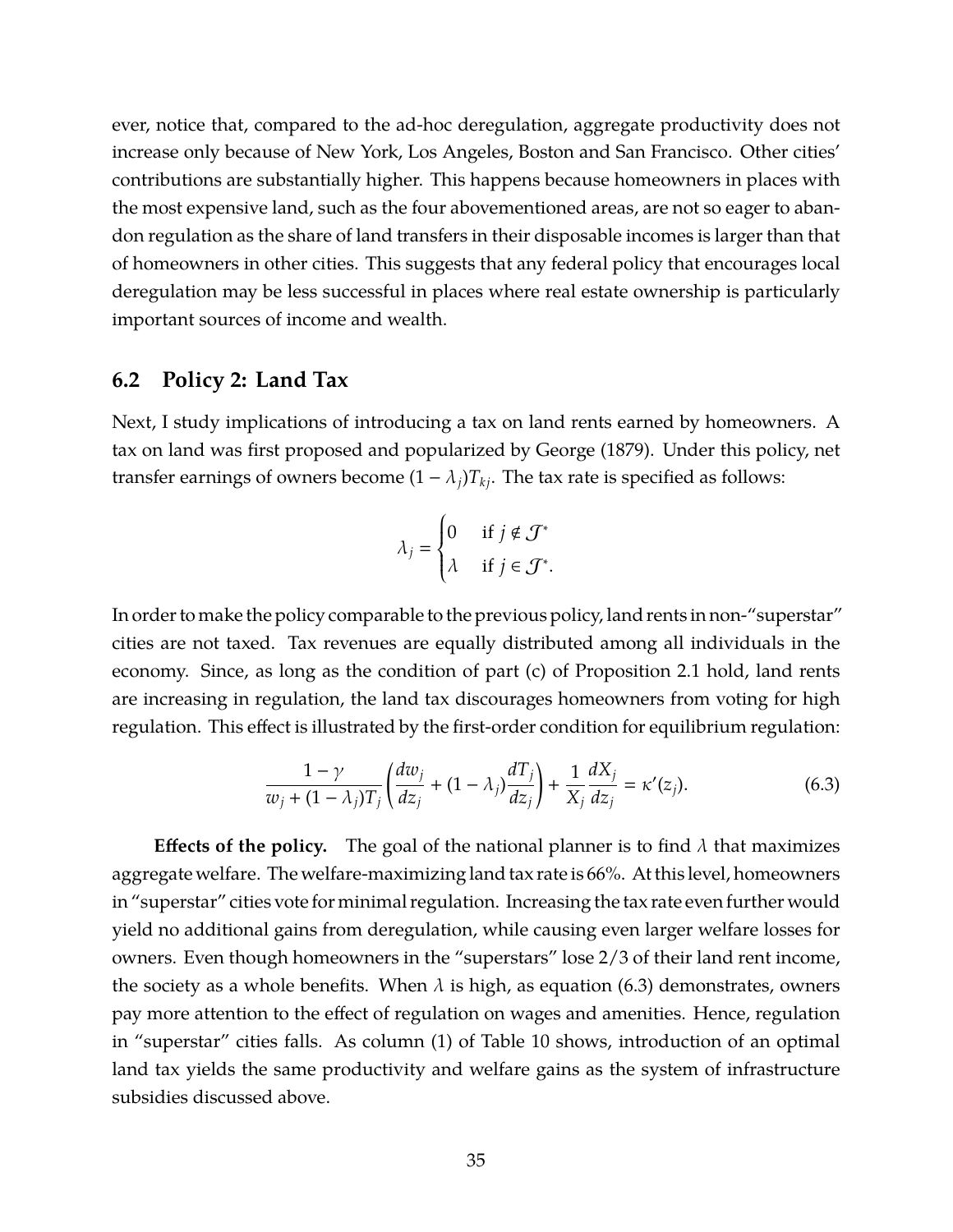To study a more conservative policy, I also run an experiment in which the land tax is set at the level needed to obtain the same productivity gain as in the experiment where land use regulation in "superstar" cities is lowered to the level of Houston. The tax rate that brings the same productivity improvement is 25%. The results of this experiment are shown in column (2) of Table [10.](#page-35-0) Welfare goes up by 0.3%, while in the ad-hoc deregulation experiment welfare fell by 0.5%. However, as under the policy of infrastructure subsidies, the increase in wage inequality is larger than in the ad-hoc experiment. Table [A.7](#page-57-1) reports the results of the experiment in each of the ten "superstar" cities.

|                      |           | (1)     | (2)      |
|----------------------|-----------|---------|----------|
|                      | Benchmark | Optimal | Same as  |
|                      |           | policy  | lower to |
|                      |           |         | Houston  |
| $\lambda$            | 0         | 0.663   | 0.250    |
| mean z               | 1.000     | 0.518   | 0.879    |
| s.d. of $z$          | 0.266     | 0.246   | 0.248    |
| Labor productivity   | 100.0     | 108.2   | 102.7    |
| Welfare              | 100.0     | 103.5   | 100.3    |
| owners               | 100.0     | 96.9    | 98.2     |
| renters              | 100.0     | 119.8   | 105.6    |
| Var of log city size | 1.178     | 1.795   | 1.450    |
| Mean wages           | 100.0     | 108.2   | 102.7    |
| Mean rents           | 100.0     | 46.7    | 79.2     |
| Var of log wages     | 0.0088    | 0.0110  | 0.0098   |
| Var of log rents     | 0.0554    | 0.0372  | 0.0462   |

<span id="page-35-0"></span>Table 10: Effects of a Land Tax

*Note:* Aggregate labor productivity, welfare, mean wages and mean rents are normalized so that the value of each variable is equal to 100 in the benchmark economy. Column 1 reports effects of introducing an optimal land tax. Column 1 reports effects of introducing a land tax that yields the same output gain as the counterfactual experiment where regulation in "superstar" cities is lowered to the level of Houston.. See Section [6.2](#page-34-1) for details.

## <span id="page-35-1"></span>**6.3 Policy 3: Rent Control**

In response to declining housing affordability, some U.S. cities resorted to controls on rent.<sup>67</sup> In this policy experiment, I study the response of the economy to a limit on rents

<sup>67</sup>Rent control is present in certain cities in only five U.S. states and the District of Columbia. However, in some of the most important "superstar" cities, such as New York, San Francisco and Los Angeles, a large fraction of rental housing stock is rent-controlled.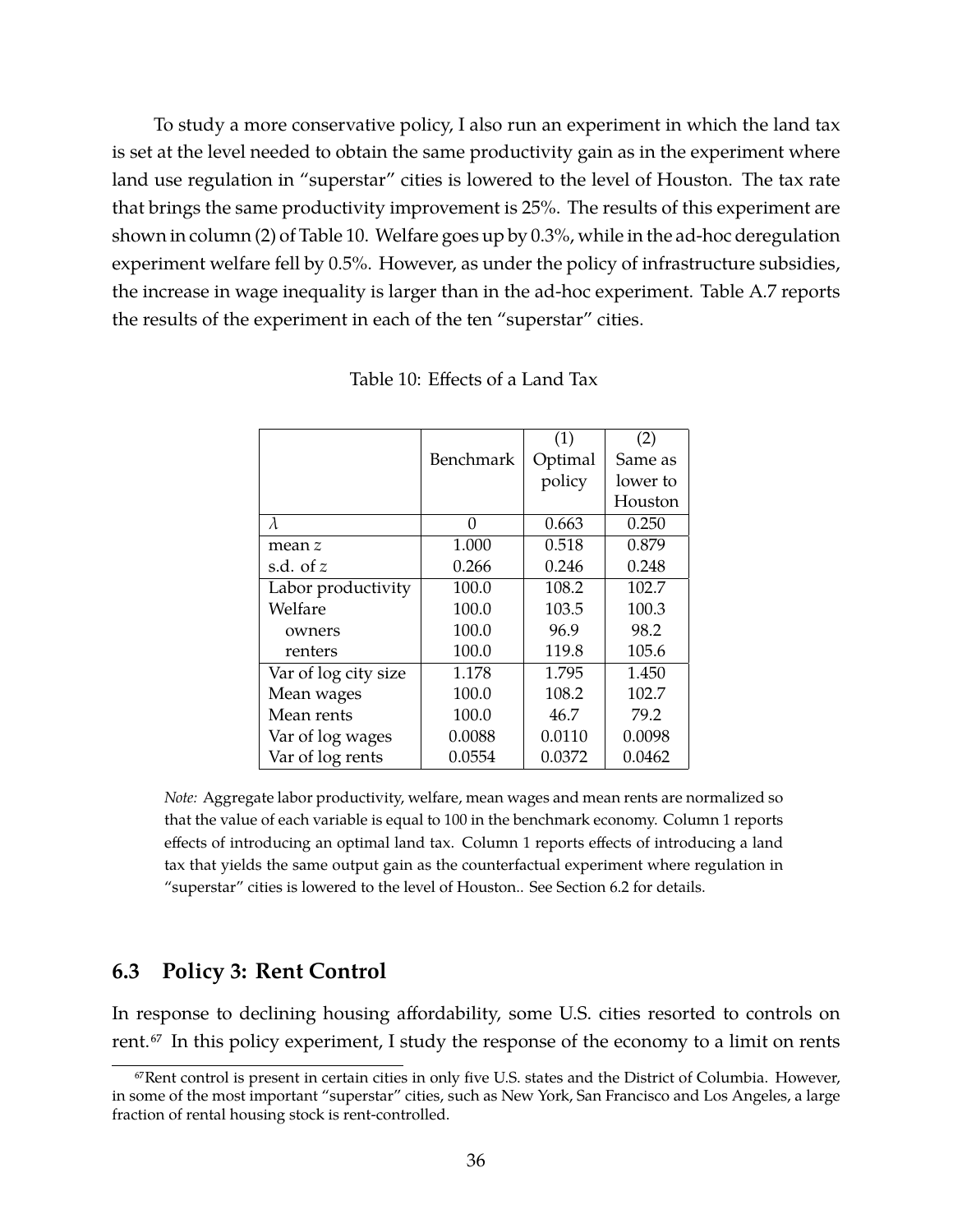in "superstar" cities at the level observed in the counterfactual experiment where these cities were deregulated to the level of Houston (see Table [4\)](#page-22-0). That is, instead of relaxing land use restrictions, I cap rents at the level that such a relaxation would bring.

From equation [\(2.10\)](#page-8-3) it is evident that, under rent control, housing markets do not clear, since developers are not willing to build as much housing as demanded by potential renters.<sup>68</sup> To make the results of the policy experiment more conservative, I assume that lower rents due to rent control do not allow renters to consume larger units than in the benchmark economy. Therefore, rent control results in an exogenous limit on population of renters equal to

$$
\tilde{N}_j^{RC} = \frac{H_j^{RC}}{h_j^{BM}}.
$$

Stricter rent control implies lower values of  $H_j^{RC}$  and, therefore, lower values of  $\tilde{N}_j^{RC}$ . Since the demand for being a renter in a rent-controlled city *j* exceeds the supply of available rental housing, access to the city is rationed via a lottery. Parameter  $\delta_j$  is the probability that an individual who chooses to live in a rent-controlled city *j* finds a unit for rent in the city. The equlibrium supply of renters in a rent-controlled city is

$$
\tilde{N}_j^{RC} = \delta_j \left( \tilde{\pi}_j \tilde{N} + \sum_{k \neq j} \bar{\pi}_{kj} \bar{N}_k^0 \right).
$$

**Effects of the policy.** Table [11](#page-37-1) summarizes the results of the rent control experiment. While rent control improves affordability in the "superstar" cities, it drastically reduces the supply of rental housing. As a result, the most productive cities shrink (see Table [A.8](#page-58-0) for city-level results) as labor reallocates to less productive areas without rent control. In response, rents in those areas, as well as average rents in the country, go up, while aggregate output and welfare fall. Ironically, even though the stated goal of rent control is to help renters, welfare of renters falls more than that of owners. This happens because rents in other locations increase and because, due to rationing, rent control forces many renters to reside outside their favorite location. At the same time, rent control substantially reduces income inequality in the country as a whole.

<sup>68</sup>This result consistent with previous studies of rent control. [Diamond, McQuade and Qian \(2019\)](#page-39-15) and [Favilukis, Mabille and Van Nieuwerburgh \(2019\)](#page-40-16) find that rent control reduces the supply of rental housing.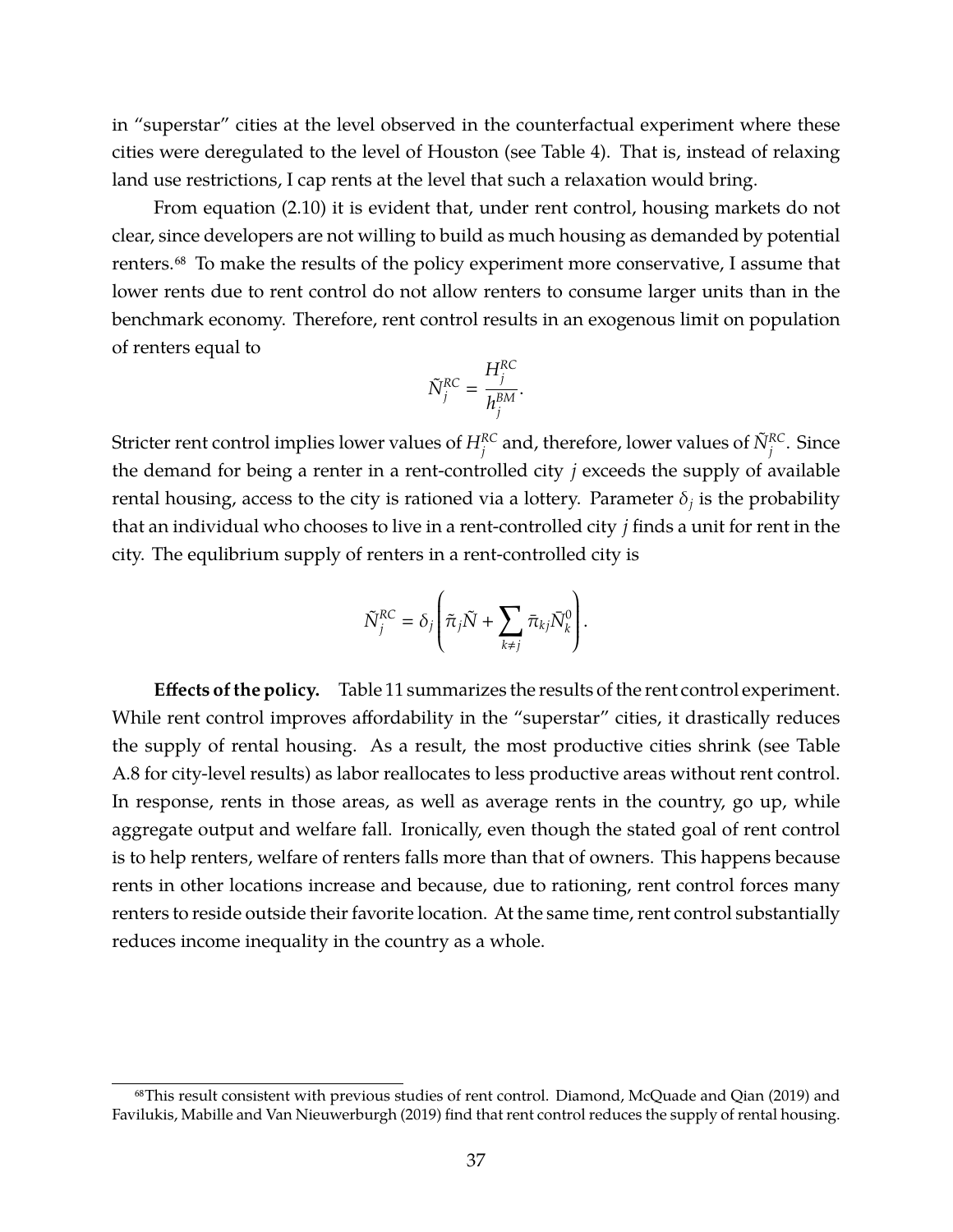|                      |           | (1)     |
|----------------------|-----------|---------|
|                      | Benchmark | Rent    |
|                      |           | control |
| Labor productivity   | 100.0     | 97.1    |
| Welfare              | 100.0     | 94.5    |
| owners               | 100.0     | 97.8    |
| renters              | 100.0     | 86.5    |
| Var of log city size | 1.178     | 1.006   |
| Mean wages           | 100.0     | 97.1    |
| Mean rents           | 100.0     | 130.1   |
| Var of log wages     | 0.0088    | 0.0074  |
| Var of log rents     | 0.0554    | 0.0797  |

<span id="page-37-1"></span>Table 11: Effects of Rent Control

*Note:* Aggregate labor productivity, welfare, mean wages and mean rents are normalized so that the value of each variable is equal to 100 in the benchmark economy. See Section [6.3](#page-35-1) for details.

## <span id="page-37-0"></span>**7 Conclusions**

In this paper, I study why land use regulation emerges locally and how it affects the economy of the United States. I build a spatial equilibrium model in which the distributions of local employment, wages and rents across cities are determined endogenously, and land use regulation is optimally chosen by local homeowners in a political setting. In equilibrium, productive cities with attractive amenities tend to choose excessive regulation. These choices lead to spatial misallocation of labor and, as a result, reduce aggregate productivity. I argue that hypothetical federal policies that discourage local regulation, such as infrastructure subsidies conditional on the level of regulation or a land tax, could partly mitigate the negative effects of regulation and yield aggregate productivity and welfare gains. At the same time, policies that curb housing costs instead of increasing the supply of housing, such as rent control, make the most productive areas smaller and reduce productivity and welfare.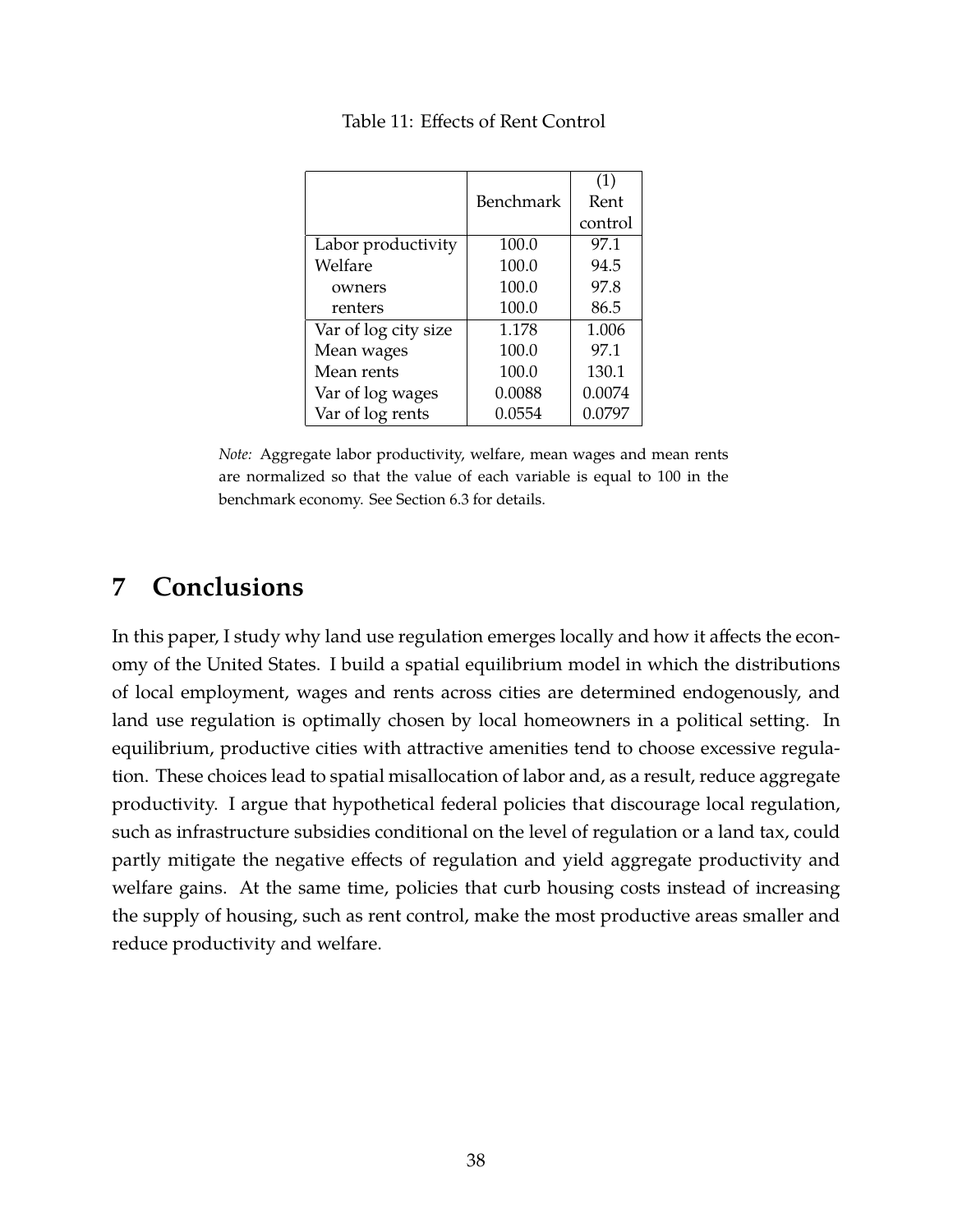## **References**

<span id="page-38-14"></span>Aguirregabiria, Victor and Pedro Mira (2010), "Dynamic Discrete Choice Structural Models: A Survey", *Journal of Econometrics* 156(1), 38-67.

<span id="page-38-7"></span>Albouy, David (2009), "The Unequal Geographic Burden of Federal Taxation", *Journal of Political Economy* 117(4), 635-667.

<span id="page-38-5"></span>Albouy, David and Gabriel Ehrlich (2016), "Housing Productivity and the Social Cost of Land-Use Restrictions", Working Paper.

<span id="page-38-4"></span>Albouy, David, Kristian Behrens, Frédéric Robert-Nicoud and Nathan Seegert (2017), "The Optimal Distribution of Population across Cities", Working Paper.

<span id="page-38-9"></span>Albouy, David, Gabriel Ehrlich and Minchul Shin (2018), "Metropolitan Land Values", *Review of Economics and Statistics* 100(3), 454-456.

<span id="page-38-16"></span>Allen, Treb and Costas Arkolakis (2014), "Trade and the Topography of the Spatial Economy", *Quarterly Journal of Economics* 129(3), 1085-1139.

<span id="page-38-15"></span>Aura, Saku and Thomas Davidoff (2008), "Supply Constraints and Housing Prices", *Economics Letters* 99(2), 275-277.

<span id="page-38-11"></span>Bartik, Timothy J. (1991), "Who Benefits from State and Local Economic Development Policies?", *Books from Upjohn Press*, W.E. Upjohn Institute for Employment Research.

<span id="page-38-10"></span>Baum-Snow, Nathaniel and Lu Han (2019), "The Microgeography of Housing Supply", Working Paper.

<span id="page-38-6"></span>Baum-Snow, Nathaniel and Ronni Pavan (2013), "Inequality and City Size", *Review of Economics and Statistics* 95(5), 1535-1548.

<span id="page-38-13"></span>Beaudry, P., Green, D.A., Sand, B.M. (2014), "Spatial equilibrium with unemployment and wage bargaining: Theory and estimation", *Journal of Urban Economics* 79, 2-19.

<span id="page-38-2"></span>Brueckner, Jan K. (1995), "Strategic Control of Growth in a System of Cities", *Journal of Public Economics* 57, 393-416.

<span id="page-38-1"></span>Brueckner, Jan K. and Fu-Chuan Lai (1996), "Urban Growth Controls with Resident Landowners", *Regional Science and Urban Economics* 26, 125-143.

<span id="page-38-0"></span>Bunten, Devin M. (2017), "Is the Rent Too High? Aggregate Implications of Local Land-Use Regulation", Working Paper.

<span id="page-38-3"></span>Calabrese, Stephen, Dennis Epple and Richard Romano (2007), "On the Political Economy of Zoning", *Journal of Public Economics* 91, 25-49.

<span id="page-38-8"></span>Chatterjee, Satyajit and Burcu Eyigungor (2017), "A Tractable City Model for Aggregative Analysis", *International Economic Review* 58(1), 127-155.

<span id="page-38-12"></span>Ciccone, Antonio and Robert E. Hall (1996), "Productivity and the Density of Economic Activity", *American Economic Review* 86(1), 54-70.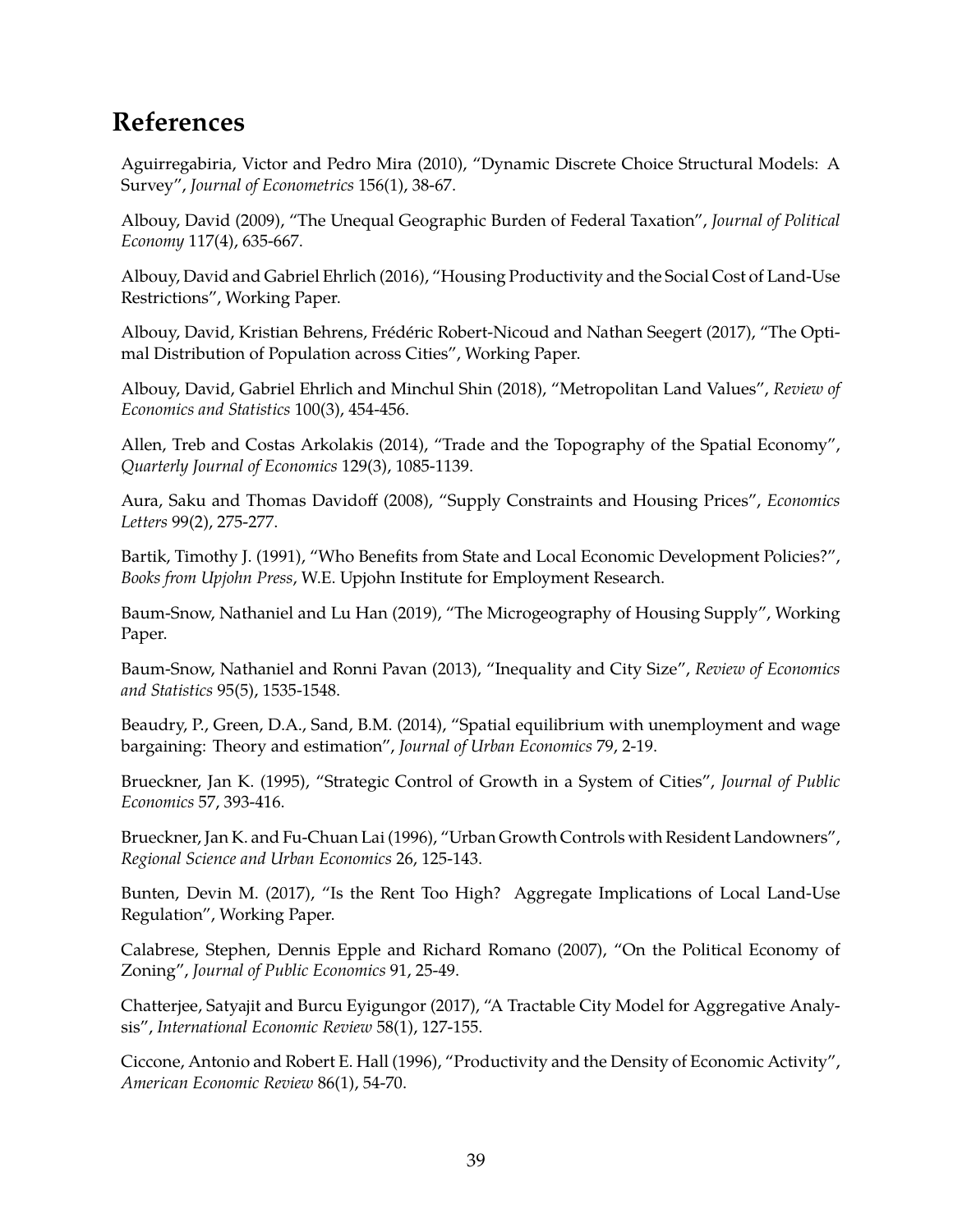<span id="page-39-5"></span>Combes, Pierre-Philippe and Laurent Gobillon (2015), "The Empirics of Agglomeration Economies", *Handbook of Regional and Urban Economics*, Edited by Gilles Duranton, J. Vernon Henderson and William C. Strange, Elsevier B.V., Volume 5, 247-348.

<span id="page-39-12"></span>Combes, Pierre-Philippe, Gilles Duranton and Laurent Gobillon (2018), "The Costs of Agglomeration: House and Land Prices in French Cities", Working Paper.

<span id="page-39-7"></span>Combes, Pierre-Philippe, Gilles Duranton and Laurent Gobillon (2019), "The Production Function for Housing: Evidence from France", Working Paper.

<span id="page-39-6"></span>Cosman, Jacob and Luis Quintero (2018), "Market Concentration in Homebuilding", Working Paper.

<span id="page-39-8"></span>Cosman, Jacob, Thomas Davidoff and Joseph Williams (2019), "Housing Appreciation and Supply in Monocentric Cities with Topography", Working Paper.

<span id="page-39-1"></span>Cun, Wukuang and M. Hashem Pesaran (2018), "Land Use Regulations, Migration and Rising House Price Dispersion in the U.S.", Working Paper.

<span id="page-39-11"></span>Davidoff, Thomas (2015), "Supply Constraints are Not Valid Instrumental Variables for Home Prices Because They are Correlated with Many Demand Factors", Working Paper.

<span id="page-39-9"></span>Davis, Morris A. and François Ortalo-Magné (2011), "Household Expenditures, Wages, Rents", *Review of Economic Dynamics* 14, 248-261.

<span id="page-39-13"></span>De Palma, André and Karim Kilani (2011), "Transition Choice Probabilities and Welfare Analysis in Additive Random Utility Models", *Economic Theory* 46, 427-454.

<span id="page-39-2"></span>Diamond, Rebecca (2016), "The Determinants and Welfare Implications of US Workers' Diverging Location Choices by Skill: 1980-2000", *American Economic Review* 106(3), 479-524.

<span id="page-39-15"></span>Diamond, Rebecca, Tim McQuade and Franklin Qian (2019), "The Effects of Rent Control Expansion on Tenants, Landlords, and Inequality: Evidence from San Francisco", *American Economic Review*, forthcoming.

<span id="page-39-14"></span>DiPascuale, Denise and Edward L. Glaeser (1999), "Incentives and Social Capital: Are Homeowners Better Citizens?", *Journal of Urban Economics* 45, 354-384.

Dubin, Jeffrey A., D. Roderick Kiewiet and Charles Noussair (1992), "Voting on Growth Control Measures: Preferences and Strategies", *Economics and Politics* 4, 191-213.

<span id="page-39-4"></span>Duranton, Gilles and Diego Puga (2004), "Micro-Foundations of Urban Agglomeration Economies", *Handbook of Regional and Urban Economics*, Edited by J. Vernon Henderson and Jacques-François Thisse, Elsevier B.V., Volume 4, 2063-2117.

<span id="page-39-0"></span>Duranton, Gilles and Diego Puga (2019), "Urban Growth and Its Aggregate Implications", Working Paper.

<span id="page-39-10"></span>Eckert, Fabian, Andres Gvirtz and Michael Peters (2018), "A Consistent County-Level Crosswalk for US Spatial Data since 1790", Working Paper and Dataset.

<span id="page-39-3"></span>Eeckhout, Jan and Nezih Guner (2017), "Optimal Spatial Taxation: Are Big Cities too Small?", Working Paper.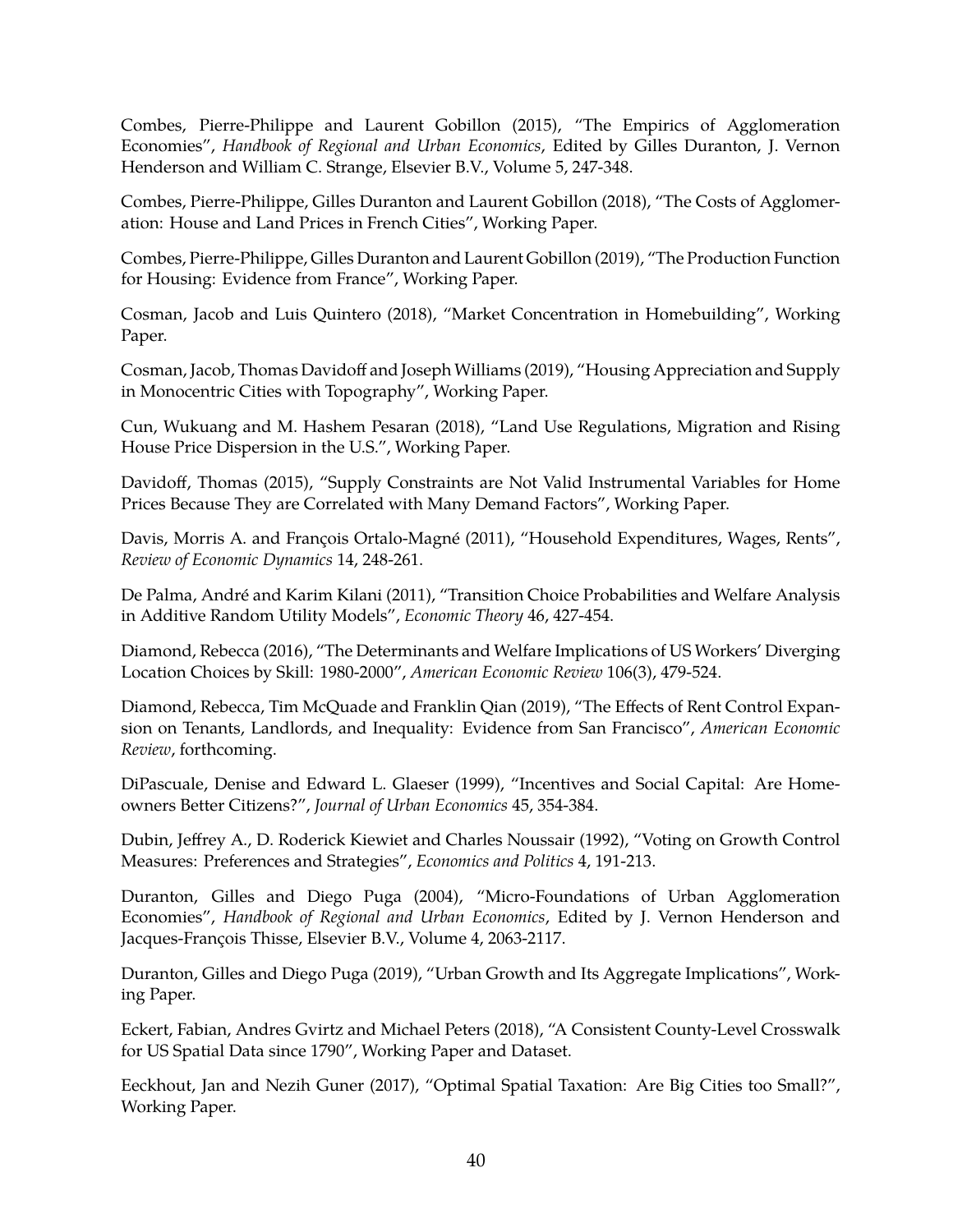<span id="page-40-11"></span>Eeckhout, Jan, Roberto Pinheiro and Kurt Schmidheiny (2014), "Spatial Sorting", *Journal of Political Economy* 122-3, 554-620.

<span id="page-40-9"></span>Emrath, Paul (2016), "Government Regulation in the Price of a New Home", NAHB Special Study for Housing Economics.

<span id="page-40-5"></span>Fajgelbaum, Pablo D., Eduardo Morales, Juan Carlos Suárez Serrato and Owen Zidar (2018), "State Taxes and Spatial Misallocation", NBER Working Paper 21760.

<span id="page-40-16"></span>Favilukis, Jack, Pierre Mabille and Stijn Van Nieuwerburgh (2019), "Affordable Housing and City Welfare", Working Paper.

<span id="page-40-13"></span>Fischel, William A. (2001), "The Homevoter Hypothesis: How Home Values Influence Local Government Taxation, School Finance, and Land-Use Policies", Harvard University Press.

<span id="page-40-17"></span>Fischel, William A. (2008), "Political Structure and Exclusionary Zoning: Are Small Suburbs the Big Problem?", in Fiscal Decentralization and Land Policies (eds. Gregory K. Ingram and Yu-Hung Hong), Lincoln Institute of Land Policy.

<span id="page-40-8"></span>Fischel, William A. (2015), "Zoning Rules!: The Economics of Land Use Regulation", Lincoln Institute of Land Policy.

<span id="page-40-6"></span>Furth, Salim (2019), "Housing Supply in the 2010s", Working Paper.

<span id="page-40-1"></span>Ganong, Peter and Daniel Shoag (2017), "Why Has Regional Income Convergence in the U.S. Declined?", *Journal of Urban Economics* 102, 76-90.

<span id="page-40-15"></span>George, Henry (1879), "Progress and Poverty", San Francisco: W.M. Hinton and Co.

<span id="page-40-4"></span>Giannone, Elisa (2018), "Skill-Biased Technical Change and Regional Convergence", Working Paper.

<span id="page-40-10"></span>Glaeser, Edward L. and Joseph Gyourko (2005), "Urban Decline and Durable Housing", *Journal of Political Economy* 113(21), 345-375.

<span id="page-40-12"></span>Glaeser, Edward L., Joseph Gyourko and Raven Saks (2005a), "Why Have Housing Prices Gone Up?", NBER Working Paper 11129.

<span id="page-40-2"></span>Glaeser, Edward L., Joseph Gyourko and Raven Saks (2005b), "Why Is Manhattan so Expensive? Regulation and the Rise in House Prices", *Journal of Law & Economics* 48(2), 331-370.

<span id="page-40-7"></span>Glaeser, Edward L., Joseph Gyourko and Raven Saks (2005c), "Urban Growth and Housing Supply", *Journal of Economic Geography* 6(1), 71-89.

<span id="page-40-14"></span>Glaeser, Edward L. and Bryce A. Ward (2009), "The causes and consequences of land use regulation: Evidence from Greater Boston", *Journal of Urban Economics* 65(3), 265-278.

<span id="page-40-3"></span>Gyourko, Joseph, Christopher Mayer and Todd Sinai (2013), "Superstar Cities", *American Economic Journal: Economic Policy* 5(4), 167-199.

<span id="page-40-0"></span>Gyourko, Joseph and Raven Molloy (2015), "Regulation and Housing Supply", *Handbook of Regional and Urban Economics*, Edited by Gilles Duranton, J. Vernon Henderson and William C. Strange, Elsevier B.V., Volume 5, 1289-1337.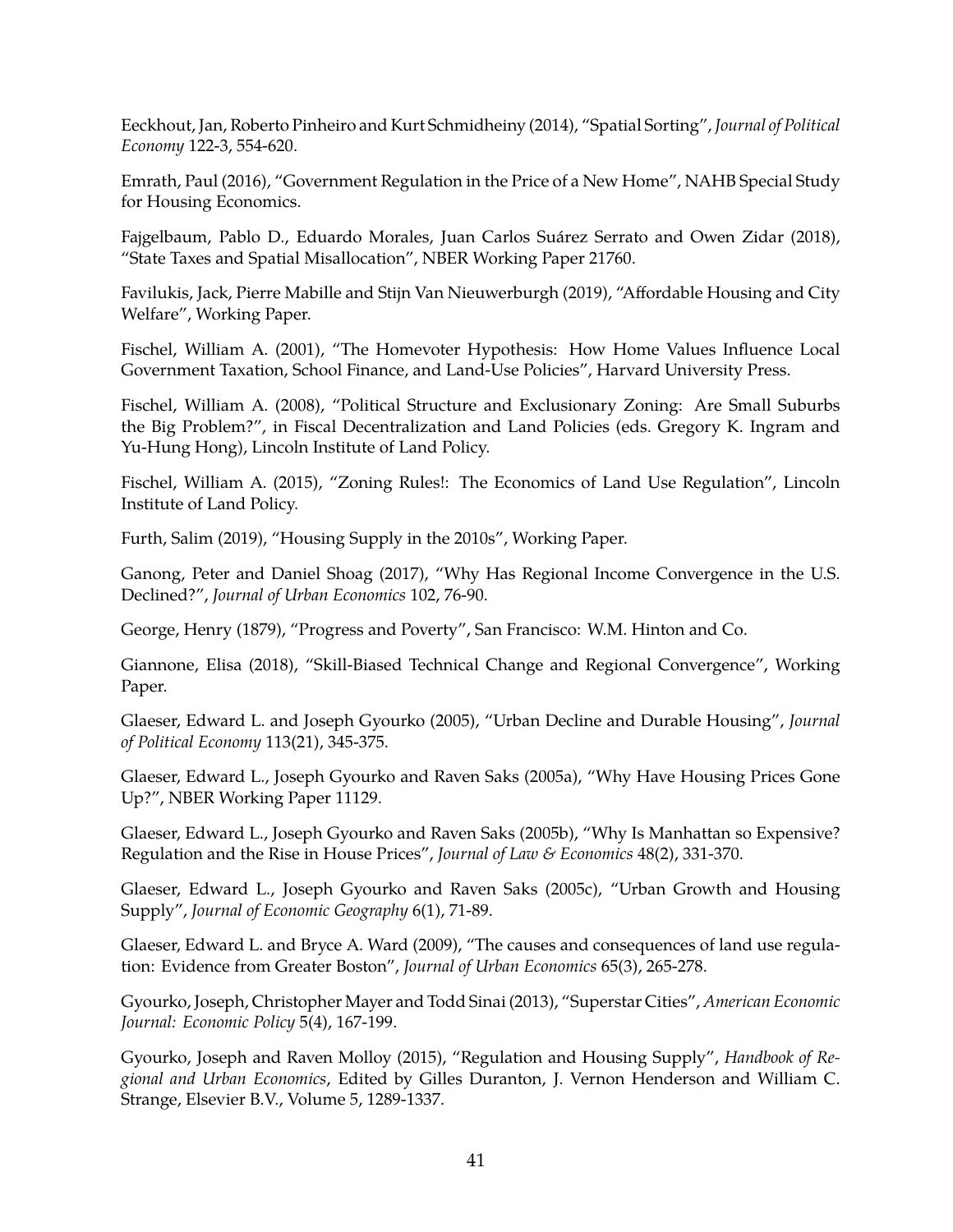<span id="page-41-0"></span>Gyourko, Joseph, Albert Saiz and Anita Summers (2005), "A New Measure of the Local Regulatory Environment for Housing Markets: The Wharton Residential Land Use Regulatory Index", *Urban Studies* 45(3), 693-729.

<span id="page-41-13"></span>Hall, Andrew B. and Jesse Yoder (2019), "Does Homeownership Influence Political Behavior? Evidence from Administrative Data", Working Paper.

<span id="page-41-5"></span>Helsley, Robert W. and William C. Strange (1995), "Strategic Growth Controls", *Regional Science and Urban Economics* 25, 435-460.

<span id="page-41-2"></span>Herkenhoff, Kyle, Lee E. Ohanian and Edward C. Prescott (2018), "Tarnishing the Golden and Empire States: Land-Use Regulations and the U.S. Economic Slowdown", *Journal of Monetary Economics* 93, 89-109.

<span id="page-41-3"></span>Hilber, Christian A. L. and Frédéric Robert-Nicoud (2013), "On the Origins of Land Use Regulations: Theory and Evidence from US Metro Areas", *Journal of Urban Economics* 75(1), 29-43.

Hirt, Sonia A. (2014), "Zoned in the USA: The Origins and Implications of American Land-Use Regulation", Cornell University Press.

<span id="page-41-11"></span>Hornbeck, Richard and Enrico Moretti (2019), "Estimating Who Benefits From Productivity Growth: Direct and Indirect Effects of City Manufacturing TFP Growth on Wages, Rents, and Inequality", Working Paper.

<span id="page-41-1"></span>Hsieh, Chang-Tai and Enrico Moretti (2019), "Housing Constraints and Spatial Misallocation", *American Economic Journal: Macroeconomics* 11(2), 1-39.

<span id="page-41-9"></span>Ihlanfeldt, Keith R. (2007), "The Effect of Land Use Regulation on Housing and Land Prices", *Journal of Urban Economics* 61(3), 420-435.

<span id="page-41-10"></span>Kahn, Matthew E. (2011), "Do liberal cities limit new housing development? Evidence from California", *Journal of Urban Economics* 69(2), 223-228.

<span id="page-41-14"></span>Los Angeles Times (March 8, 2017), "Measure S Defeated after a Heated, Costly Battle over Future L.A. Development": [http://www.latimes.com/local/lanow/la-me-ln-measure-s-20170307](.http://www.latimes.com/local/lanow/la-me-ln-measure-s-20170307-story.html) [story.html](.http://www.latimes.com/local/lanow/la-me-ln-measure-s-20170307-story.html)

<span id="page-41-12"></span>Manturuk, Kim, Mark Lindblad and Roberto G. Quercia (2009), "Homeownership and Local Voting in Disadvantaged Urban Neighborhoods", *Cityscape* 11(3), 213-230.

<span id="page-41-8"></span>Mayer, Christopher J. and C. Tsuriel Somerville (2000), "Land Use Regulation and New Construction", *Regional Science and Urban Economics* 30(6), 639-662.

<span id="page-41-7"></span>McFadden, Daniel (1973), "Conditional logit analysis of qualitative choice behavior", *Frontiers in Econometrics*, 105-142.

<span id="page-41-6"></span>Moretti, Enrico (2013), "Real Wage Inequality", *American Economic Journal: Applied Economics* 5(1), 65-103.

<span id="page-41-4"></span>Ortalo-Magné, François and Andrea Prat (2014), "On the Political Economy of Urban Growth: Homeownership versus Affordability", *American Economic Journal: Microeconomics* 6(1), 154-181.

Paciorek, Andrew (2013), "Supply Constraints and Housing Market Dynamics", *Journal of Urban Economics* 77, 11-26.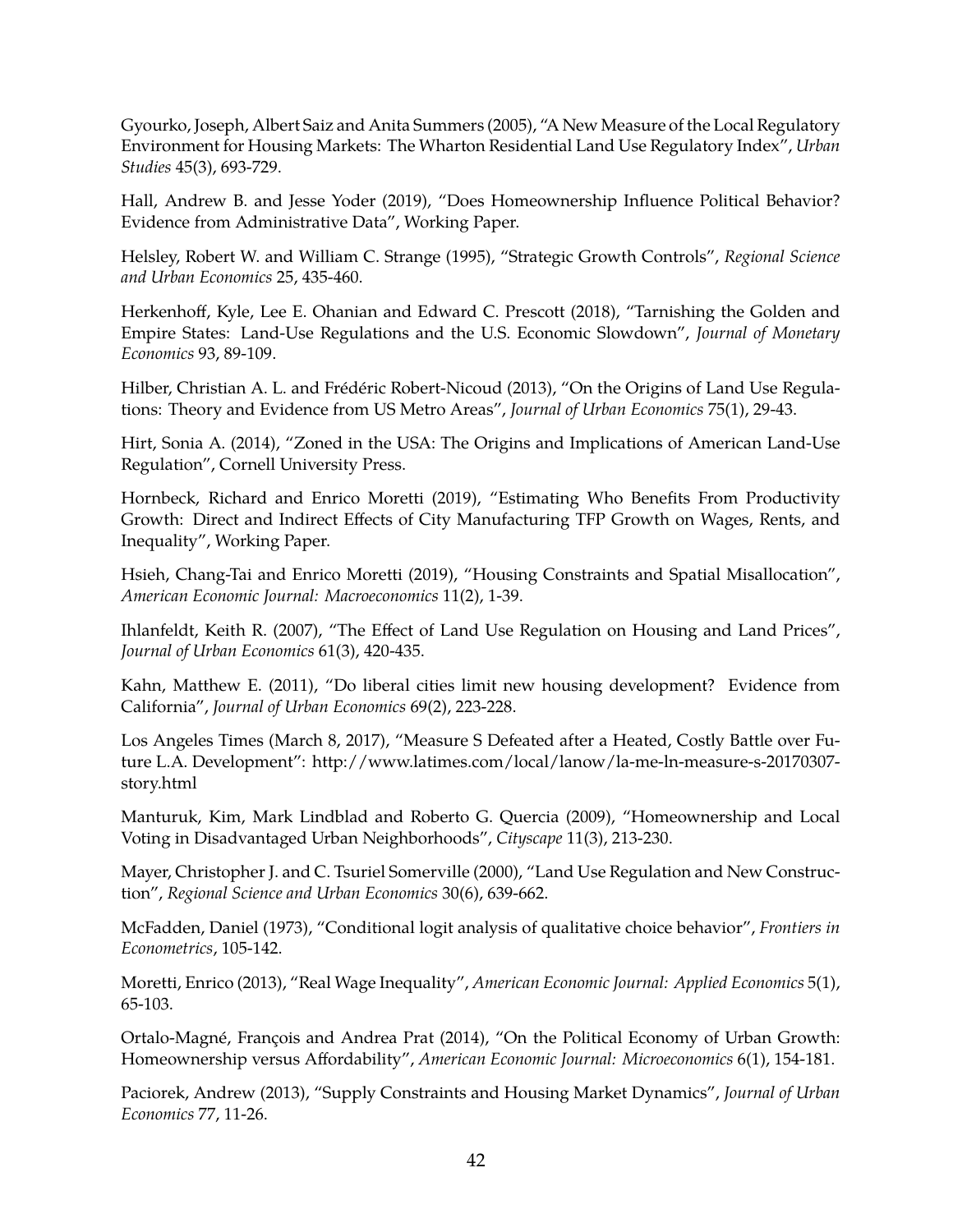<span id="page-42-15"></span>Persson, Torsten and Guido Tabellini (2002), "Political Economics: Explaining Economic Policy", MIT Press.

<span id="page-42-11"></span>Quigley, John M. and Larry A. Rosenthal (2005), "The Effects of Land-Use Regulation on the Price of Housing: What Do We Know? What Can We Learn?", Berkeley Program on Housing and Urban Policy Working Paper W04-002.

<span id="page-42-9"></span>Roback, Jennifer (1982), "Wages, Rents, and the Quality of Life", *Journal of Political Economy* 90-6, 1257-1278.

<span id="page-42-8"></span>Rosen, Sherwin (1979), "Wage-Based Indexes of Urban Quality of Life", *Current Issues in Urban Economics*, Baltimore: Johns Hopkins University Press, 74-104.

<span id="page-42-4"></span>Rossi-Hansberg, Esteban (2004), "Optimal Urban Land Use and Zoning", *Review of Economic Dynamics* 7, 69-106.

<span id="page-42-12"></span>Ruggles, Steven, Katie Genadek, Ronald Goeken, Josiah Grover and Matthew Sobek, Integrated Public Use Microdata Series: Version 6.0 [Machine-readable database]. Minneapolis: University of Minnesota, 2015.

<span id="page-42-13"></span>Saiz, Albert (2010), "The Geographic Determinants of Housing Supply", *Quarterly Journal of Economics* 125(3), 1253-1296.

<span id="page-42-10"></span>Severen, Christopher and Andrew J. Plantinga (2018), "Land-Use Regulations, Property Values, and Rents: Decomposing the Effects of the California Coastal Act", Working Paper.

<span id="page-42-5"></span>Solé-Ollé, Albert and Elisabet Viladecans-Marsal (2012), "Lobbying, Political Competition, and Local Land Supply: Recent Evidence from Spain", *Journal of Public Economics* 96, 10-19.

<span id="page-42-1"></span>The Economist (2016), "Terms of Enlargement", April 16, 2016.

<span id="page-42-14"></span>Truffa, Santiago (2017), "On the Geography of Inequality: Labor Sorting and Place-Based Policies in General Equilibrium", Working Paper.

<span id="page-42-3"></span>Turner, Matthew A., Andrew Haughwout and Wilbert van der Klaauw (2014), "Land Use Regulation and Welfare", *Econometrica* 82(4), 1341-1403.

<span id="page-42-6"></span>Van Nieuwerburgh, Stijn and Pierre-Olivier Weill (2010), "Why Has House Price Dispersion Gone Up?", *Review of Economic Studies* 77(4), 1567-1606.

<span id="page-42-2"></span>The White House (2016), "Housing Development Toolkit". Retrieved from [http://whitehouse.gov/sites/whitehouse.gov/files/images/Housing\\_Development\\_Toolkit%20f.2.pdf](http://whitehouse.gov/sites/whitehouse.gov/files/images/Housing_Development_Toolkit%20f.2.pdf)

<span id="page-42-7"></span>Yao, Yuxi (2019), "Accounting for the Rise in Dispersion of Housing Price-Rent Ratios across U.S. Cities", Working Paper.

<span id="page-42-0"></span>Yglesias, Matthew (2012), "The Rent Is Too Damn High", Simon & Schuster.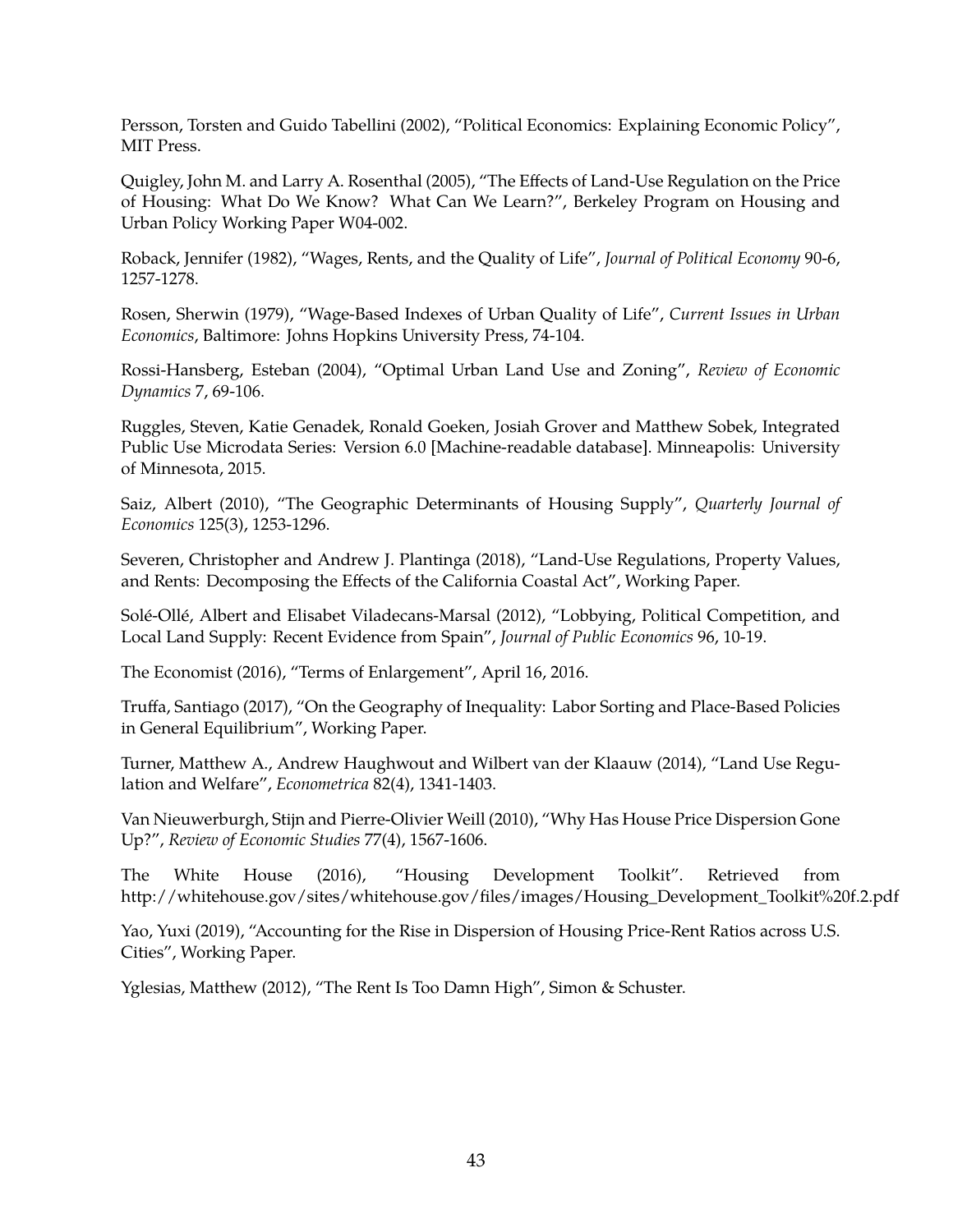## **A Appendix**

### **A.1 Proofs**

#### <span id="page-43-0"></span>**A.1.1 Proof of Proposition [2.1.](#page-10-1)**

**Define objective function** Φ**.** Using equation [\(2.2\)](#page-6-2), we can characterize the equilibrium supply of renters in city *j* with function

$$
\Phi\left(\tilde{N}_{j}, z_{j}\right) = \tilde{N}_{j} - \frac{C_{j}^{1/\sigma}}{C} \tilde{N} = 0,
$$

<span id="page-43-1"></span>where  $C_j \equiv w_j r_j^{-\gamma} X_j$  is the composite consumption in location *j* and  $C \equiv \sum_{k \in \mathcal{J}} C_k^{1/\sigma}$  $\frac{1}{6}$ . The dependence of variables on  $\tilde{N}_j$  and  $z_j$  is suppressed for brevity. Using the implicit function theorem, one can write the derivative of the supply of renters with respect to land use regulation as  $\overline{\mathcal{L}}$ 

$$
\frac{d\tilde{N}_j}{dz_j} = -\frac{\frac{d\Phi(\tilde{N}_j, z_j)}{dz_j}}{\frac{d\Phi(\tilde{N}_j, z_j)}{d\tilde{N}_j}}.\tag{A.1}
$$

**Derivative of** Φ **with respect to regulation.** The numerator on the right-hand side of the expression [\(A.1\)](#page-43-1) is equal to

$$
\frac{d\Phi\left(\tilde{N}_j,z_j\right)}{dz_j}=\frac{d\tilde{N}_j}{dz_j}-\left[\frac{1}{\sigma}\frac{C_j^{1/\sigma}}{C}\frac{1}{C_j}\frac{dC_j}{dz_j}-\frac{1}{\sigma}\frac{C_j^{1/\sigma}}{C}\sum_{k\in\mathcal{J}}\frac{C_k^{1/\sigma}}{C}\frac{1}{C_k}\frac{dC_k}{dz_j}\right]\tilde{N}.
$$

Let  $\mathcal{E}(y_k, x_j) \equiv \frac{1}{y_k}$ *yk dy<sup>k</sup>*  $\frac{dy_k}{dx_j}$  denote the semi-elasticity of variable  $y_k$  with respect to  $x_j$ . Then the previous expression can be written as

$$
\frac{d\Phi\left(\tilde{N}_{j},z_{j}\right)}{dz_{j}}=\frac{d\tilde{N}_{j}}{dz_{j}}-\frac{1}{\sigma}\frac{C_{j}^{1/\sigma}}{C}\left[1-\frac{C_{j}^{1/\sigma}}{C}\right]\mathcal{E}(C_{j},z_{j})-\sum_{k\neq j}\frac{C_{k}^{1/\sigma}}{C}\mathcal{E}(C_{k},z_{j})\right]\tilde{N}.
$$

The term in the summation operator is the average semi-elasticity of composite consumption in city *k* with respect to regulation in city *j*. Since regulation in city *j* affects outcomes in other cities only indirectly, its magnitude is negligible relative to the semi-elasticity of consumption in city *j*. Therefore, the previous expression can be approximated as

$$
\frac{d\Phi\left(\tilde{N}_{j},z_{j}\right)}{dz_{j}}\approx\frac{d\tilde{N}_{j}}{dz_{j}}-\frac{1}{\sigma}\mathcal{E}(C_{j},z_{j})\tilde{N}\frac{C_{j}^{1/\sigma}}{C}\left(1-\frac{C_{j}^{1/\sigma}}{C}\right).
$$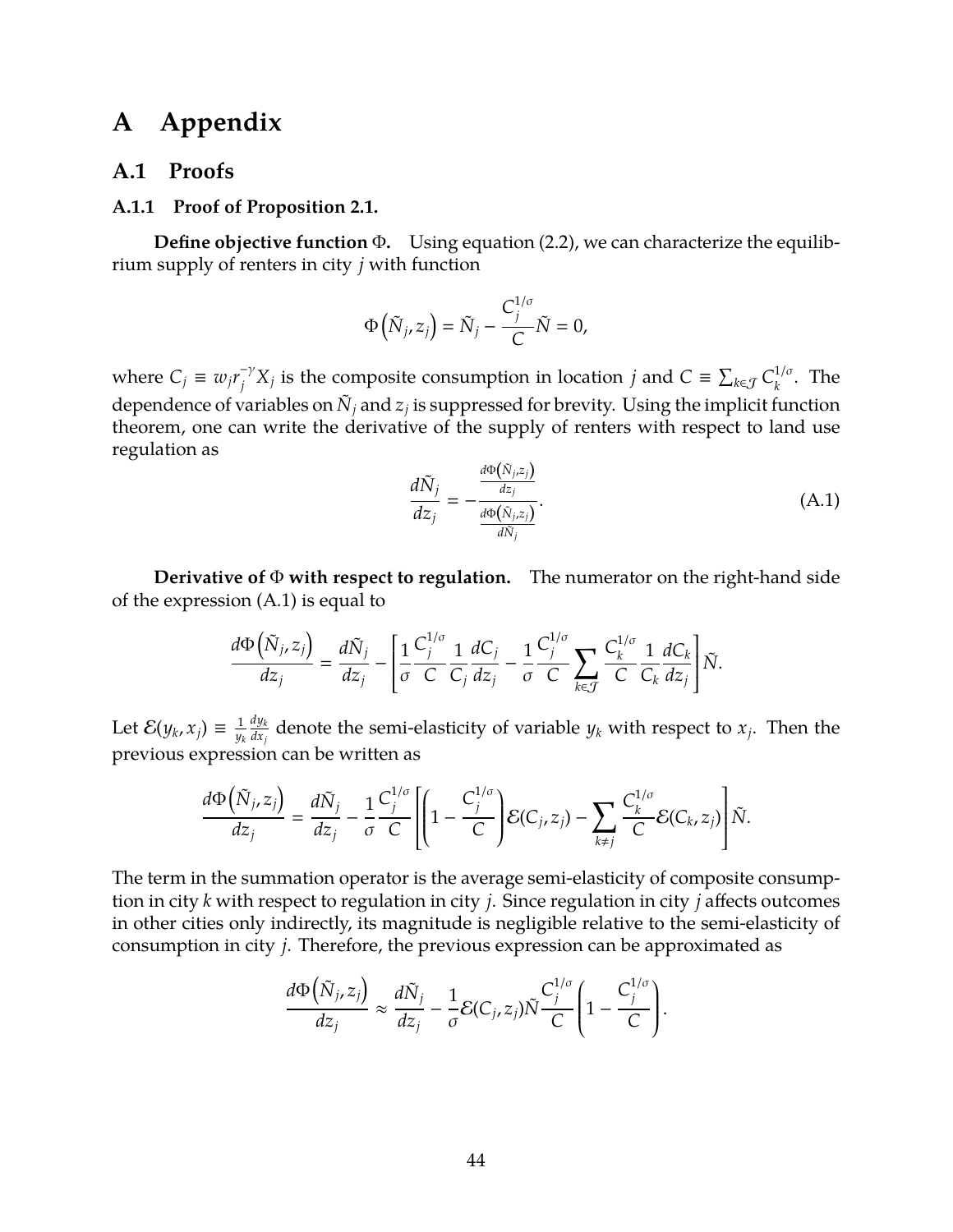Using the definition of  $C_j$ , one can write the previous expression as

<span id="page-44-0"></span>
$$
\frac{d\Phi\left(\tilde{N}_{j},z_{j}\right)}{dz_{j}} \approx \frac{d\tilde{N}_{j}}{dz_{j}} - \frac{\left(1-\tilde{n}_{j}\right)\tilde{N}_{j}}{\sigma} \mathcal{E}(C_{j},z_{j}),\tag{A.2}
$$

where  $\tilde{n}_j \equiv \tilde{N}_j/\tilde{N}$ . Note that the semi-elasticity of composite consumption with respect to regulation can be decomposed as

$$
\mathcal{E}(C_j,z_j)=\mathcal{E}(w_j,z_j)+\mathcal{E}(X_j,z_j)-\gamma\mathcal{E}(r_j,z_j).
$$

Let us consider separately each of the three elasticities above. The semi-elasticity of wages with respect to regulation is

<span id="page-44-5"></span><span id="page-44-4"></span>
$$
\mathcal{E}(w_j, z_j) = \frac{1}{w_j} \frac{dw_j}{dz_j} = \frac{1}{w_j} \frac{\partial w_j}{\partial N_j} \frac{dN_j}{dz_j} = \frac{\rho}{N} \frac{d\tilde{N}_j}{dz_j}.
$$
\n(A.3)

The semi-elasticity of amenities is given by

<span id="page-44-2"></span>
$$
\mathcal{E}(X_j, z_j) = \frac{1}{X_j} \frac{dX_j}{dz_j} = \frac{1}{X_j} \frac{\partial X_j}{\partial N_j} \frac{dN_j}{dz_j} = -\frac{\theta}{N} \frac{d\tilde{N}_j}{dz_j}.
$$
 (A.4)

Finally, the semi-elasticity of rents is

$$
\mathcal{E}(r_j, z_j) = \frac{1}{r_j} \frac{dr_j}{dz_j} = \eta'(z_j) \left( \ln \left( \frac{1 - \eta(z_j)}{\eta(z_j)} \right) + \ln l_j \right) - \chi'_j(z_j) + \eta(z_j) \mathcal{E}(l_j, z_j), \tag{A.5}
$$

where the semi-elasticity of land prices with respect to regulation is

<span id="page-44-3"></span><span id="page-44-1"></span>
$$
\mathcal{E}(l_j, z_j) = \frac{1}{l_j} \frac{dl_j}{dz_j} = \frac{\eta'(z_j)}{\eta(z_j)} + \left(\frac{\rho}{N_j} + \frac{1}{\tilde{N}_j}\right) \frac{d\tilde{N}_j}{dz_j}.
$$
\n(A.6)

Combining all semi-elasticities and plugging into the expression [\(A.2\)](#page-44-0), one can write  $d\Phi\left(\tilde{N}_{j},z_{j}\right)/dz_{j}$  as

$$
\frac{d\Phi\left(\tilde{N}_{j},z_{j}\right)}{dz_{j}} \approx \frac{d\tilde{N}_{j}}{dz_{j}} - \frac{\left(1-\tilde{n}_{j}\right)\tilde{N}_{j}}{\sigma} \frac{\rho-\theta}{N_{j}} \frac{d\tilde{N}_{j}}{dz_{j}} + \frac{\gamma\left(1-\tilde{n}_{j}\right)\tilde{N}_{j}}{\sigma} \left[\eta'(z_{j})\left(1+\ln\left(\frac{1-\eta(z_{j})}{\eta(z_{j})}\right)+\ln l_{j}\right)-\chi'_{j}(z_{j})+\eta(z_{j})\left(\frac{\rho}{N_{j}}+\frac{1}{\tilde{N}_{j}}\right)\frac{d\tilde{N}_{j}}{dz_{j}}\right]
$$
\n
$$
= \left[1-\frac{\left(1-\tilde{n}_{j}\right)\tilde{N}_{j}}{\sigma}\left(\frac{\rho-\theta}{N_{j}}-\gamma\eta(z_{j})\left(\frac{\rho}{N_{j}}+\frac{1}{\tilde{N}_{j}}\right)\right)\right] \frac{d\tilde{N}_{j}}{dz_{j}}
$$
\n
$$
+ \frac{\gamma\left(1-\tilde{n}_{j}\right)\tilde{N}_{j}}{\sigma} \left[\eta'(z_{j})\left(1+\ln\left(\frac{1-\eta(z_{j})}{\eta(z_{j})}\right)+\ln l_{j}\right)-\chi'_{j}(z_{j})\right]. \tag{A.7}
$$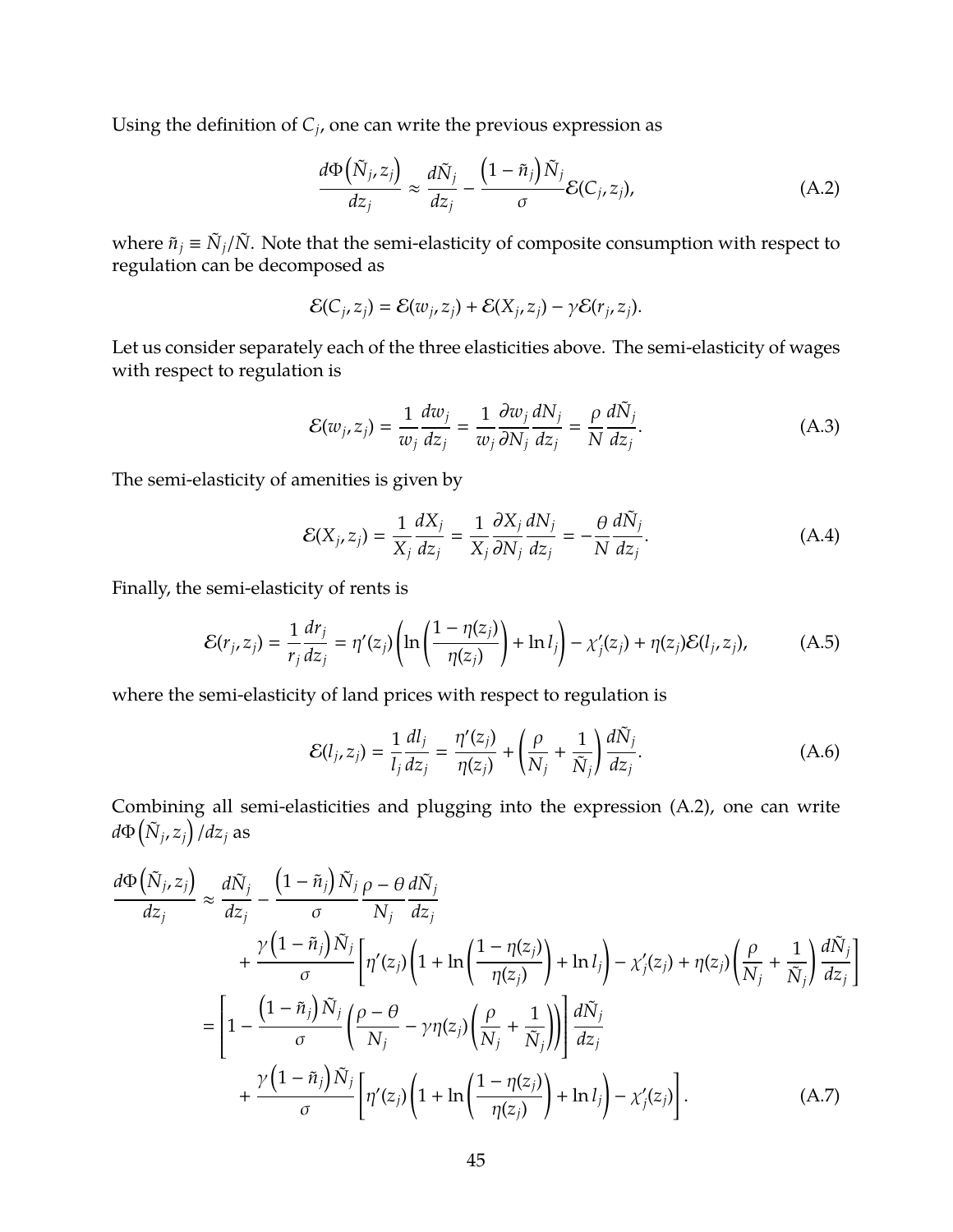**Derivative of** Φ **with respect to labor supply.** Let us now turn to the denominator on the right-hand side of the expression [\(A.1\)](#page-43-1). It is equal to

$$
\frac{d\Phi\left(\tilde{N}_{j},z_{j}\right)}{dN_{j}}=1-\left[\frac{1}{\sigma}\frac{C_{j}^{1/\sigma}}{C}\frac{1}{C_{j}}\frac{dC_{j}}{d\tilde{N}_{j}}-\frac{1}{\sigma}\frac{C_{j}^{1/\sigma}}{C}\sum_{k\in\mathcal{J}}\frac{C_{k}^{1/\sigma}}{C}\frac{1}{C_{k}}\frac{dC_{k}}{d\tilde{N}_{j}}\right]\tilde{N}
$$
\n
$$
=1-\frac{1}{\sigma}\frac{C_{j}^{1/\sigma}}{C}\left[\left(1-\frac{C_{j}^{1/\sigma}}{C}\right)\mathcal{E}(C_{j},\tilde{N}_{j})-\sum_{k\neq j}\frac{C_{k}^{1/\sigma}}{C}\mathcal{E}(C_{k},\tilde{N}_{j})\right]\tilde{N}.
$$

As before, note that the average semi-elasticity of composite consumption in cities other than *j* with respect to the supply of renters in *j* is negligible relative to the semi-elasticity of consumption in *j*. As a result, the previous expression can be approximated as

$$
\frac{d\Phi\big(\tilde{N}_j,z_j\big)}{d\tilde{N}_j}\approx 1-\frac{\big(1-\tilde{n}_j\big)\tilde{N}}{\sigma}\mathcal{E}(C_j,\tilde{N}_j).
$$

The semi-elasticity of composite consumption with respect to the supply of renters can be decomposed as

$$
\mathcal{E}(C_j, N_j) = \mathcal{E}(w_j, N_j) + \mathcal{E}(X_j, N_j) - \gamma \mathcal{E}(r_j, N_j).
$$

Consider separately each of the three elasticities. The semi-elasticity of wages with respect to the supply of renters is

$$
\mathcal{E}(w_j,\tilde{N}_j)=\frac{1}{w_j}\frac{dw_j}{d\tilde{N}_j}=\frac{\rho}{N}.
$$

The semi-elasticity of amenities with respect to the supply of renters is given by

$$
\mathcal{E}(X_j,\tilde{N}_j)=\frac{1}{X_j}\frac{dX_j}{d\tilde{N}_j}=-\frac{\theta}{N}.
$$

Finally, the semi-elasticity of rents with respect to the supply of renters is

$$
\mathcal{E}(r_j,\tilde{N}_j)=\frac{1}{r_j}\frac{dr_j}{d\tilde{N}_j}=\eta(z_j)\mathcal{E}(l_j,\tilde{N}_j),
$$

where the semi-elasticity of land prices with respect to the supply of renters is

<span id="page-45-0"></span>
$$
\mathcal{E}(l_j,\tilde{N}_j)=\frac{1}{l_j}\frac{dl_j}{d\tilde{N}_j}=\frac{\rho}{N_j}+\frac{1}{\tilde{N}_j}.
$$

 $\mathsf{Combining}$  all semi-elasticities, one can write  $d\Phi\big(\tilde{N}_{j},z_{j}\big)/d\tilde{N}_{j}$  as

$$
\frac{d\Phi\left(\tilde{N}_j, z_j\right)}{d\tilde{N}_j} \approx 1 - \frac{\left(1 - \tilde{n}_j\right)\tilde{N}}{\sigma} \left[\frac{\rho - \theta}{N} - \gamma\eta(z_j)\left(\frac{\rho}{N_j} + \frac{1}{\tilde{N}_j}\right)\right].\tag{A.8}
$$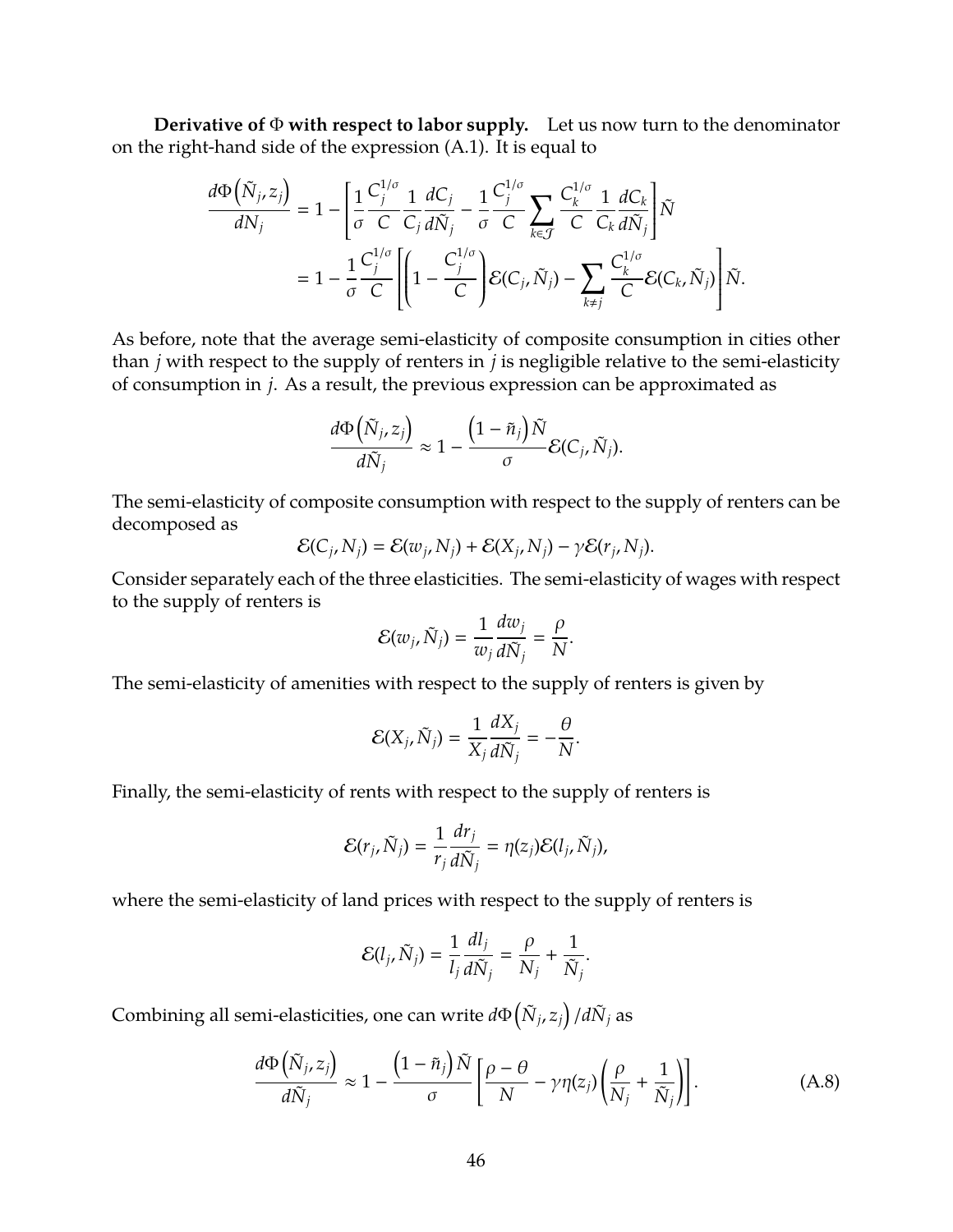**Relationship between regulation and labor supply.** Plugging in expressions [\(A.7\)](#page-44-1) and  $(A.8)$  into  $(A.1)$ , we obtain

$$
\frac{d\tilde{N}_j}{dz_j} = \frac{\gamma}{2} \left( \eta'(z_j) \left( 1 + \ln \left( \frac{1 - \eta(z_j)}{\eta(z_j)} \right) + \ln l_j \right) - \chi'_j(z_j) \right) \left( \frac{(1 - \gamma \eta(z_j))\rho - \theta}{N_j} - \frac{\gamma \eta(z_j) + \sigma/(1 - \tilde{n}_j)}{\tilde{N}_j} \right)^{-1} \tag{A.9}
$$

After having found functional forms of the derivatives of labor supply, rents and land prices with respect to regulation, one can proceed to finding the signs of the derivatives.

**Proof of part (a) of Proposition [2.1.](#page-10-1)** Let  $\sigma$  >  $((1 - \gamma)\rho - \theta)\hat{n}_j - \gamma\eta(z_j)$ . Then

<span id="page-46-0"></span>
$$
\frac{(1-\gamma\eta(z_j))\rho-\theta}{N_j}-\frac{\gamma\eta(z_j)+\sigma/(1-\tilde{n}_j)}{\tilde{N}_j}<0,
$$

that is the second term in the parenthesis in equation [\(A.9\)](#page-46-0) is negative. In case if land prices are high enough, in particular

$$
\ln l_j > \frac{\chi'_j(z_j)}{\eta'(z_j)} - \ln\left(\frac{1-\eta(z_j)}{\eta(z_j)}\right) - 1,
$$

which is always the case in the quantitative model, the first term in the parenthesis in equation [\(A.9\)](#page-46-0) is positive. Therefore,

$$
\frac{d\tilde{N}_j}{dz_j} < 0,
$$

that is the equilibrium supply of renters is decreasing in the stringency of land use regulation.

**Proof of part (b) of Proposition [2.1.](#page-10-1)** Using expressions  $(A.5)$ ,  $(A.6)$  and  $(A.9)$ , one can write the semi-elasticity of rents with respect to regulation as

$$
\frac{1}{r_j}\frac{dr_j}{dz_j}=\frac{2}{\gamma}\left(\frac{(1-\gamma\eta(z_j))\rho-\theta}{N_j}-\frac{\gamma\eta(z_j)+\sigma/(1-\tilde{n}_j)}{\tilde{N}_j}\right)\frac{d\tilde{N}_j}{dz_j}+\eta(z_j)\left(\frac{\rho}{N_j}+\frac{1}{\tilde{N}_j}\right)\frac{d\tilde{N}_j}{dz_j}.
$$

As long as  $d\tilde{N}_j/dz_j < 0$ , the necessary and sufficient condition for rents to be increasing in regulation is

$$
\frac{(1-\gamma\eta(z_j))\rho-\theta}{N_j}-\frac{\gamma\eta(z_j)+\sigma/(1-\tilde{n}_j)}{\tilde{N}_j}+\frac{\gamma\eta(z_j)}{2}\left(\frac{\rho}{N_j}+\frac{1}{\tilde{N}_j}\right)<0,
$$

which, after a few steps of algebra becomes

$$
\frac{\rho-\theta}{N_j}-\frac{1}{2}\frac{\gamma\eta(z_j)\rho}{N_j}-\frac{1}{2}\frac{\gamma\eta(z_j)}{\tilde{N}_j}-\frac{\sigma/(1-\tilde{n}_j)}{\tilde{N}_j}<0.
$$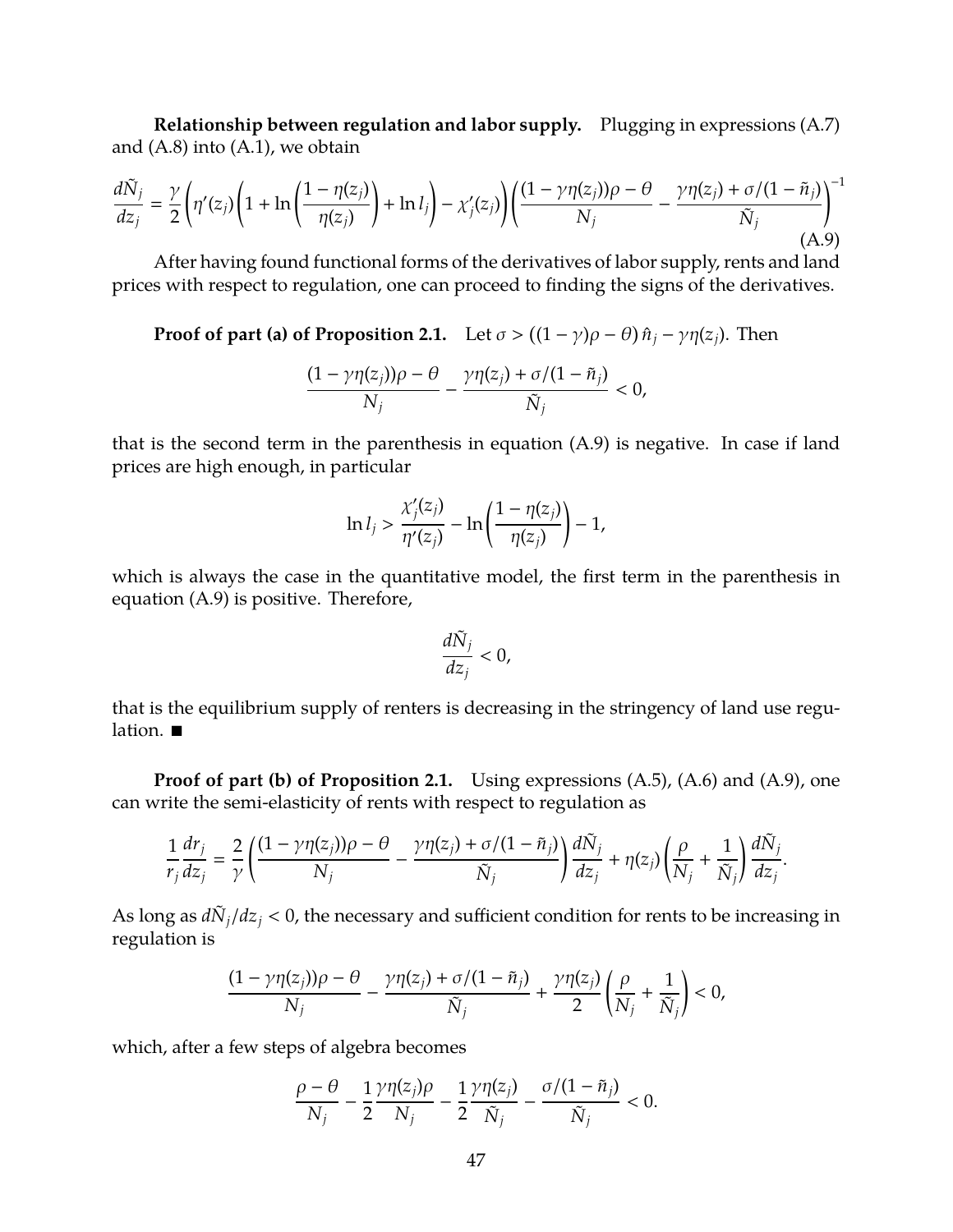This condition always holds as long as  $\rho < \theta$ ,  $\eta(z_i) \geq 0$ ,  $N_i > 0$  and  $N_i > 0$ .

**Proof of part (c) of Proposition [2.1.](#page-10-1)** From expression [\(A.6\)](#page-44-3), land prices are increasing in regulation if and only if

$$
\frac{\eta'(z_j)}{\eta(z_j)} + \left(\frac{\rho}{N_j} + \frac{1}{\tilde{N}_j}\right) \frac{d\tilde{N}_j}{dz_j} > 0.
$$

or

$$
\frac{\eta'(z_j)}{\eta(z_j)} > -(1 + \rho \hat{n}_j) \mathcal{E}(\tilde{N}_j, z_j). \quad \blacksquare
$$

#### <span id="page-47-0"></span>**A.1.2 Proof of Proposition [5.1.](#page-27-0)**

**Define objective function** Ψ**.** Using expression [\(5.1\)](#page-26-0), define function

$$
\Psi(z_j) \equiv \frac{1-\gamma}{w_j+T_j}\left(\frac{dw_j}{dz_j}+\frac{dT_j}{dz_j}\right)+\frac{1}{X_j}\frac{dX_j}{dz_j}-\kappa'(z_j)=0.
$$

Consider the derivative of regulation with respect to a variable or a parameter *x*. Thanks to the implicit function theorem, such a derivative could be written as

<span id="page-47-5"></span><span id="page-47-4"></span><span id="page-47-1"></span>
$$
\frac{dz_j}{dx_j} = -\frac{\frac{d\Psi(z_j)}{dx_j}}{\frac{d\Psi(z_j)}{dz_j}}.\tag{A.10}
$$

For convenience, rewrite function  $\Psi$  as

$$
\Psi(z_j) = (1 - \gamma) \left[ \left( 1 + \frac{T_j}{w_j} \right)^{-1} \mathcal{E}(w_j, z_j) + \left( 1 + \frac{w_j}{T_j} \right)^{-1} \mathcal{E}(T_j, z_j) \right] + \mathcal{E}(X_j, z_j) - \kappa'(z_j), \tag{A.11}
$$

where  $\mathcal{E}(y_k, x_j) \equiv \frac{1}{w}$ *yk dy<sup>k</sup>*  $\frac{dy_k}{dx_j}$  is the semi-elasticity of variable  $y_k$  with respect to  $x_j.$ 

From equation [\(2.9\)](#page-8-2), the semi-elasticity of transfers with respect to regulation is

$$
\mathcal{E}(T_j, z_j) = \frac{\eta'(z_j)}{\eta(z_j)} + \mathcal{E}(w_j, z_j) + \mathcal{E}(\tilde{N}_j, z_j). \tag{A.12}
$$

<span id="page-47-2"></span>Also, from expressions [\(A.3\)](#page-44-4) and [\(A.4\)](#page-44-5), we find that the semi-elasticities of wages and amenities are

$$
\mathcal{E}(w_j, z_j) = \rho \hat{n}_j \mathcal{E}(\tilde{N}_j, z_j)
$$
\n(A.13)

<span id="page-47-3"></span>and

$$
\mathcal{E}(X_j, z_j) = -\theta \hat{n}_j \mathcal{E}(\tilde{N}_j, z_j),\tag{A.14}
$$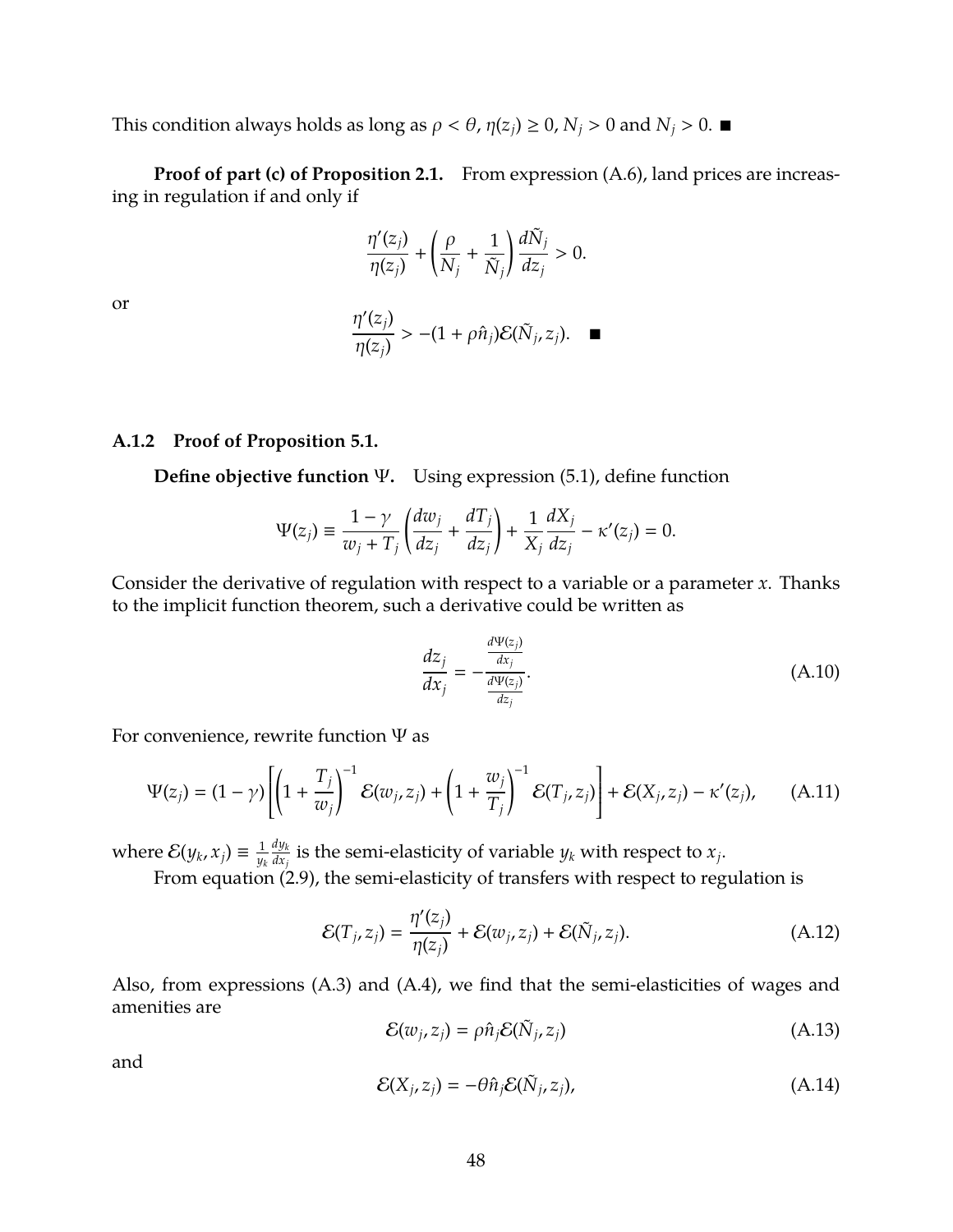where  $\hat{n}_j \equiv \tilde{N}_j/N_j$ . Plugging in expressions [\(A.12\)](#page-47-1), [\(A.13\)](#page-47-2) and [\(A.14\)](#page-47-3) into [\(A.11\)](#page-47-4) and dividing it by  $\hat{n}_j$ , we can rewrite function  $\Psi$  as

$$
\Psi(z_j) = \frac{(1-\gamma)\gamma}{1-(1-\eta(z_j)\gamma)\hat{n}_j} \left( \eta'(z_j) + \eta(z_j)\mathcal{E}(\tilde{N}_j, z_j) \right) + ((1-\gamma)\rho - \theta) \mathcal{E}(\tilde{N}_j, z_j) - \frac{\kappa'(z_j)}{\hat{n}_j}.
$$
 (A.15)

**Derivatives of semi-elasticities.** Using expression [\(A.9\)](#page-46-0), we can write the semielasticity of the supply of renters with respect to regulation as

<span id="page-48-1"></span><span id="page-48-0"></span>
$$
\mathcal{E}(\tilde{N}_j, z_j) = \frac{\gamma}{2} \frac{\Delta_j^1}{\Delta_j^2},\tag{A.16}
$$

where

$$
\Delta_j^1 \equiv \eta'(z_j) \left( 1 + \ln \left( \frac{1 - \eta(z_j)}{\eta(z_j)} \right) + \ln l_j \right) - \chi'_j(z_j),
$$
  

$$
\Delta_j^2 \equiv \left( (1 - \gamma \eta(z_j)) \rho - \theta \right) \hat{n}_j - \gamma \eta(z_j) - \sigma / (1 - \tilde{n}_j).
$$

The derivative of  $\mathcal{E}(\tilde{N}_j, z_j)$  with respect to a variable *x* is equal to

<span id="page-48-2"></span>
$$
\frac{d\mathcal{E}(\tilde{N}_j, z_j)}{dx} = \mathcal{E}(\tilde{N}_j, z_j)\mathcal{E}_x(\tilde{N}_j, z_j),\tag{A.17}
$$

where

$$
\mathcal{E}_x(\tilde{N}_j, z_j) \equiv \frac{1}{\Delta_j^1} \frac{d\Delta_j^1}{dx} - \frac{1}{\Delta_j^2} \frac{d\Delta_j^2}{dx}
$$

**Derivatives of function** Ψ**.** Using equations [\(A.15\)](#page-48-0) and [\(A.17\)](#page-48-2), we can find the derivative of function Ψ with respect to a variable of interest *x*:

$$
\frac{d\Psi(z_j)}{dx_j} = \Psi_j^1 \frac{dz_j}{dx_j} + \Psi_j^2 \mathcal{E}_x(\tilde{N}_j, z_j) \mathcal{E}(\tilde{N}_j, z_j) + \Psi_j^3 \mathcal{E}(\tilde{N}_j, x_j),
$$

where  $\Psi^1_{j}$ ,  $\Psi^2_{j}$  and  $\Psi^3_{j}$  are independent of *x* and are defined as

$$
\Psi_j^1 \equiv \frac{(1-\gamma)\gamma}{1-(1-\eta(z_j)\gamma)\hat{n}_j} \left( \eta'(z_j) \mathcal{E}(\tilde{N}_j, z_j) - \frac{\eta'(z_j)\gamma \hat{n}_j}{1-(1-\eta(z_j)\gamma)\hat{n}_j} \right) - \frac{1}{\hat{n}_j} \kappa''(z_j),
$$
  
\n
$$
\Psi_j^2 \equiv \frac{(1-\gamma)\eta(z_j)\gamma}{1-(1-\eta(z_j)\gamma)\hat{n}_j} + \left( (1-\gamma\eta(z_j))\rho - \theta \right),
$$
  
\n
$$
\Psi_j^3 \equiv \frac{1-\hat{n}_j}{\hat{n}_j} \kappa'(z_j) + \frac{(1-\gamma)\gamma(1-\eta(z_j)\gamma)(1-\hat{n}_j)\hat{n}_j}{\left( 1-(1-\eta(z_j)\gamma)\hat{n}_j \right)^2}.
$$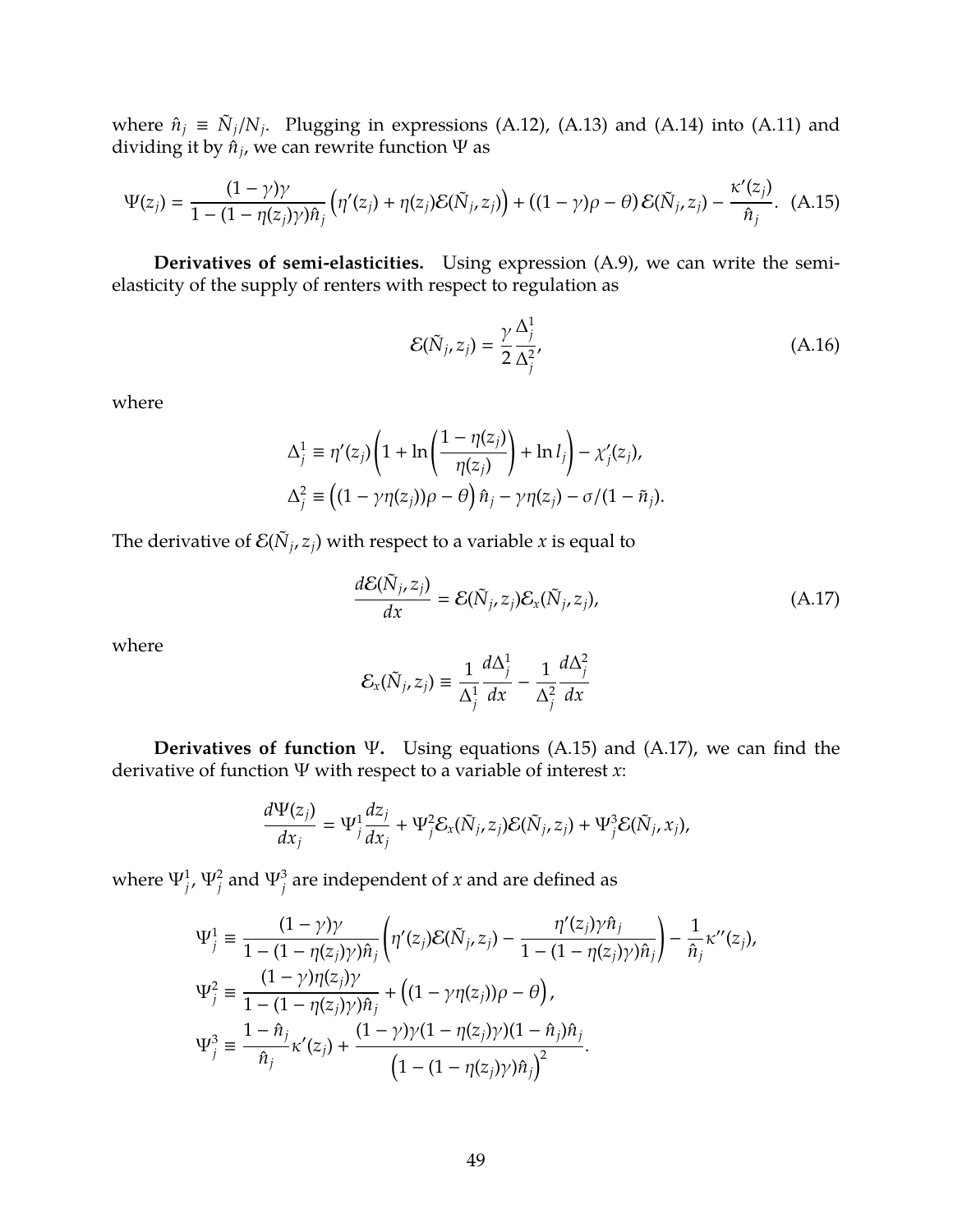At the same time, the derivative of  $\Psi$  with respect to regulation is

<span id="page-49-0"></span>
$$
\frac{d\Psi(z_j)}{dz_j} = \Psi_j^4 \mathcal{E}(\tilde{N}_j, z_j) - \frac{1}{\hat{n}_j} \kappa''(z_j). \tag{A.18}
$$

where

$$
\Psi_j^4 \equiv \frac{(1-\gamma)\gamma}{1 - (1 - \eta(z_j)\gamma)\hat{n}_j} \Bigg[ \left( \eta'(z_j) + \eta(z_j) \mathcal{E}_z(\tilde{N}_j, z_j) \right) + \frac{(1 - \eta(z_j)\gamma)(1 - \hat{n}_j)\hat{n}_j - \eta'(z_j)\gamma \hat{n}_j \mathcal{E}(\tilde{N}_j, z_j)^{-1}}{1 - (1 - \eta(z_j)\gamma)\hat{n}_j} \left( \eta'(z_j) + \eta(z_j)\mathcal{E}(\tilde{N}_j, z_j) \right) \Bigg] + \left( (1 - \gamma)\rho - \theta \right) \mathcal{E}_z(\tilde{N}_j, z_j) + \frac{1 - \hat{n}_j}{\hat{n}_j} \kappa'(z_j)
$$

Plugging in the derivatives of  $\Psi$  into the expression [\(A.10\)](#page-47-5), we obtain

$$
\frac{dz_j}{dx_j}=-\frac{\Psi_j^1\frac{dz_j}{dx_j}+\Psi_j^2\mathcal{E}_x(\tilde{N}_j,z_j)\mathcal{E}(\tilde{N}_j,z_j)+\Psi_j^3\mathcal{E}(\tilde{N}_j,x_j)}{\Psi_j^4\mathcal{E}(\tilde{N}_j,z_j)-\kappa''(z_j)/\hat{n}_j}.
$$

Solving out for  $\frac{dz_j}{dx_j}$  yields

<span id="page-49-1"></span>
$$
\frac{dz_j}{dx_j} = -\frac{\Psi_j^2 \mathcal{E}_x(\tilde{N}_j, z_j) \mathcal{E}(\tilde{N}_j, z_j) + \Psi_j^3 \mathcal{E}(\tilde{N}_j, x_j)}{\Psi_j^1 + \Psi_j^4 \mathcal{E}(\tilde{N}_j, z_j) - \kappa''(z_j)/\hat{n}_j}.
$$
\n(A.19)

The following lemma characterizes sufficient conditions for the sign of *dzj*/*dx<sup>j</sup>* .

<span id="page-49-2"></span>Lemma A.1. Suppose that the following conditions hold:<sup>69</sup>

- (1)  $\sigma > ((1 \gamma \eta(z_j))\rho \theta) \hat{n}_j \gamma \eta(z_j)$ ,  $\eta(z_j) > 0$ ,  $N_j > 0$  and  $\tilde{N}_j > 0$ .<sup>70</sup>
- (2) The land share and its underlying parameters are such that  $\eta'(z_j)/\eta(z_j) > -\mathcal{E}_z(\tilde{N}_j, z_j)$ and  $\eta'(z_j)/\eta(z_j) > -\mathcal{E}(\tilde{N}_j, z_j)$ .
- (3) The lobbying cost is convex, i.e.  $\kappa''(z) > 0$ .
- (4) Parameters  $\gamma$ ,  $\theta$  and  $\rho$ , and the land share  $\eta(z_i)$  are such that

$$
\frac{\eta'(z_j)\gamma(1+\rho\hat{n}_j)}{(1-\hat{n}_j)\hat{n}_j\mathcal{E}(\tilde{N}_j,z_j)}<(1-\gamma\eta(z_j))\rho-\theta<-\frac{(1-\gamma)\gamma\eta(z_j)}{1-(1-\eta(z_j)\gamma)\hat{n}_j}.
$$

Then the sufficient conditions for  $dz_j/dx_j > 0$  are

- (a)  $\mathcal{E}_x(\tilde{N}_j, z_j) > 0$
- (b)  $\mathcal{E}(\tilde{N}_j, x_j) > 0$ .

<sup>69</sup>All these conditions indeed hold in the quantitative model in Section [5.2.](#page-28-1)

<sup>70</sup>It is a somewhat stronger variant of the first condition of part (a) of Proposition [2.1.](#page-10-1)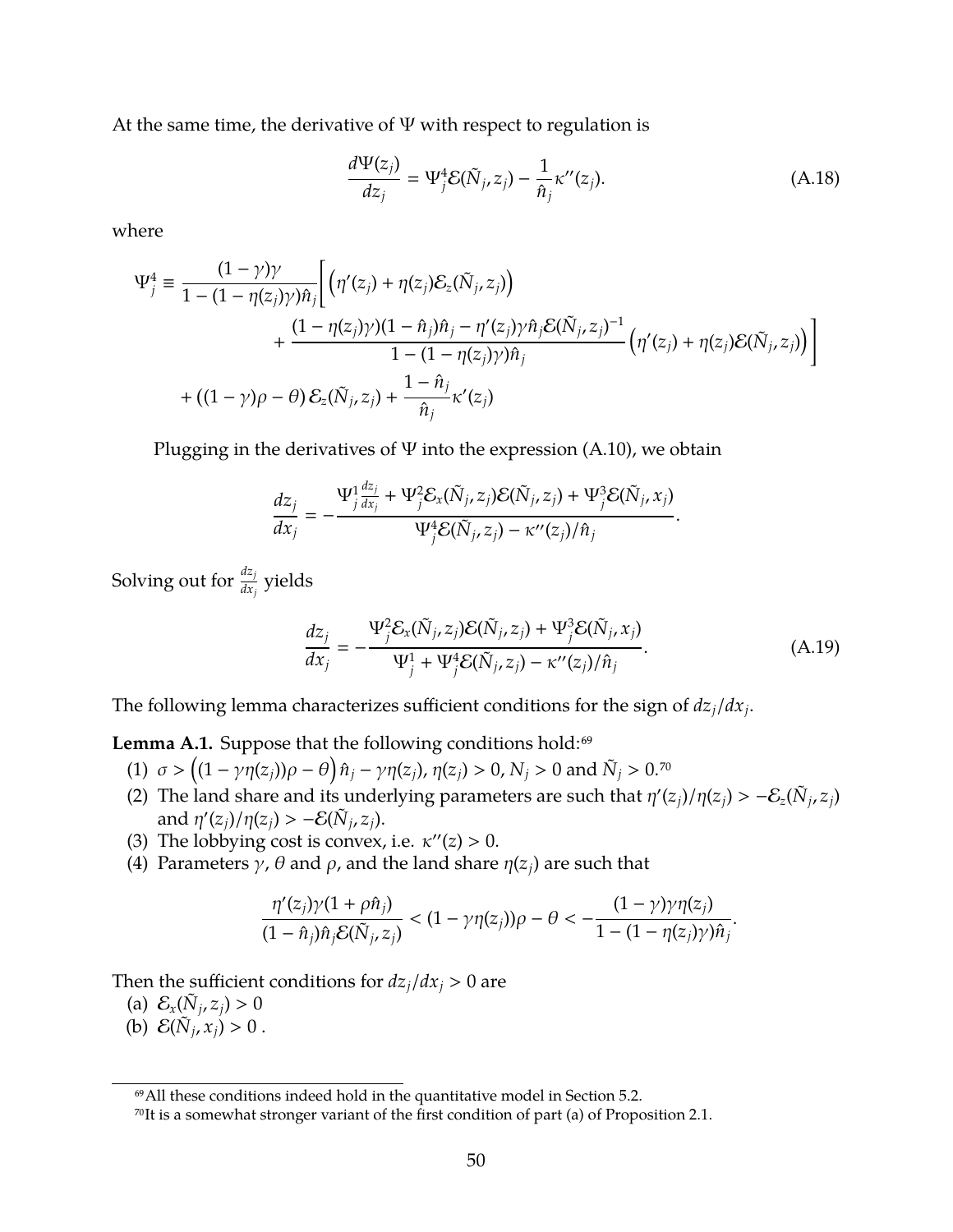**Proof.** The term  $\mathcal{E}_z(\tilde{N}_j, z_j)$  is equal to

$$
\mathcal{E}_z(\tilde{N}_j,z_j) = \frac{(1+\rho\hat{n}_j)\mathcal{E}(\tilde{N}_j,z_j) - \frac{\eta'(z_j)}{1-\eta(z_j)}}{1+\ln\left(\frac{1-\eta(z_j)}{\eta(z_j)}\right)+\ln l_j - \frac{\chi'_j(z_j)}{\eta'(z_j)}}{\left[\left((1-\gamma\eta(z_j))\rho-\theta\right)\hat{n}_j(1-\hat{n}_j) - \frac{\sigma\tilde{n}_j}{(1-\tilde{n}_j)^2}\right] \mathcal{E}(\tilde{N}_j,z_j) - \eta'(z_j)\gamma(1+\rho\hat{n}_j)}{\left((1-\gamma\eta(z_j))\rho-\theta\right)\hat{n}_j - \gamma\eta(z_j) - \frac{\sigma}{1-\tilde{n}_j}}.
$$

Since  $\mathcal{E}(\tilde{N}_j, z_j) < 0$ , the first ratio is negative. When condition (1) and condition (4) (the lower bound) hold, the second ratio is positive. Hence,  $\mathcal{E}_z(\tilde N_j,z_j) < 0$ . Furthermore, as can be seen from equation [\(A.18\)](#page-49-0), condition (2) implies that  $\Psi_j^4 > 0$ .

Condition (4) (the upper bound) implies that  $\Psi_j^2 < 0$ . Also notice that  $\Psi_j^3 > 0$  and, as long as  $\mathcal{E}(\tilde{N}_j, z_j) < 0$ ,  $\Psi_j^1 < 0$ .

Expression [\(A.19\)](#page-49-1) illustrates that, whenever  $\Psi_j^1 < 0$ ,  $\Psi_j^2 < 0$ ,  $\Psi_j^3 > 0$ ,  $d\Psi(z_j)/dz_j < 0$ and  $\mathcal{E}(\tilde{N}_j, z_j) < 0$ , and when condition (3) holds, sufficient conditions for  $dz_j/dx_j > 0$  are  $\mathcal{E}_x(\tilde{N}_j, z_j) > 0$  and  $\mathcal{E}(\tilde{N}_j, x_j) > 0$ .

**Proof of part (a) of Proposition [5.1.](#page-27-0)** According to Lemma [A.1,](#page-49-2) in order to demonstrate that  $dz_j/d\bar{A}_j > 0$ , it is sufficient to show that  $\mathcal{E}_{\bar{A}}(\tilde{N}_j,z_j) > 0$  and  $\mathcal{E}(\tilde{N}_j,\bar{A}_j) > 0$ .

First, consider  $\mathcal{E}(\tilde{N}_j, \bar{A}_j)$ . This part of the proof uses results from the proof of Proposition [2.1.](#page-10-1) From equation [\(2.2\)](#page-6-2), the equilibrium supply of renters in city *j* is characterized by function

$$
\Phi\left(\tilde{N}_j,\bar{A}_j\right)=\tilde{N}_j-\frac{C_j^{1/\sigma}}{C}\tilde{N}=0,
$$

where  $C_j \equiv w_j r_j^{-\gamma} X_j$  is the composite consumption in location *j* and  $C \equiv \sum_{k \in \mathcal{J}} C_k^{1/\sigma}$  $\frac{1}{6}$ . Using the implicit function theorem, one can write the derivative of the supply of renters with respect to land use regulation as

<span id="page-50-1"></span><span id="page-50-0"></span>
$$
\frac{d\tilde{N}_j}{d\tilde{A}_j} = -\frac{\frac{d\Phi(\tilde{N}_j, \tilde{A}_j)}{d\tilde{A}_j}}{\frac{d\Phi(\tilde{N}_j, \tilde{A}_j)}{d\tilde{N}_j}}.\tag{A.20}
$$

Using steps from the proof of Proposition [2.1,](#page-10-1) we find that the numerator is equal to

$$
\frac{d\Phi\left(\tilde{N}_{j},\bar{A}_{j}\right)}{d\tilde{A}_{j}} = \left[1 - \frac{(1-\tilde{n}_{j})\tilde{N}_{j}}{\sigma}\left(\frac{\rho-\theta}{N_{j}} - \eta(z_{j})\gamma\left(\frac{\rho}{N_{j}} + \frac{1}{\tilde{N}_{j}}\right)\right)\right] \frac{d\tilde{N}_{j}}{d\tilde{A}_{j}} - \frac{(1-\tilde{n}_{j})\tilde{N}_{j}}{\sigma}\frac{1}{\tilde{A}_{j}} \tag{A.21}
$$

Similarly, the denominator is given by the expression [\(A.8\)](#page-45-0). Plugging in expressions [\(A.21\)](#page-50-0)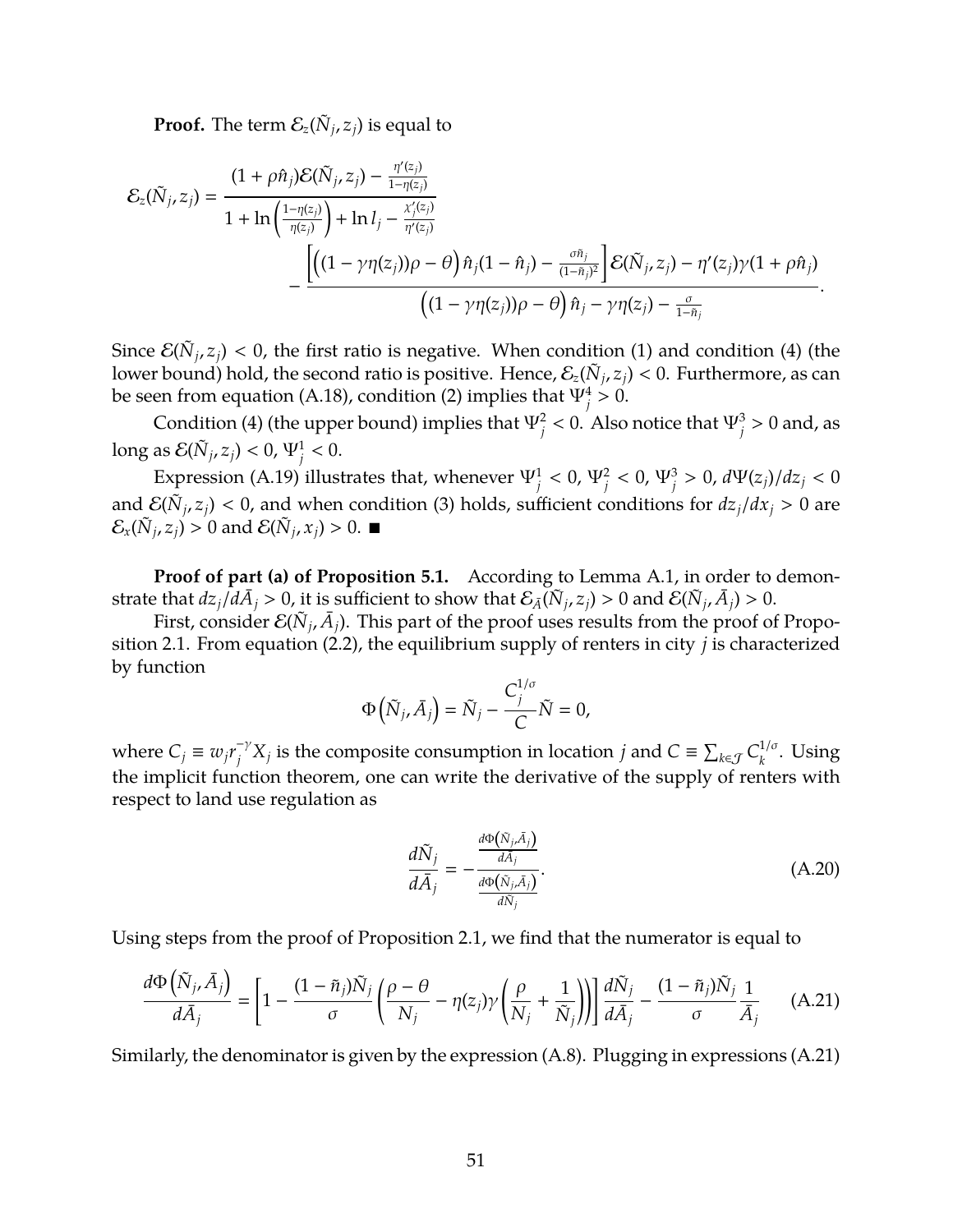and [\(A.8\)](#page-45-0) into [\(A.20\)](#page-50-1), we obtain

$$
\frac{d\tilde{N}_j}{d\bar{A}_j} = \frac{1}{2\bar{A}_j} \left( \frac{\gamma\eta(z_j) + \sigma/(1-\tilde{n}_j)}{\tilde{N}_j} - \frac{(1-\gamma\eta(z_j))\rho - \theta}{N_j} \right)^{-1}.
$$

As long as  $\rho < \theta$ ,  $d\tilde{N}_j/d\bar{A}_j > 0$ , and therefore  $\mathcal{E}(\tilde{N}_j, \bar{A}_j) > 0$ . Second, consider  $\mathcal{E}_{\bar{A}}(\tilde{N}_j,z_j)$ . It is equal to

$$
\mathcal{E}_{\bar{A}}(\tilde{N}_j,z_j)=\frac{1}{\Delta_j^1}\frac{d\Delta_j^1}{d\bar{A}_j}-\frac{1}{\Delta_j^2}\frac{d\Delta_j^2}{d\bar{A}_j}.
$$

The derivative of  $\Delta^1_j$  with respect to  $\bar{A}_j$  is

$$
\frac{d\Delta_j^1}{d\bar{A}_j} = \eta'(z_j) \left( (1 + \rho \hat{n}_j) \mathcal{E}(\tilde{N}_j, \bar{A}_j) + \frac{1}{\bar{A}_j} \right).
$$

The derivative of  $\Delta_j^2$  with respect to  $\bar{A}_j$  is

$$
\frac{d\Delta_j^2}{d\bar{A}_j} = \left[ \left( (1 - \eta(z_j)\gamma)\rho - \theta \right) (1 - \hat{n}_j)\hat{n}_j - \frac{\sigma \tilde{n}_j}{(1 - \tilde{n}_j)^2} \right] \mathcal{E}(\tilde{N}_j, \bar{A}_j).
$$

Then, combining the previous two expressions, we obtain

$$
\mathcal{E}_{\bar{A}}(\tilde{N}_j, z_j) = \left[ \frac{1}{\Delta_j^1} \eta'(z_j)(1 + \rho \hat{n}_j) - \frac{1}{\Delta_j^2} \left( \left( (1 - \eta(z_j)\gamma) \rho - \theta \right) (1 - \hat{n}_j) \hat{n}_j - \frac{\sigma \tilde{n}_j}{(1 - \tilde{n}_j)^2} \right) \right] \mathcal{E}(\tilde{N}_j, \bar{A}_j) + \frac{1}{\Delta_j^1} \frac{\eta'(z_j)}{\bar{A}_j}
$$

Since  $\Delta_i^1$  $j^1 > 0, \Delta_j^2$  $\frac{2}{j}$  < 0,  $\rho$  <  $\theta$  and  $\mathcal{E}(\tilde{N}_j, \bar{A}_j) > 0$ , we have  $\mathcal{E}_{\bar{A}}(\tilde{N}_j, z_j) > 0$ .

**Proof of part (b) of Proposition [5.1.](#page-27-0)** According to Lemma [A.1,](#page-49-2) in order to demonstrate that  $dz_j/d\alpha_j > 0$ , it is sufficient to show that  $\mathcal{E}_\alpha(\tilde{N}_j, z_j) > 0$  and  $\mathcal{E}(\tilde{N}_j, \alpha_j) > 0$ . The proof is similar to the proof of part (a), hence some steps are omitted.

<span id="page-51-1"></span>First, consider  $\mathcal{E}(\tilde{N}_j, \alpha_j)$ . The derivative of the supply of renters with respect to amenities is

<span id="page-51-0"></span>
$$
\frac{d\tilde{N}_j}{d\alpha_j} = -\frac{\frac{d\Phi(\tilde{N}_j,\alpha_j)}{d\alpha_j}}{\frac{d\Phi(\tilde{N}_j,\alpha_j)}{d\tilde{N}_j}},
$$
(A.22)

.

where  $\Phi\left(\tilde{N}_j, \alpha_j\right) = \tilde{N}_j - \frac{C_j^{1/\sigma}}{C} \tilde{N} = 0$ . The numerator is equal to

$$
\frac{d\Phi\left(\tilde{N}_{j},\alpha_{j}\right)}{d\alpha_{j}}=\left[1-\frac{(1-\tilde{n}_{j})\tilde{N}_{j}}{\sigma}\left(\frac{\rho-\theta}{N_{j}}-\eta(z_{j})\gamma\left(\frac{\rho}{N_{j}}+\frac{1}{\tilde{N}_{j}}\right)\right)\right]\frac{d\tilde{N}_{j}}{d\alpha_{j}}-\frac{(1-\tilde{n}_{j})\tilde{N}_{j}}{\sigma}\frac{1}{\alpha_{j}},\quad (A.23)
$$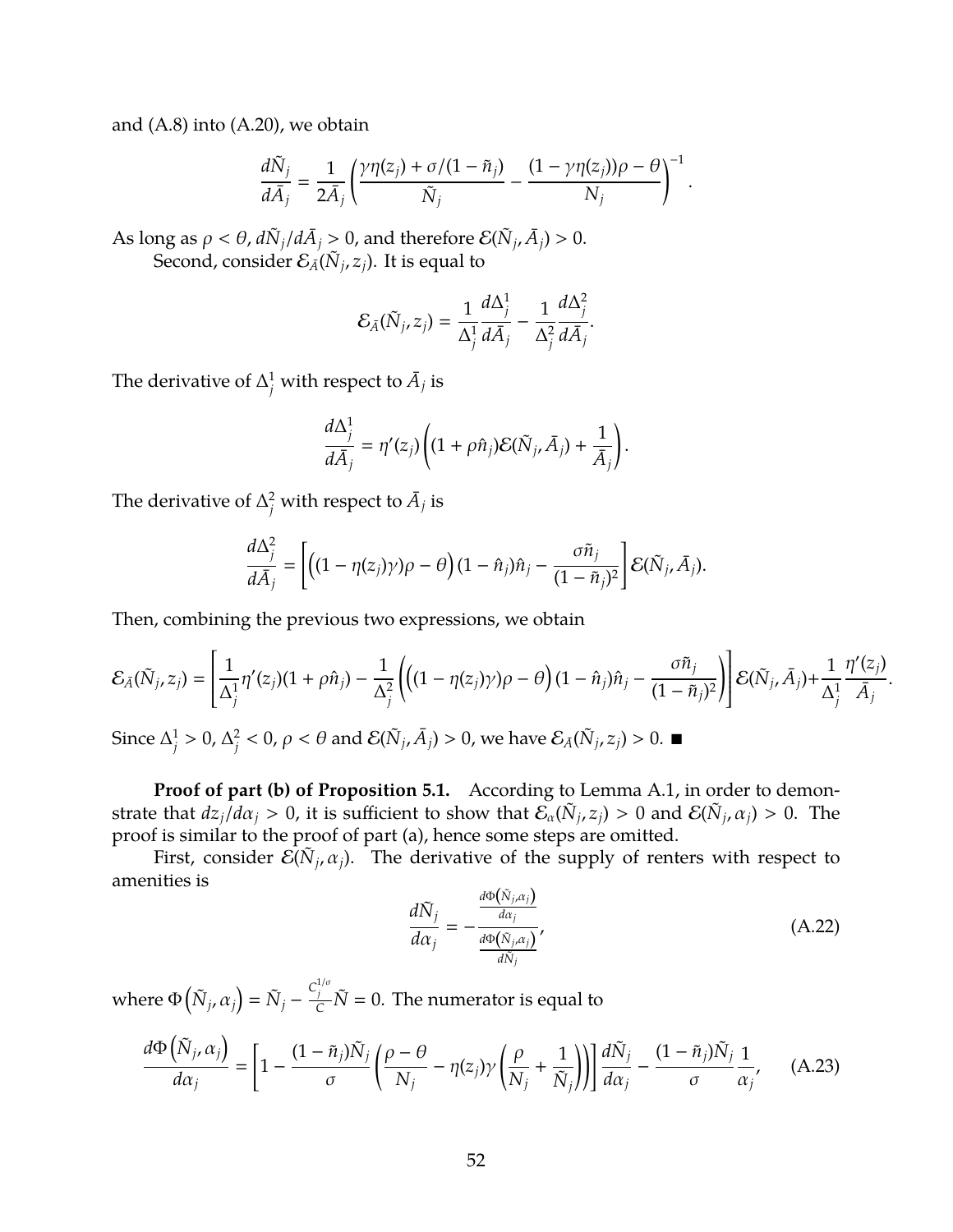and the denominator is given by the expression [\(A.8\)](#page-45-0). Plugging in expressions [\(A.23\)](#page-51-0) and [\(A.8\)](#page-45-0) into [\(A.22\)](#page-51-1), we obtain

$$
\frac{d\tilde{N}_j}{d\alpha_j} = \frac{1}{2\alpha_j} \left( \frac{\gamma\eta(z_j) + \sigma/(1-\tilde{n}_j)}{\tilde{N}_j} - \frac{(1-\gamma\eta(z_j))\rho - \theta}{N_j} \right)^{-1}
$$

.

As long as  $\rho < \theta$ ,  $d\tilde{N}_j/d\alpha_j > 0$ , and therefore  $\mathcal{E}(\tilde{N}_j, \alpha_j) > 0$ . Second, consider  $\mathcal{E}_{\alpha}(\tilde N_j,z_j)$ . It is equal to

$$
\mathcal{E}_{\alpha}(\tilde{N}_j, z_j) = \frac{1}{\Delta_j^1} \frac{d \Delta_j^1}{d \alpha_j} - \frac{1}{\Delta_j^2} \frac{d \Delta_j^2}{d \alpha_j}.
$$

The derivative of  $\Delta_j^1$  with respect to  $\alpha_j$  is

$$
\frac{d\Delta_j^1}{d\alpha_j} = \eta'(z_j)(1+\rho\hat{n}_j)\mathcal{E}(\tilde{N}_j,\alpha_j).
$$

The derivative of  $\Delta_j^2$  with respect to  $\alpha_j$  is

$$
\frac{d\Delta_j^2}{d\alpha_j} = \left[ \left( (1 - \eta(z_j)\gamma) \rho - \theta \right) (1 - \hat{n}_j) \hat{n}_j - \frac{\sigma \tilde{n}_j}{(1 - \tilde{n}_j)^2} \right] \mathcal{E}(\tilde{N}_j, \alpha_j).
$$

Then, combining the previous two expressions, we obtain

$$
\mathcal{E}_{\alpha}(\tilde{N}_j,z_j)=\left[\frac{1}{\Delta_j^1}\eta'(z_j)(1+\rho\hat{n}_j)-\frac{1}{\Delta_j^2}\left(\left((1-\eta(z_j)\gamma)\rho-\theta\right)(1-\hat{n}_j)\hat{n}_j-\frac{\sigma\tilde{n}_j}{(1-\tilde{n}_j)^2}\right)\right]\mathcal{E}(\tilde{N}_j,\alpha_j).
$$

Since  $\Delta_i^1$  $j^1 > 0, \Delta_j^2$  $\frac{2}{j}$  < 0,  $\rho$  <  $\theta$  and  $\mathcal{E}(\tilde{N}_j, \alpha_j) > 0$ , we have  $\mathcal{E}_{\alpha}(\tilde{N}_j, z_j) > 0$ .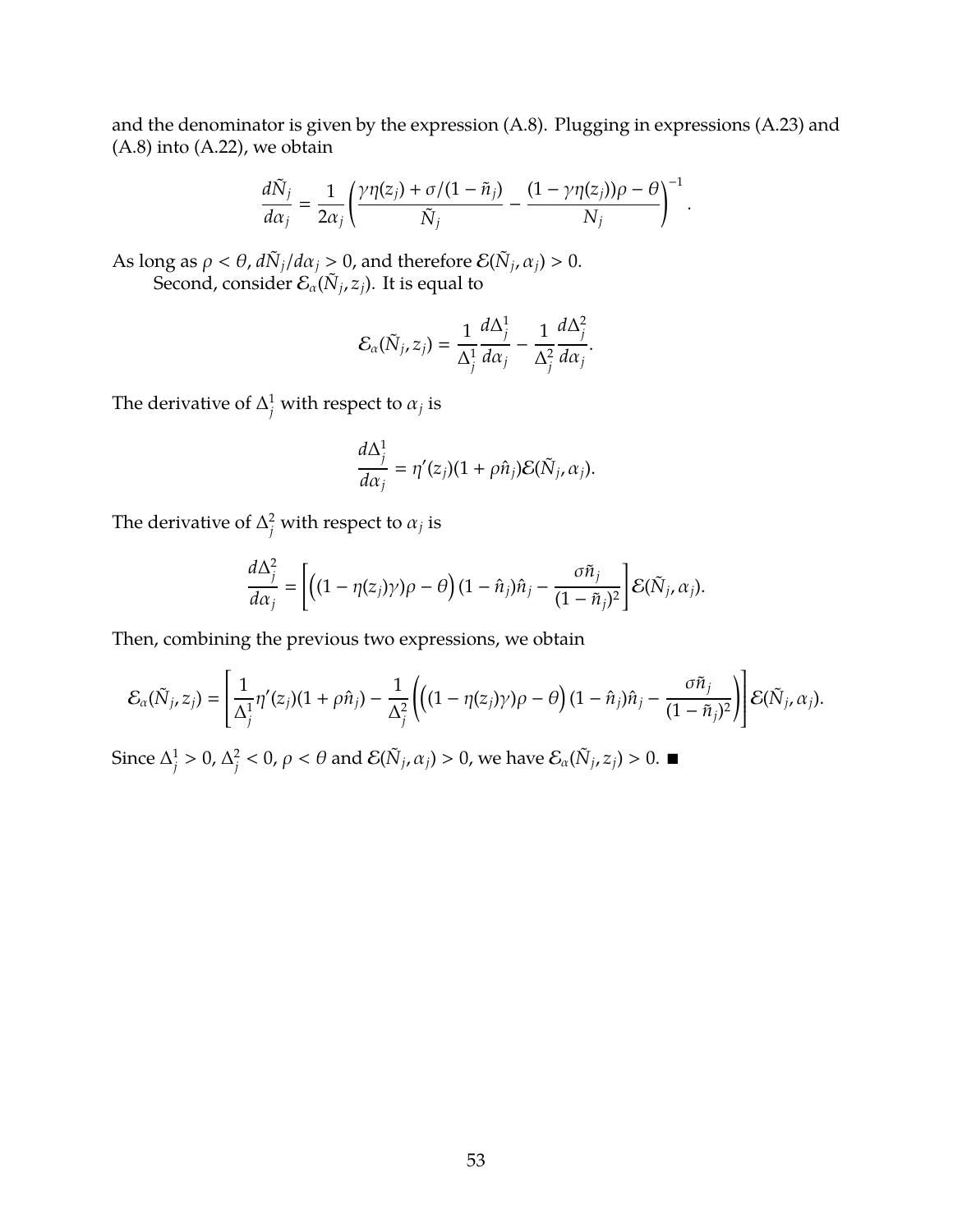## <span id="page-53-0"></span>**A.2 Data**

Employment, wages and rents for each metropolitan area are calculated using individual level data from the 5% sample of the Census in 2000, and the 3% sample of the American Community Survey in 2005-2007 from the IPUMS [\(Ruggles et al, 2015\)](#page-42-12). The sample is limited to heads of household and their spouses in prime working age (25-64 years old), who are employed and worked at least 35 hours a week for at least 27 weeks in the sample year. Individuals who live in group quarters, work for the government or the military, and those who live in farm houses, mobile homes, trailers, boats, tents, etc., are exluded from the sample. Also excluded are observations with reported annual wage and salary income equivalent to less than half the minimum federal hourly wage.

The geographical unit of analysis is metropolitan statistical area (MSA). An MSA consists of a county or several adjacent counties, and is defined by the Census Bureau such that the population of its urban core area is at least 50,000 and job commuting flows between the counties are sufficient for the area to be considered a single labor market. There are only 201 MSAs in the 48 contiguous U.S. states such that (1) they can be identified in the IPUMS ACS sample in 2005-2007, (2) the Wharton Index is available for municipalities in the MSA, (3) the [Saiz \(2010\)](#page-42-13) land availability measure is available, and (4) the land price data from [Albouy, Ehrlich and Shin \(2018\)](#page-38-9) is available. Thus the sample used in this paper only includes individuals residing in one of these 201 MSAs.

Hourly wage is calculated as the reported annual wage income divided by the number of weeks worked per year times the usual hours worked per week. Rents are calculated as follows. For each metro area I construct a quality-adjusted rent index using self-reported rent payments. Each index is calculated using a hedonic regression that controls for housing unit characteristics, such as the number of rooms, the number of units in the building, and the construction year, following the approach in [Eeckhout, Pinheiro and](#page-40-11) [Schmidheiny \(2014\).](#page-40-11)

As a measure of regulation, I use the Wharton Residential Land Use Regulatory Index (WRLURI) developed by [Gyourko, Saiz and Summers \(2008\),](#page-41-0) based on a survey conducted in 2007. The survey questionnaire was sent to an official responsible for planning and zoning in every municipality in the U.S. and contained a set of questions about local rules of residential land use. The answers were then used to create eleven indices that measure different aspects of regulation, and a single index of regulation (theWRLURI) that summarizes the strictness of regulatory environment for each municipality. The original WRLURI was constructed at the municipality level. I use the WRLURI aggregated to the MSA level using population weights. While there may be variation in regulation across municipalities in an MSA, [Gyourko, Saiz and Summers \(2008\)](#page-41-0) find that differences in regulation within metro areas are smaller than the differences across metro areas.<sup>71</sup>

<sup>&</sup>lt;sup>71</sup>The number of municipalities in a metro area and the distribution of population between them may matter. [Fischel \(2008\)](#page-40-17) shows that MSAs with more fragmented governments, i.e. with many small suburbs, are more likely to have stringent development restrictions. The primary reason is that in larger jurisdictions developers are more influential and homeowners find it more difficult to organize around a common goal.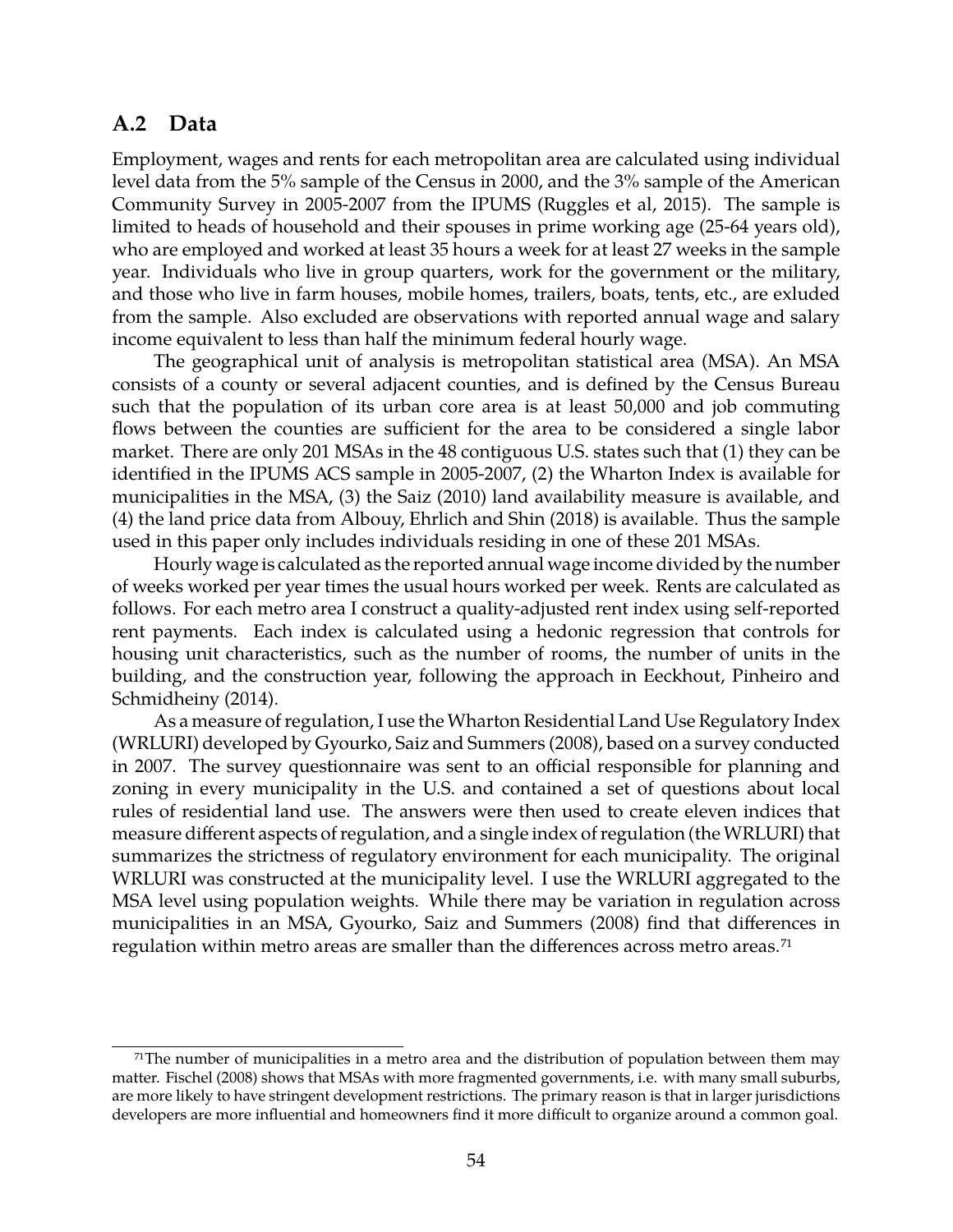## **A.3 Additional Tables and Figures**

<span id="page-54-0"></span>

| Dependent variable: | $\ln N_i^{2005-2007}$ |
|---------------------|-----------------------|
| $\ln Pop_i^{1920}$  | 0.5576                |
|                     | (0.0463)              |
| Constant            | 5.3789                |
|                     | (0.5436)              |
| R <sub>2</sub>      | 0.42                  |
| N                   | 201                   |

Table A.1: Local Employment Instrument

*Note:* This table reports coefficient in the regression of log metro area employment in 2005-2007 on log metro area population in 1920. Standard errors are in parentheses. See Section [3.2](#page-11-2) for more details.

<span id="page-54-1"></span>

| Dependent variable:       | $\ln z_i$ |
|---------------------------|-----------|
|                           |           |
| Share_Rep <sup>1992</sup> | $-1.1391$ |
|                           | (0.2444)  |
| Constant                  | 1.4506    |
|                           | (0.0983)  |
| R <sub>2</sub>            | 0.10      |
| N                         | 201       |

Table A.2: Land Use Regulation Instrument

*Note:* This table reports coefficient in the regression of the normalized Wharton Index on the share of Republican votes in the presidential election of 1992 in each metro area. Standard errors are in parentheses. See Section [3.2](#page-11-2) for more details.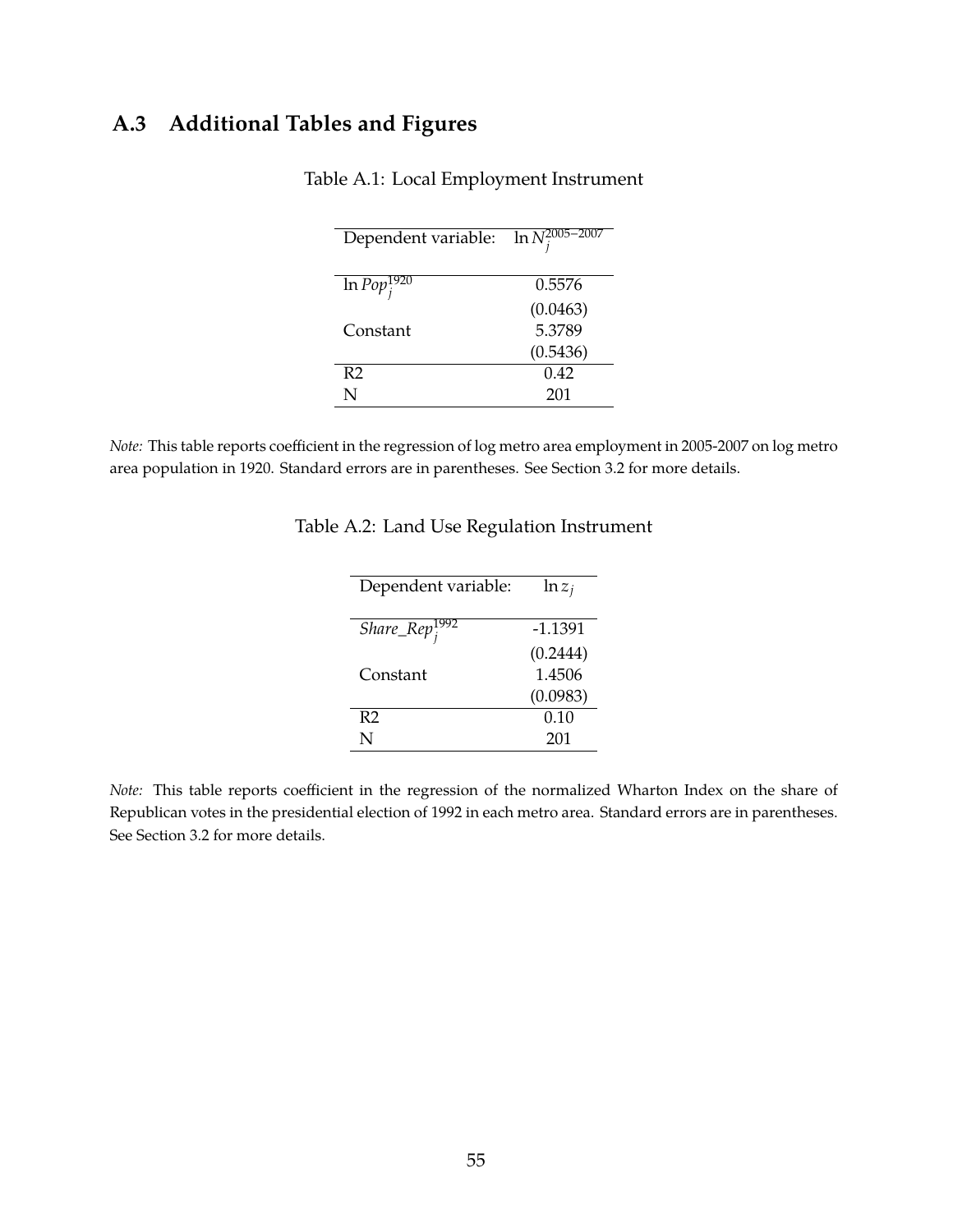| Dependent variable:     | $\ln l_i$ |
|-------------------------|-----------|
| $Land\_Unavailabilityi$ | 1.7013    |
|                         | (0.2100)  |
| Constant                | 12.0756   |
|                         | (0.0701)  |
| R <sub>2</sub>          | 0.25      |
| N                       | 201       |

#### <span id="page-55-0"></span>Table A.3: Land Price Instrument

*Note:* This table reports coefficient in the regression of average metro area log land prices on a measure of land unavailability from [Saiz \(2010\).](#page-42-13) Standard errors are in parentheses. See Section [3.2](#page-11-2) for more details.

<span id="page-55-1"></span>Figure A.1: Model vs Data



*Note:* The figure shows the relationship between the observed and model-predicted local levels of log rents and log land prices. See Section [3.2](#page-11-2) for details.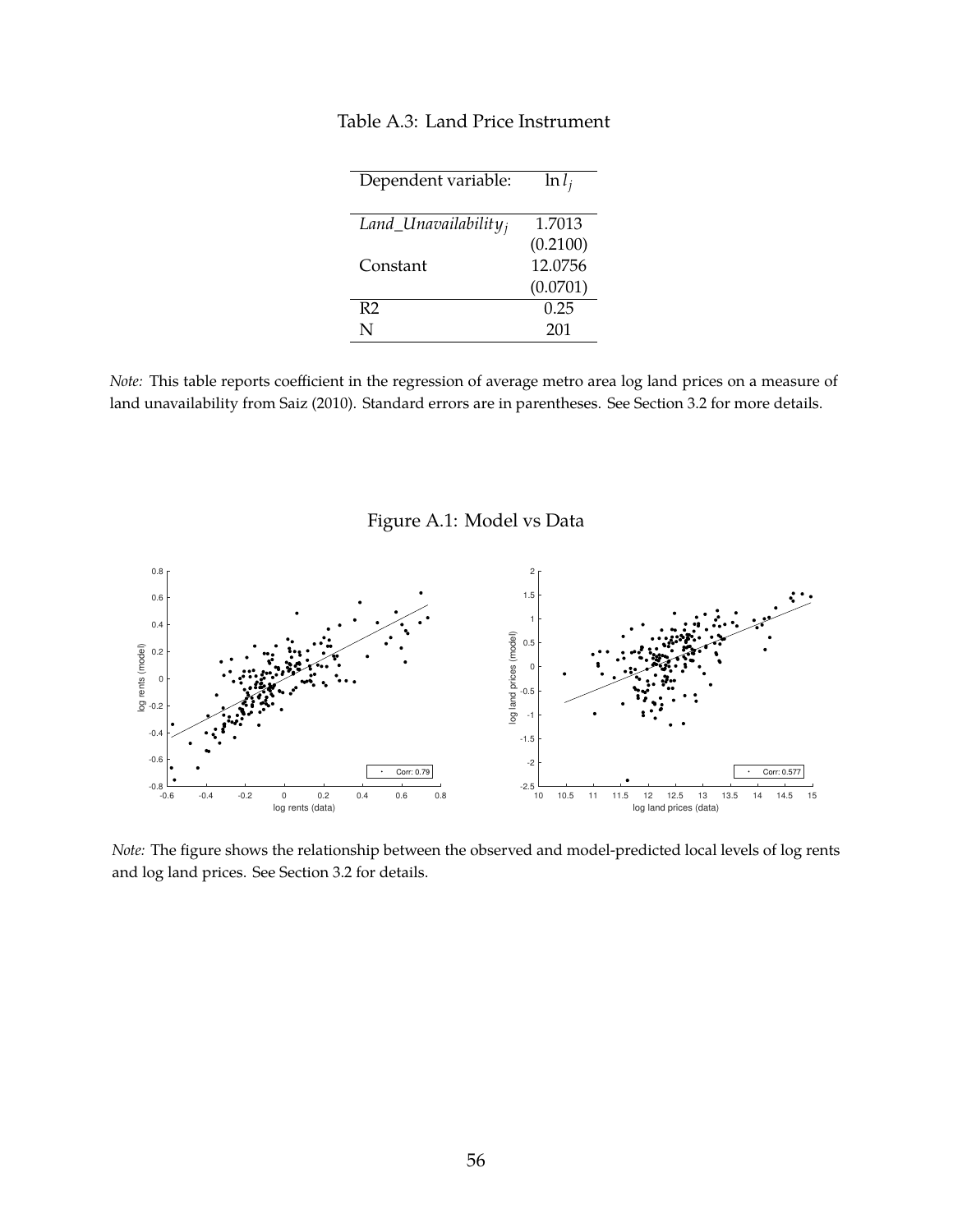| <b>MSA</b>          | Regulation | Wages | Rents | Combined |
|---------------------|------------|-------|-------|----------|
| Boston, MA-NH       | າ          | 4     | 7     | 13       |
| San Francisco, CA   | 10         |       |       | 14       |
| New York, NY-NJ     | 11         | 5     | 6     | 22       |
| San Jose, CA        | 24         |       |       | 26       |
| Seattle, WA         | 8          | 6     | 12    | 26       |
| Baltimore, MD       | 3          | 11    | 14    | 28       |
| Philadelphia, PA-NJ | 5          | 7     | 16    | 28       |
| San Diego, CA       | 16         | 9     | 3     | 28       |
| Washington, DC      | 20         | 3     | 5     | 28       |
| Los Angeles, CA     | 15         | 14    | 4     | 33       |

<span id="page-56-0"></span>Table A.4: "Superstar" Cities

*Note:* The table displays ranks of metro areas by regulation (Wharton Index), wages and rents among the 50 largest metro areas. The combined rank is the sum of the three ranks. See Section [4](#page-17-0) for details.

<span id="page-56-1"></span>

| Table A.5: Effects of Deregulation. Weaker Location Preferences and No Congestion |  |  |
|-----------------------------------------------------------------------------------|--|--|
|                                                                                   |  |  |

|                      |           | (1)                  |
|----------------------|-----------|----------------------|
|                      | Benchmark | Superstar            |
|                      |           | cities               |
|                      |           | have $z_j \leq$      |
|                      |           | $z_{\text{Houston}}$ |
| Labor productivity   | 100.0     | 105.4                |
| Welfare              | 100.0     | 99.5                 |
| owners               | 100.0     | 97.3                 |
| renters              | 100.0     | 104.8                |
| Var of log city size | 1.178     | 1.703                |
| Mean wages           | 100.0     | 105.4                |
| Mean rents           | 100.0     | 86.7                 |
| Var of log wages     | 0.0088    | 0.0104               |
| Var of log rents     | 0.0554    | 0.0517               |

*Note:* Aggregate labor productivity, welfare, mean wages and mean rents are normalized so that the value of each variable is equal to 100 in the benchmark economy. Column 1 shows results of the experiment where regulation is capped at the level of Houston in ten "superstar" cities, in a model with  $\sigma = 0.05$  and  $\theta = 0$ .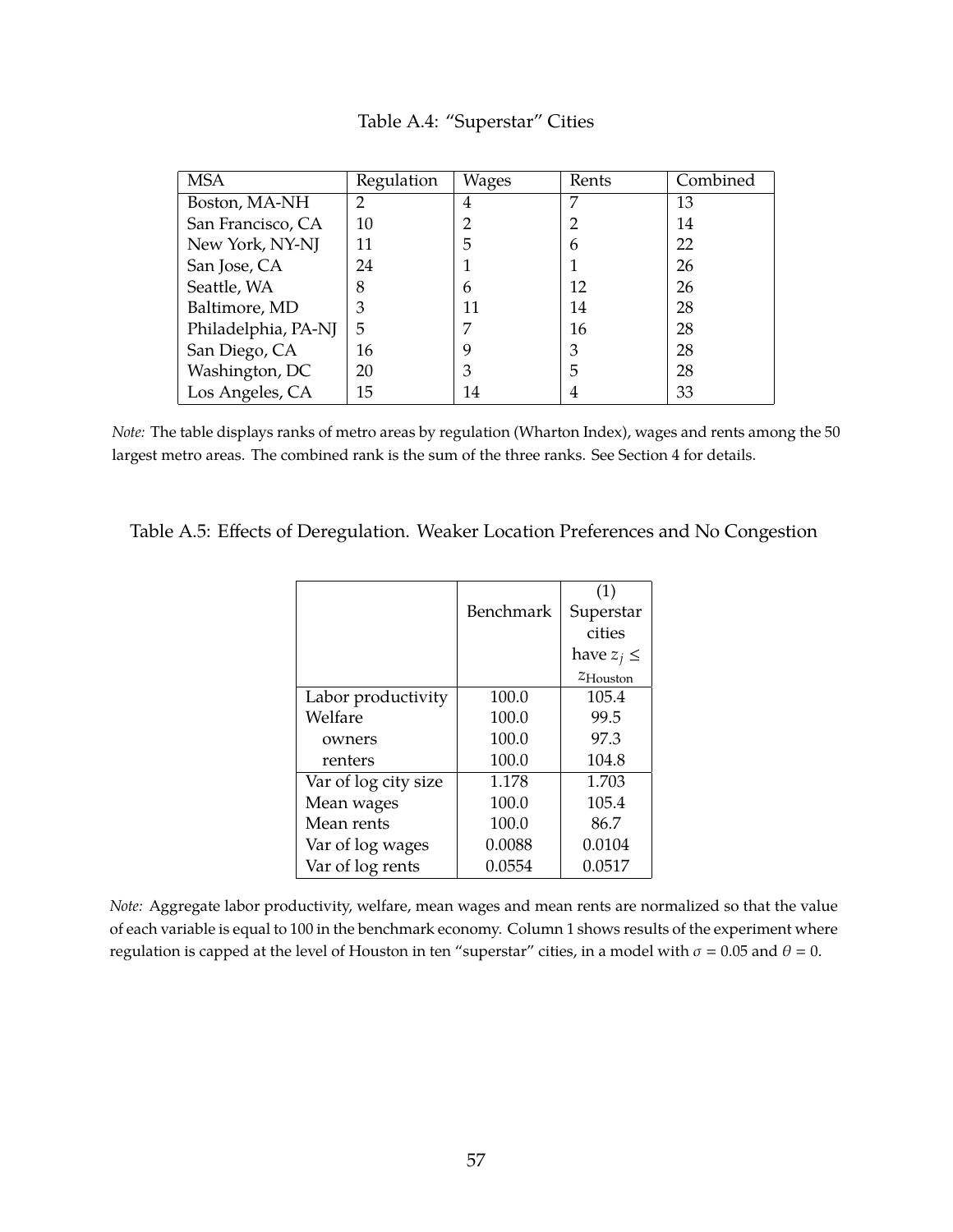| <b>MSA</b>        | Regul'n, | Regul'n, | Empl't, | Wages   | Rents   | Land px, | Contrib'n    |
|-------------------|----------|----------|---------|---------|---------|----------|--------------|
|                   | BM       | CF       | $%$ chg | $%$ chg | $%$ chg | $%$ chg  | growth, $\%$ |
| Baltimore, MD     | 1.087    | 0.598    | 40      | 1.3     | $-34$   | $-56$    | 22           |
| Boston, MA-NH     | 1.292    | 0.729    | 40      | 1.4     | $-33$   | $-47$    | 37           |
| Los Angeles, CA   | 1.415    | 0.920    | 56      | 1.8     | $-28$   | -8       | 123          |
| New York, NY-NJ   | 1.392    | 0.915    | 54      | 1.7     | $-28$   | $-11$    | 198          |
| Philadelphia, PA  | 0.952    | 0.479    | 29      | 1.0     | $-34$   | $-65$    | 31           |
| San Diego, CA     | 1.459    | 0.845    | 39      | 1.3     | $-30$   | $-30$    | 19           |
| San Francisco, CA | 1.228    | 0.774    | 50      | 1.6     | $-31$   | $-28$    | 55           |
| San Jose, CA      | 1.091    | 0.676    | 44      | 1.5     | $-31$   | $-34$    | 19           |
| Seattle, WA       | 1.165    | 0.667    | 41      | 1.4     | $-33$   | $-45$    | 24           |
| Washington, DC    | 1.023    | 0.553    | 30      | 1.0     | $-33$   | $-53$    | 36           |

<span id="page-57-0"></span>Table A.6: Effects of Insfrastructure Subsidies. City-level Results

*Note:* This table shows the level of regulation in each of the "superstar" cities predicted by the voting model and its level in the policy experiment with infrastructure subsidies. It also shows percentage changes in employment  $(N_i)$ , wages  $(w_i)$ , rents  $(r_i)$ , land prices  $(l_i)$  and the contribution of each city to aggregate growth (equation [4.2\)](#page-21-0). See Section [6.1](#page-31-0) for details.

| <b>MSA</b>        | Regul'n, | Regul'n,  | Empl't, | Wages   | Rents   | Land px, | Contrib'n    |
|-------------------|----------|-----------|---------|---------|---------|----------|--------------|
|                   | BM       | <b>CF</b> | $%$ chg | $%$ chg | $%$ chg | $%$ chg  | growth, $\%$ |
| Baltimore, MD     | 1.087    | 0.676     | 35      | 1.2     | $-30$   | $-51$    | 6            |
| Boston, MA-NH     | 1.292    | 0.806     | 38      | 1.3     | $-29$   | $-42$    | 11           |
| Los Angeles, CA   | 1.415    | 0.967     | 57      | 1.8     | $-24$   | $-2$     | 42           |
| New York, NY-NJ   | 1.392    | 0.962     | 56      | 1.8     | $-24$   | $-4$     | 68           |
| Philadelphia, PA  | 0.952    | 0.568     | 22      | 0.8     | $-30$   | $-59$    | 8            |
| San Diego, CA     | 1.459    | 0.916     | 38      | 1.3     | $-26$   | $-25$    | 6            |
| San Francisco, CA | 1.228    | 0.825     | 50      | 1.6     | $-27$   | $-23$    | 18           |
| San Jose, CA      | 1.091    | 0.728     | 42      | 1.4     | $-28$   | $-29$    | 6            |
| Seattle, WA       | 1.165    | 0.738     | 38      | 1.3     | $-29$   | $-40$    | 7            |
| Washington, DC    | 1.023    | 0.632     | 25      | 0.9     | $-29$   | -47      | 10           |

<span id="page-57-1"></span>Table A.7: Effects of Land Tax. City-level Results

*Note:* This table shows the level of regulation in each of the "superstar" cities predicted by the voting model and its level in the policy experiment with land tax. It also shows percentage changes in employment (*Nj*), wages  $(w_i)$ , rents  $(r_i)$ , land prices  $(l_i)$  and the contribution of each city to aggregate growth (equation [4.2\)](#page-21-0). See Section [6.2](#page-34-1) for details.